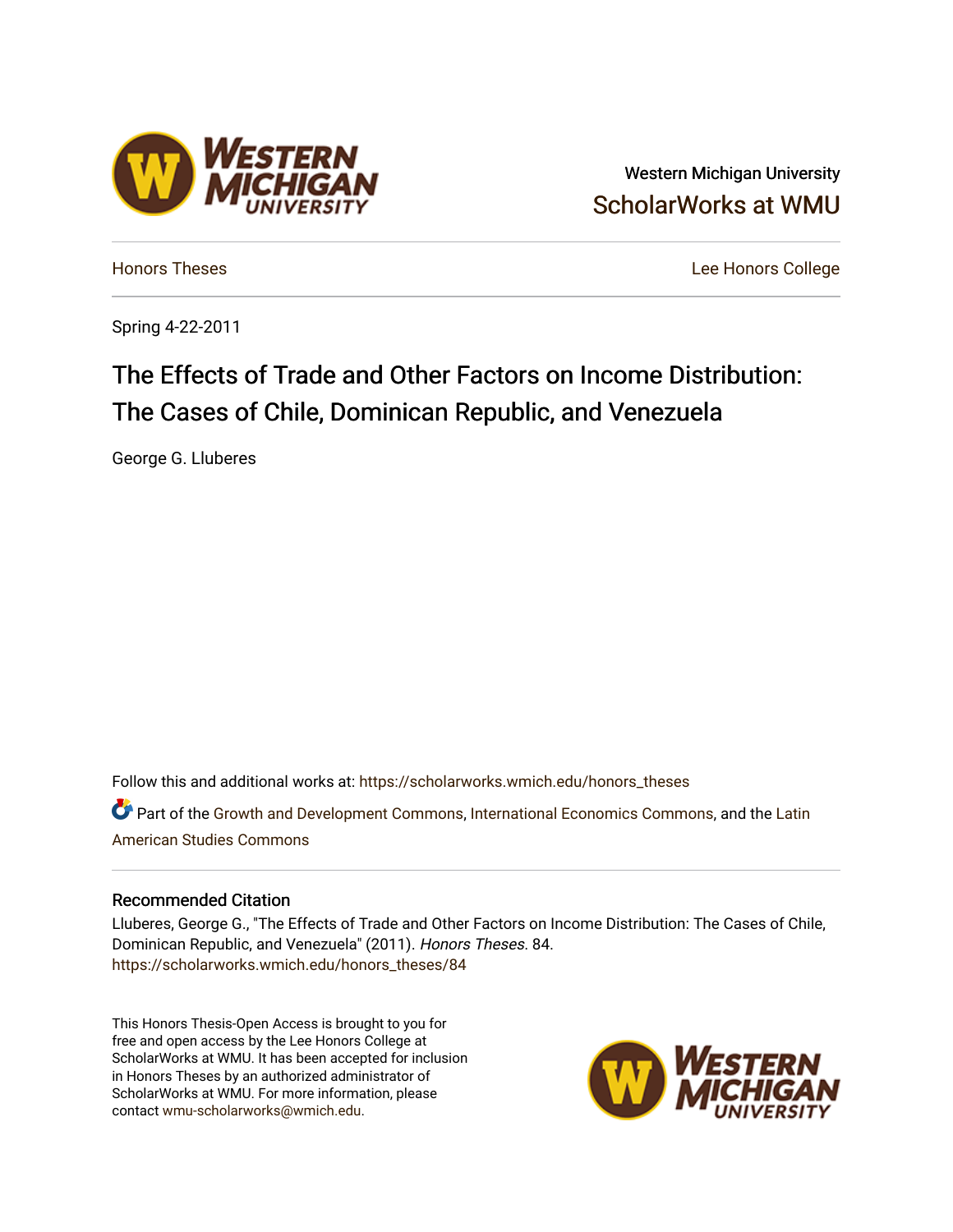# **THE EFFECTS OF TRADE AND OTHER FACTORS**

# **ON INCOME DISTRIBUTION**

**The Cases of Chile, Dominican Republic, and Venezuela**

**George Lluberes**

Submitted in partial fulfillment of the requirements for the degree of Bachelor of Arts

> WESTERN MICHIGAN UNIVERSITY 2011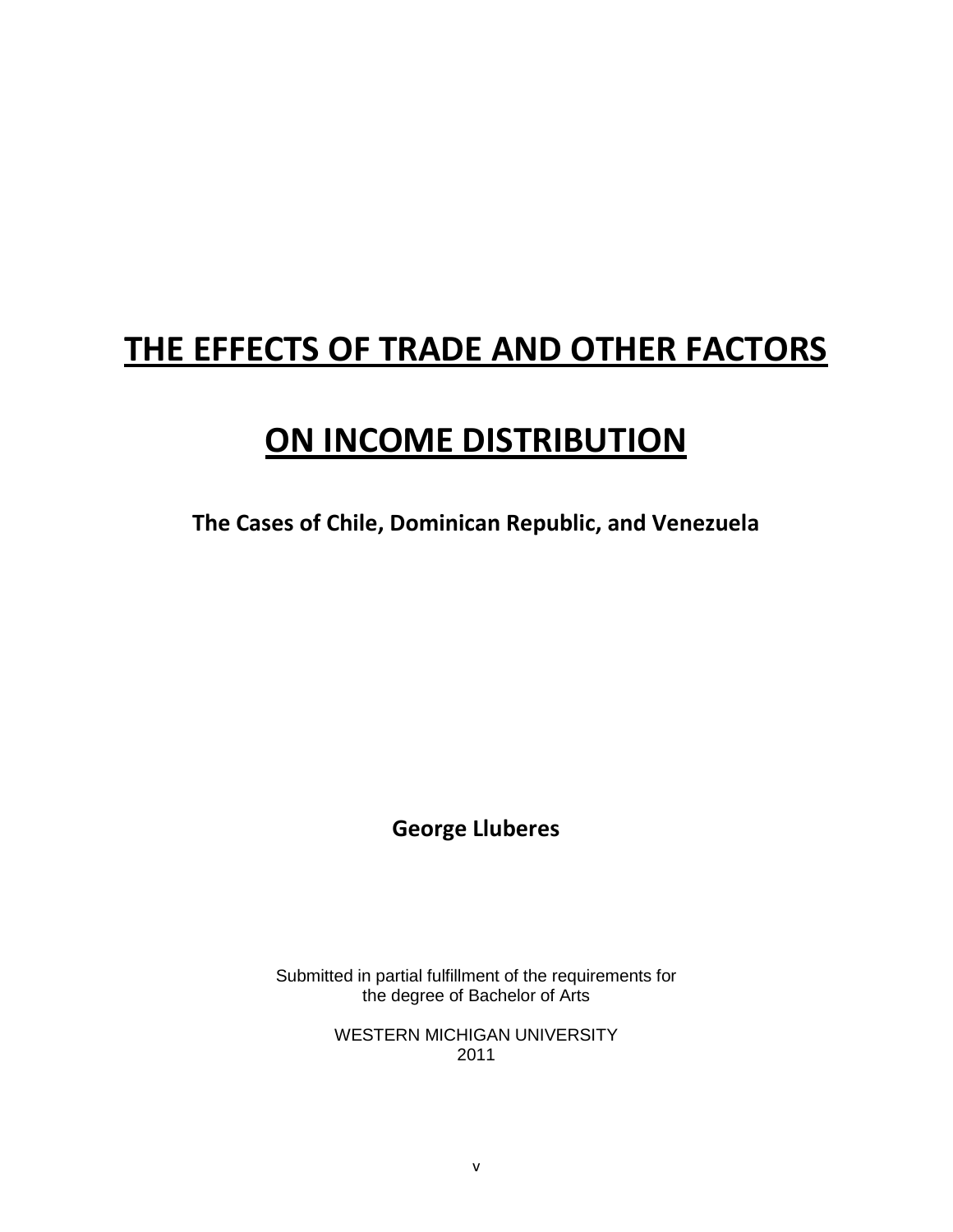#### **Abstract**

This thesis examines the factors affecting income distribution in Latin America, specifically, the cases of Chile, the Dominican Republic, and Venezuela. The focus of this study is to identify economic, as well as, political factors that may be causing the inequality levels of income distribution to increase or decrease within the countries previously stated. Economic factors investigated include freedom to trade, trade as a percentage of GDP, economic growth, and educational enrollment levels. Furthermore, the political factors analyzed in this thesis are: corruption levels, legal structures, security of property rights, rule of law, democratic or nondemocratic status, expenditure in social welfare programs and taxation structure. Two key results are found in this study. First, some independent variables used in this thesis are found not to significantly sway the distribution of income in these three countries by themselves ; however, ignoring one variable for another is a mistake for they, together, may influence the distribution after all. On the other hand, taxation systems do seem to take an effect on income distribution. Although the impression is that taxation has negative effects on income distribution (it, many times, augments inequality), an effect is clearly present. Second, not only the existence, but the power exercised by leftist parties in Venezuela seems to have a greater impact on income distribution than did the other factors. Furthermore, although I understand the limited characteristic of the data, the next step would be to include multivariate regressions and the effects of unions and union strength in an effort to improve this analysis.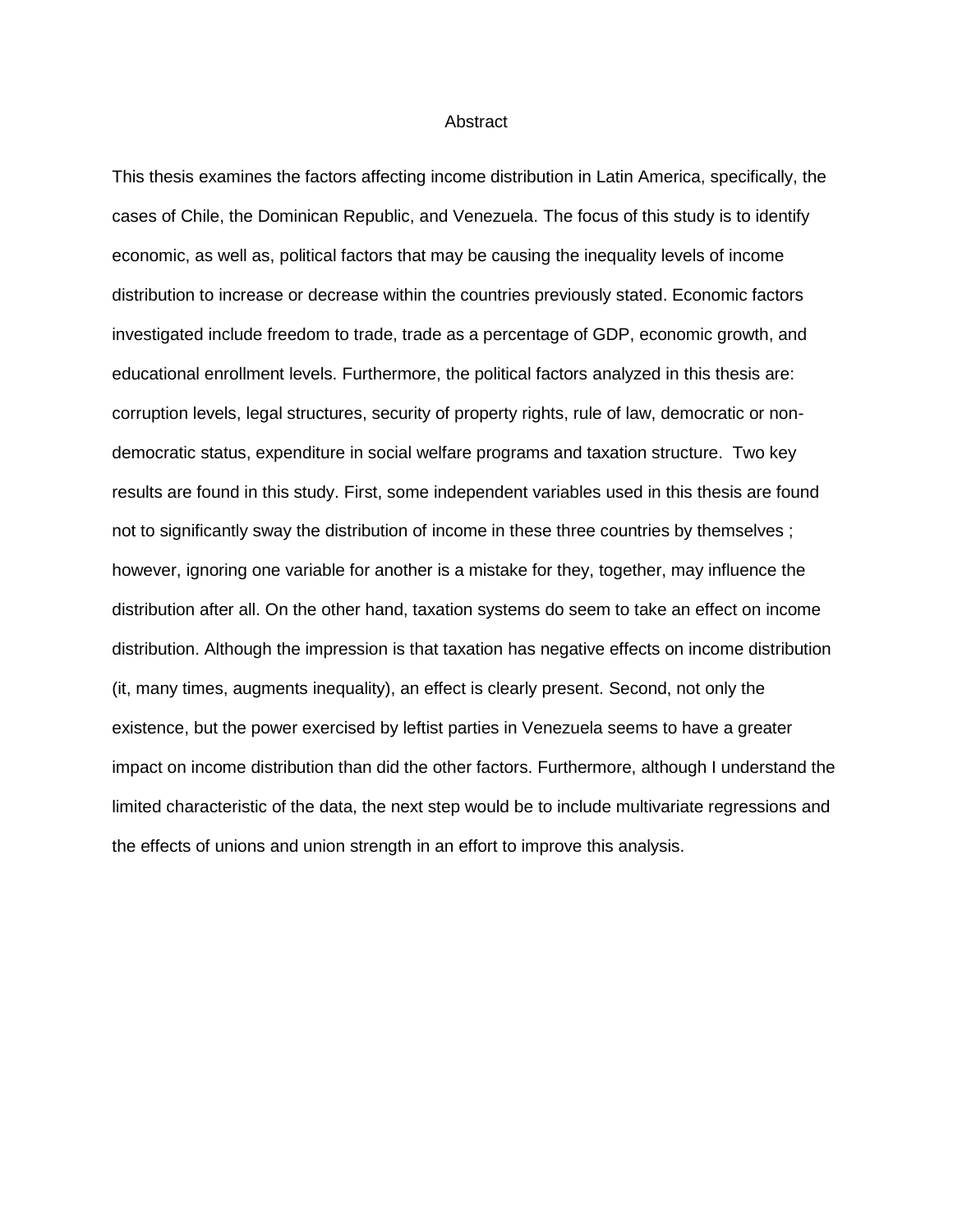# **TABLE OF CONTENTS:**

# **PAGE**

|     | $\mathsf{V}$         |
|-----|----------------------|
| ı.  |                      |
| ΙΙ. |                      |
|     | $3-5$<br>а.          |
|     | b.<br>$5-8$          |
|     | 9-10<br>c.           |
|     | $10-14$              |
| Ш.  |                      |
|     | а.                   |
|     | b.<br>$15 - 16$      |
|     | 16<br>$\mathbf{c}$ . |
|     | $16 - 17$<br>d.      |
|     | $17-19$              |
| IV. | $20 - 29$            |
|     | $20 - 23$<br>a.      |
|     | $23 - 26$<br>b.      |
|     | $26 - 29$<br>c.      |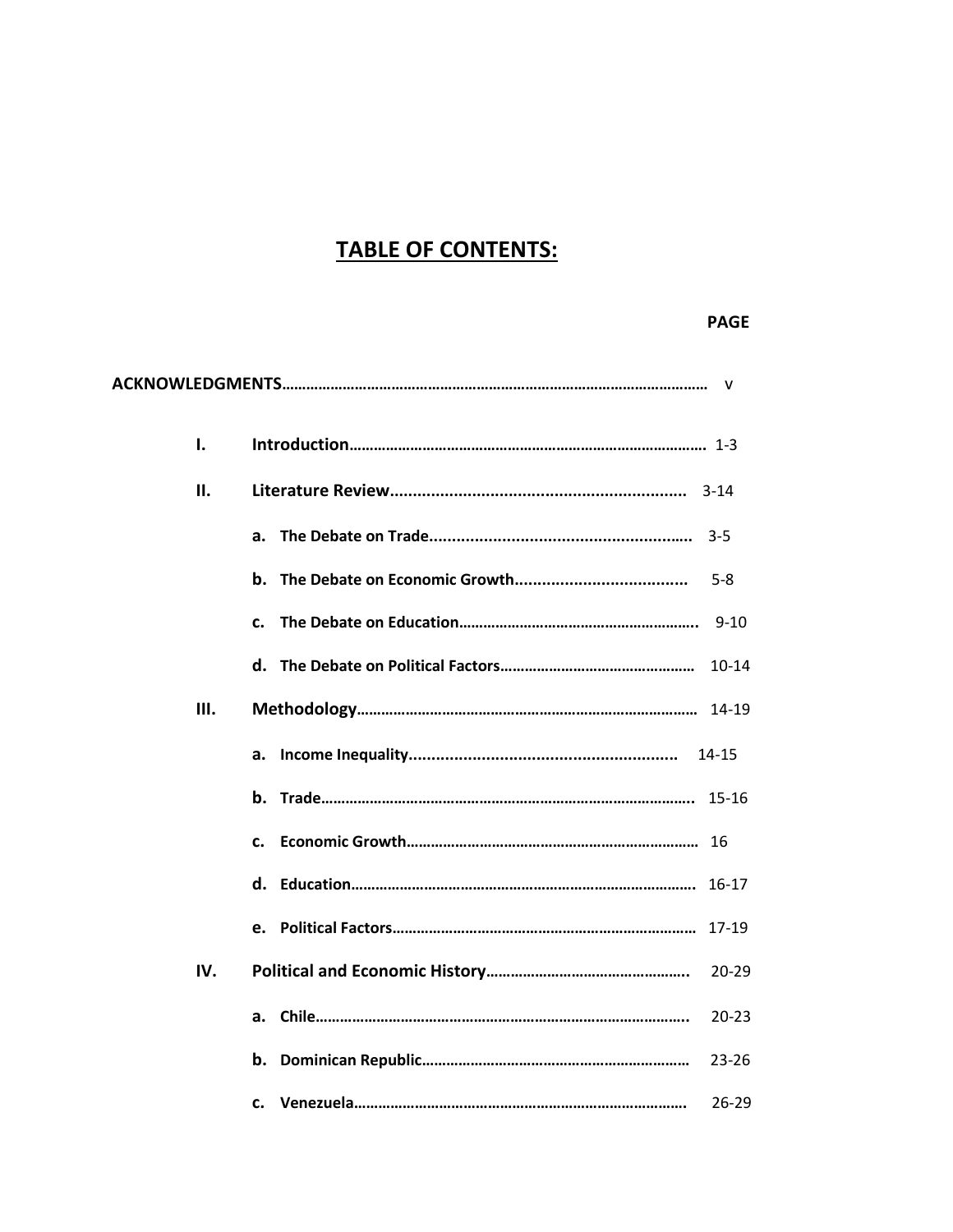| V.   |                | 29-42     |
|------|----------------|-----------|
|      |                | 29-30     |
|      |                | 30-32     |
|      | $\mathbf{c}$ . |           |
|      |                |           |
|      |                | 35-42     |
| VI.  |                | $42 - 45$ |
| VII. |                | 46-47     |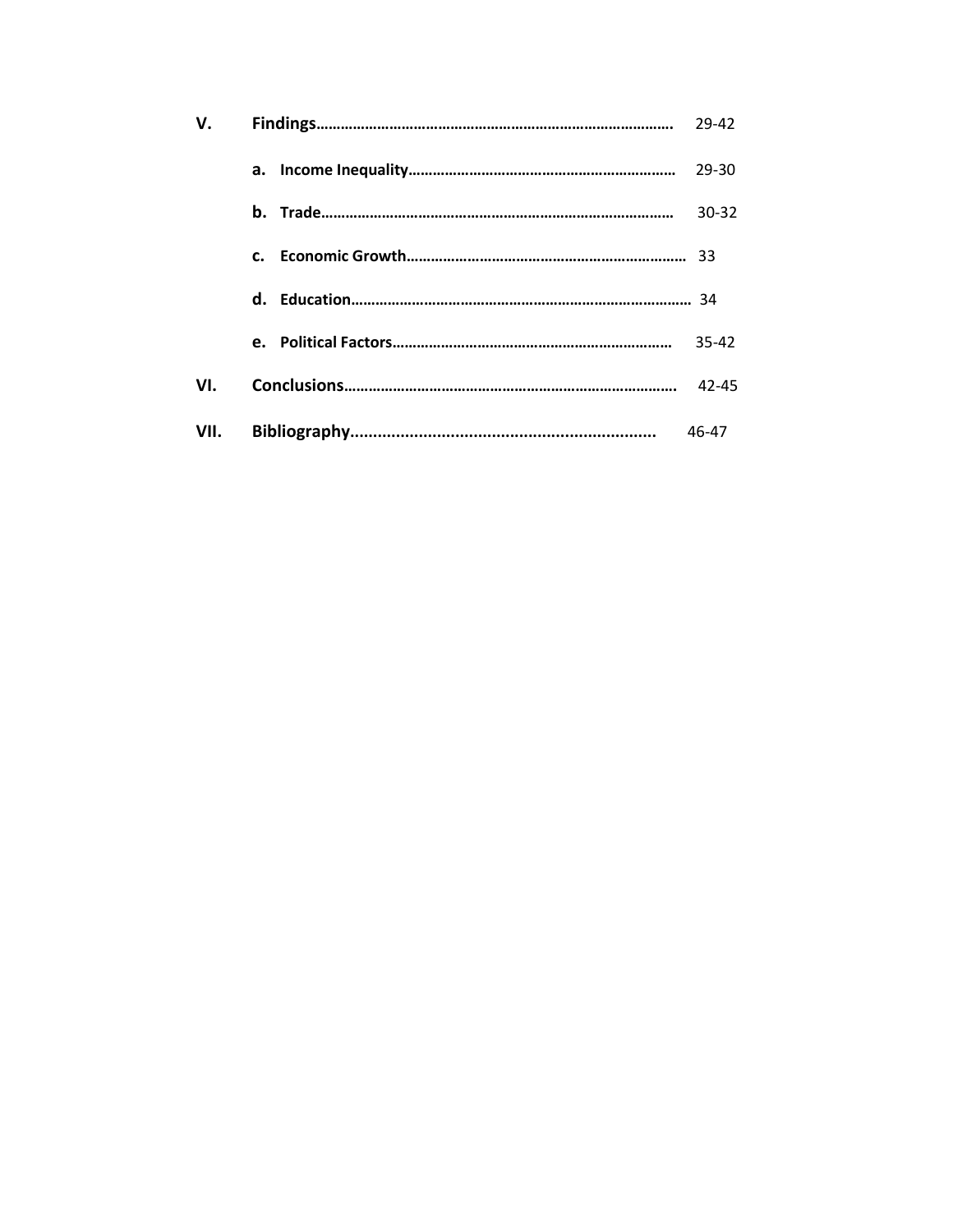# **ACKNOWLEGMENTS**

First, I thank God for all the opportunities I've had throughout my life to advance, not only my studies, but myself as a person. I pray that my life has been and will continue to be in the path that you have chosen for me.

I cannot imagine how I would have been at this point in my career without the loving support of my family, Jorge, Laura, and Alan, for being behind me, pushing me to excel. I am truly fortunate to have such a devoted family.

To my fiancée Paola, for being there in times of celebration, but more importantly, for being there through tough times as well, I am sincerely grateful. For being my greatest inspiration and my source of strength, I thank you.

I would like to express my deepest gratitude to my thesis advisor, Dr. Gunther Hega, for his support, encouragement, and advice. It is my honor to be the advisee of such a knowledgeable and prepared scholar. Furthermore, to my other committee members, Dr. Priscilla Lambert and Dr. Susan Pozo, who have so invaluably given me the skills I needed to succeed in my field.

v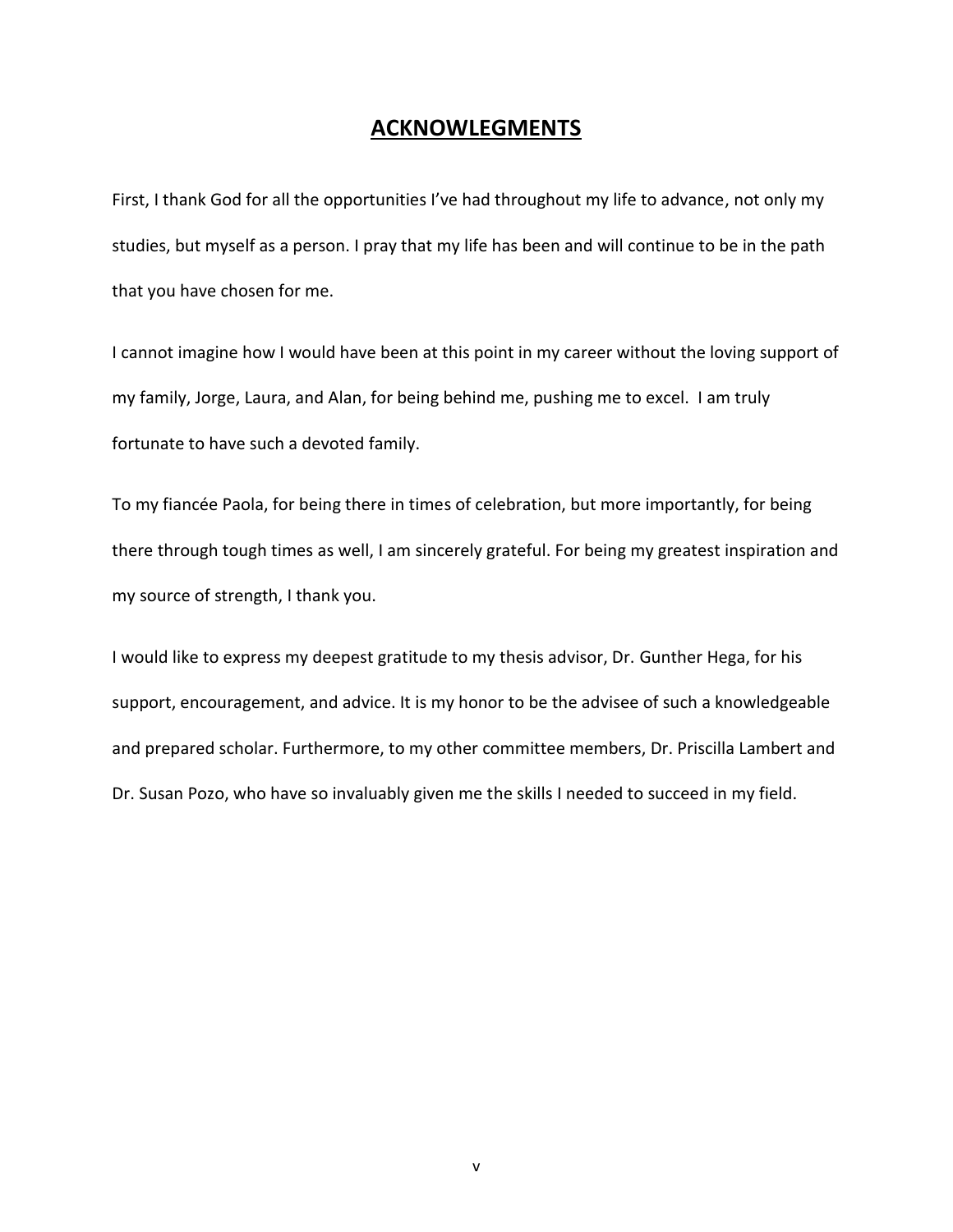#### **INTRODUCTION:**

Income inequality in Latin America is a longstanding problem. In fact, Latin America is the region with the highest income inequality in the world. According to Huber et al., "the region constituted by Latin America and the Caribbean as a whole has the highest level of inequality in the world, and during the last three decades of the  $20<sup>th</sup>$  century, inequality increased in most countries of the region"( Huber et al., 2006). Why is this so? It has become clear that, after the Great Recession, today's economies are ever so intertwined. The real possibility that economic crashes elsewhere may affect our own domestic economy is more than enough motivation to search for the answers to the question of what affects income inequality in the most unequal region of the world. It is important to realize that as globalization continues to increase, market interdependence increases through trade. Thus, as academics and scholars debate, trade could be an important factor affecting income distribution in all countries, including those in Latin America. In order to gain insight of the effects of trade on income distribution in Latin America, this essay will focus on three countries that vary widely across the spectrum of freedom to trade.

The countries chosen for this study are Chile, the Dominican Republic, and Venezuela. Chile, ranked  $3<sup>rd</sup>$  in the world overall for freedom to trade, represents an economy that is very open to trade at one end of the spectrum (Economic Freedom of the World, 2010). The Dominican Republic, ranked  $73^{rd}$ , is an economy that places at the middle of the spectrum for freedom to trade (Economic Freedom of the World, 2010). Venezuela, ranked  $140<sup>th</sup>$  in the world, balances the spectrum by being an economy much more closed to trade, in spite of the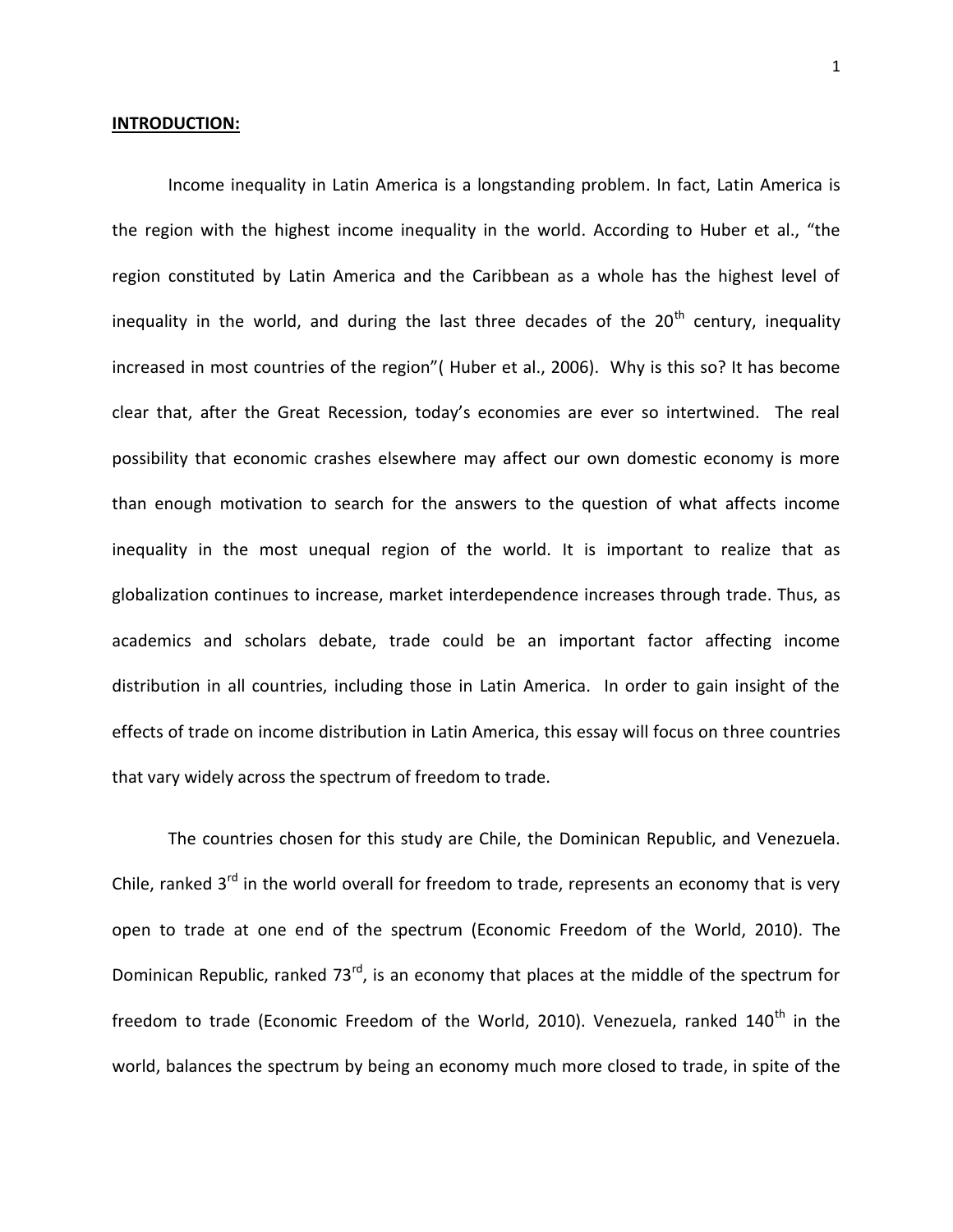oil revenues it produces (Economic Freedom of the World, 2010). On the other hand, although these countries possess very distinct rankings in their freedom to trade, they have come about from similar historical pasts, had similar regime change experiences, span across relatively the same geographic region and share similar cultural markers such as the Spanish language and a major religion, Catholicism. Furthermore, it is important to lay out the initial conditions, the initial starting point in terms of inequality for these countries.

Historically, these countries have faced similar colonization experience, Spain being a common metropolis for all. It is interesting to note that, although data is limited for these countries, income inequality was very similar. This is explained by de Ferranti et. al. when they state that, "factor endowments, technology, and relative scarcity of resources have had important implications for the initial inequality levels. For example, in Latin America the characteristics of the colonies favored the establishment of large plantations (such as sugar) and mining activities that employed forced labor. As a result, a social structure emerged where a privileged few were in control of most of the profitable activities and where, most importantly, most of the population was excluded from access to land, education, and political power" (de Ferranti et. al., 2003). This is a characteristic that is present at the initial stages of development in all of Latin America, thus, the countries also present a similar starting point.

Furthermore, in terms of economic stages of development, most Latin American countries, including Chile, Dominican Republic, and Venezuela, implemented a system of import substitution industrialization (ISI). This strategy required intense capital from the countries which imported scarce factors and remain isolated from trade. This, in turn, greatly indebted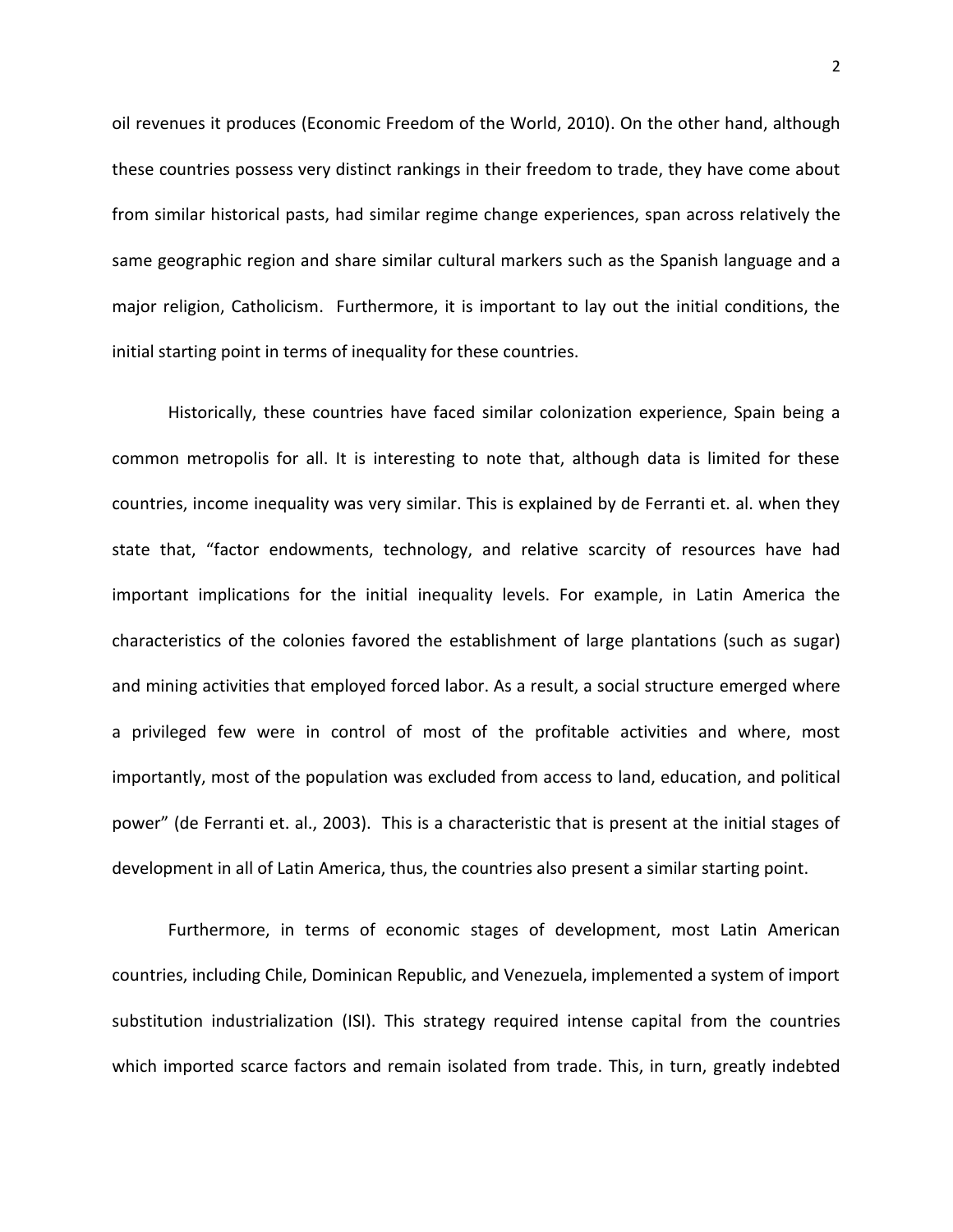the Latin American countries and made it much harder for them to keep pace with the rest of the world. Thus, as we may see, these three countries had similar beginnings. But, how have they evolved through the years?

This essay will analyze these countries' trading patterns, as well as other factors that might explain higher or lower inequality in income, from the post-WWII era to the present day. According to the Stolper-Samuelson theorem, it seems that as freedom to trade increases, the income gained by the developing and developed economies will be more evenly distributed amongst their populations. However, there are many who debate these conclusions; their arguments will be discussed shortly in this essay. However, since trade cannot be the only factor explaining income distribution discrepancies between these Latin American countries, the identification of other factors is crucial. Scholars in the field disagree as to what exactly is the main cause for income inequality, which is one reason why many debates have ensued with varying conclusions.

#### **LITERATURE REVIEW:**

#### **The Debate on Trade-**

In order to understand the debate thoroughly, it is important to define trade itself. According to the Heckscher-Ohlin model, countries "export goods that intensively use their abundant factors of production and import goods that intensively use their scarce factors." (Reuveni and Li 2003, pg.579) In other words, countries will engage in trade with the goods in which they have a comparative advantage. According to Adrian Wood, "the belief that increased openness reduces wage inequality in developing countries rests on an apparently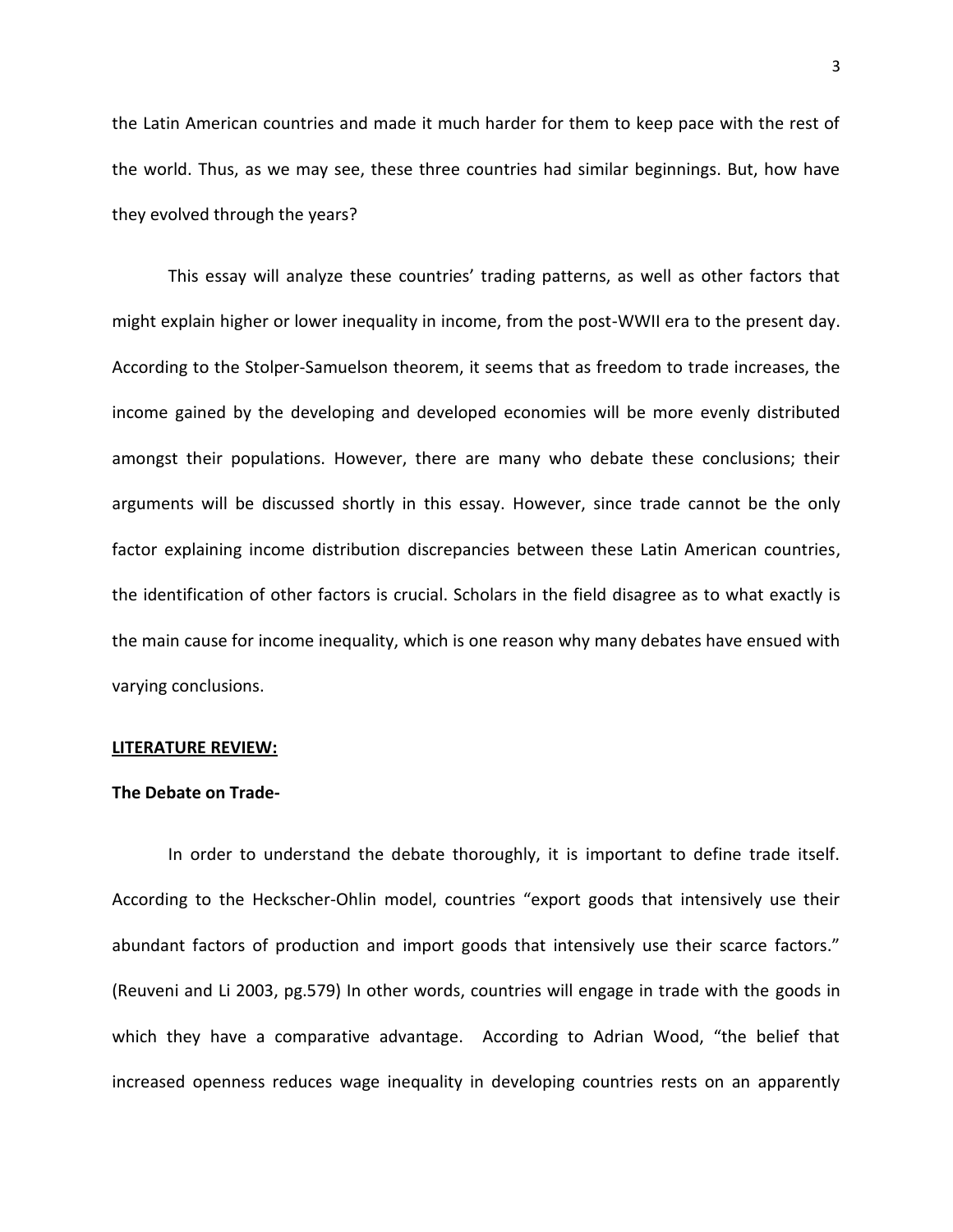indisputable fact—that the supply of unskilled labor, relative to the supply of skilled labor, is larger in developing than in developed countries" (Wood, 1997, pg. 34). Intuitively, this makes a lot of sense since developing countries usually lack the technological infrastructure and educational resources that more developed countries possess. Thus, following the law of comparative advantage, these developing countries will trade their most abundant factor, unskilled labor.

The theory states that, "In developing countries, where unskilled labor is abundant and skilled labor is scarce, trade tends to raise unskilled wages and to lower skilled wages and hence to narrow the gap between them" (Wood, 1997, pg. 34). Nancy Birdsall reaches the same conclusion, she explains that "trade intensifies economic competition, which reduces prices of basic consumption goods" (Reuveni and Li, 2003 pg.579). From the fall in basic goods prices, the lower classes that spend a significant amount of their income in such goods will benefit. On the other hand, the increased competition "diminishes the monopoly position enjoyed by the upper class, reducing income inequality" (Reuveni and Li, 2003 pg.579). In turn, the state or the government can compensate the losers from trade; this would lead to an effective redistribution of income to reduce inequality. Of course, it is naïve to assume that the government will effectively compensate the losers from trade. Thus, there are other scholars that argue that trade openness actually increases inequality.

Stolper and Samuelson predicted that trade "would raise the incomes of the owners of abundant factors and reduce the incomes of the owners of scarce factors" in developed countries (Reuveni and Li 2003, pg.579). The income of the owners of the abundant factors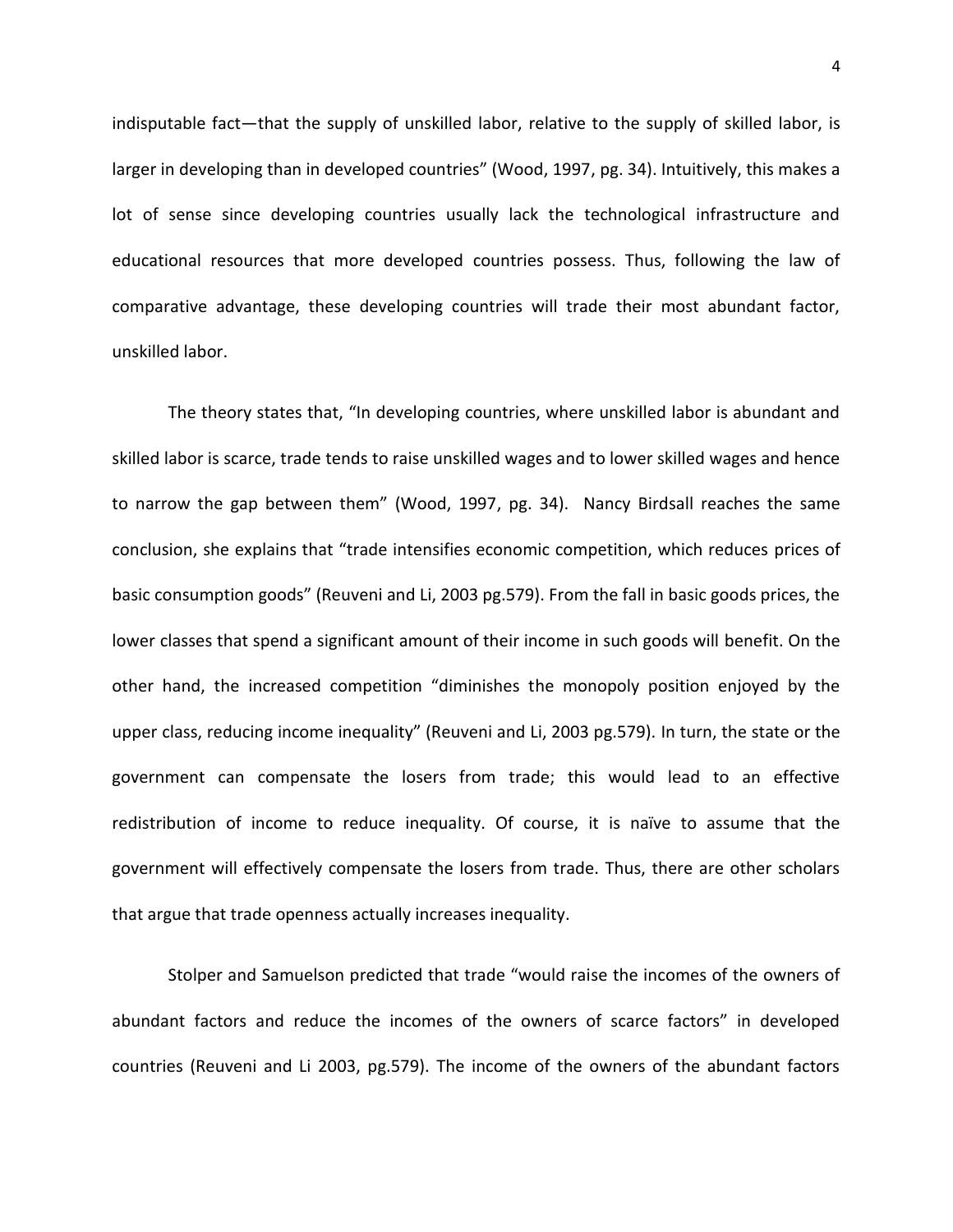(skilled labor) would generally increase from the increase in export opportunity into different markets, thus, the skilled laborer is benefited by the trade in a country that has a relatively unskilled labor force. On the other hand, the real income of the owners of scarce factors (unskilled labor) will tend to decrease because of the increase of competition from the importation of the unskilled goods. This is also known as "factor price equalization," the decrease of the real wage of unskilled laborers in developed countries will be driven down toward the average level of the world as a whole.

Although Stolper and Samuelson focus on the effects of trade on developed countries, it is important to note the theoretical differences posed by trade and its effect on income inequality. They explain that in developed economies, skilled laborers will gain while unskilled laborers will lose. Conversely, in the case of developing countries, skilled laborers lose while unskilled laborers gain. Thus, it is evident that the inequality should decrease on average for the world as a whole. In a Heckscher-Ohlin world where capital and labor are the two factors of production, Litwin explains that, "trade liberalization reduces inequality since labor is assumed to be relatively abundant in developing countries." (Litwin, 1998, pg. 2). Likewise, capital is assumed to be relatively abundant in developed countries. However, the gains that could be available for unskilled labor may be offset by the losses of the skilled labor, thus, it is not clear if trade alone can account for all changes in inequality.

# **The Debate on Economic Growth-**

Other scholars and theorists look into economic growth as a whole in hopes that such a factor can influence the distribution of income. Economic growth theory has its focus on the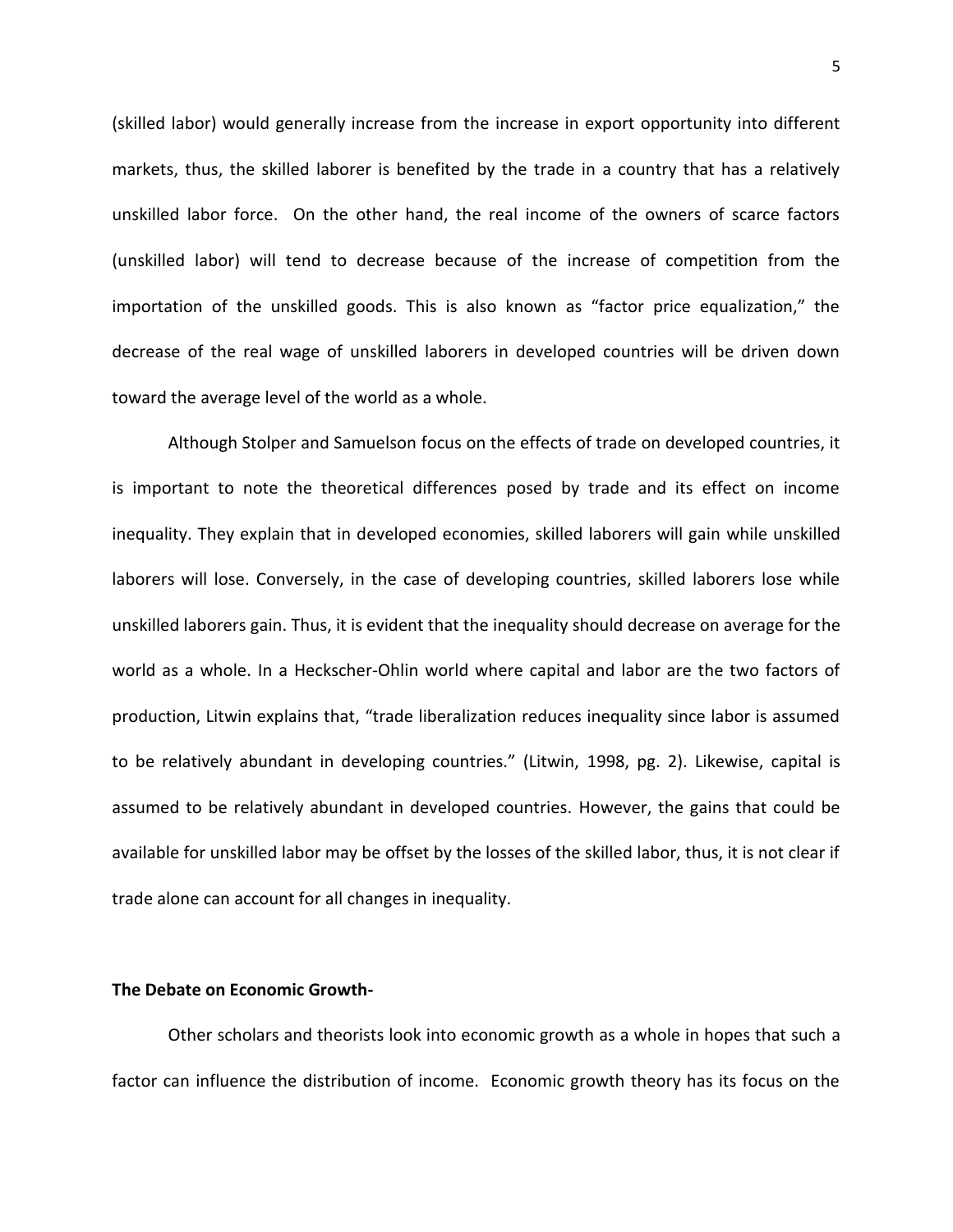Solow model. According to Dornbusch et al., the Solow model explains that the economic growth that a given country possesses is a function of its labor force (population), its level of technology, and capital, which is divided into human capital and the stock of capital. Furthermore, "the investment required to maintain a given level, *k*, of capital per capita depends on population growth and the depreciation rate, the rate at which machines wear out" (Dornbusch et al., 2008). The model starts with a neoclassical Cobb-Douglas production function:

 $Y = AK^\alpha L^{\alpha}$ 

Where  $A > 0$  is the level of the technology and  $\alpha$  is a constant with  $0 < \alpha < 1$ . In the model,  $\alpha$  represents the share of capital while  $(I - \alpha)$  the share of labor. The second key equation of the Solow model describes how capital accumulates:

 $\Delta$ 

*K= Investment-Replacement*

Where:

 $\Delta$ 

| $K =$ | the. | change | (growth) |  | capital |
|-------|------|--------|----------|--|---------|
|-------|------|--------|----------|--|---------|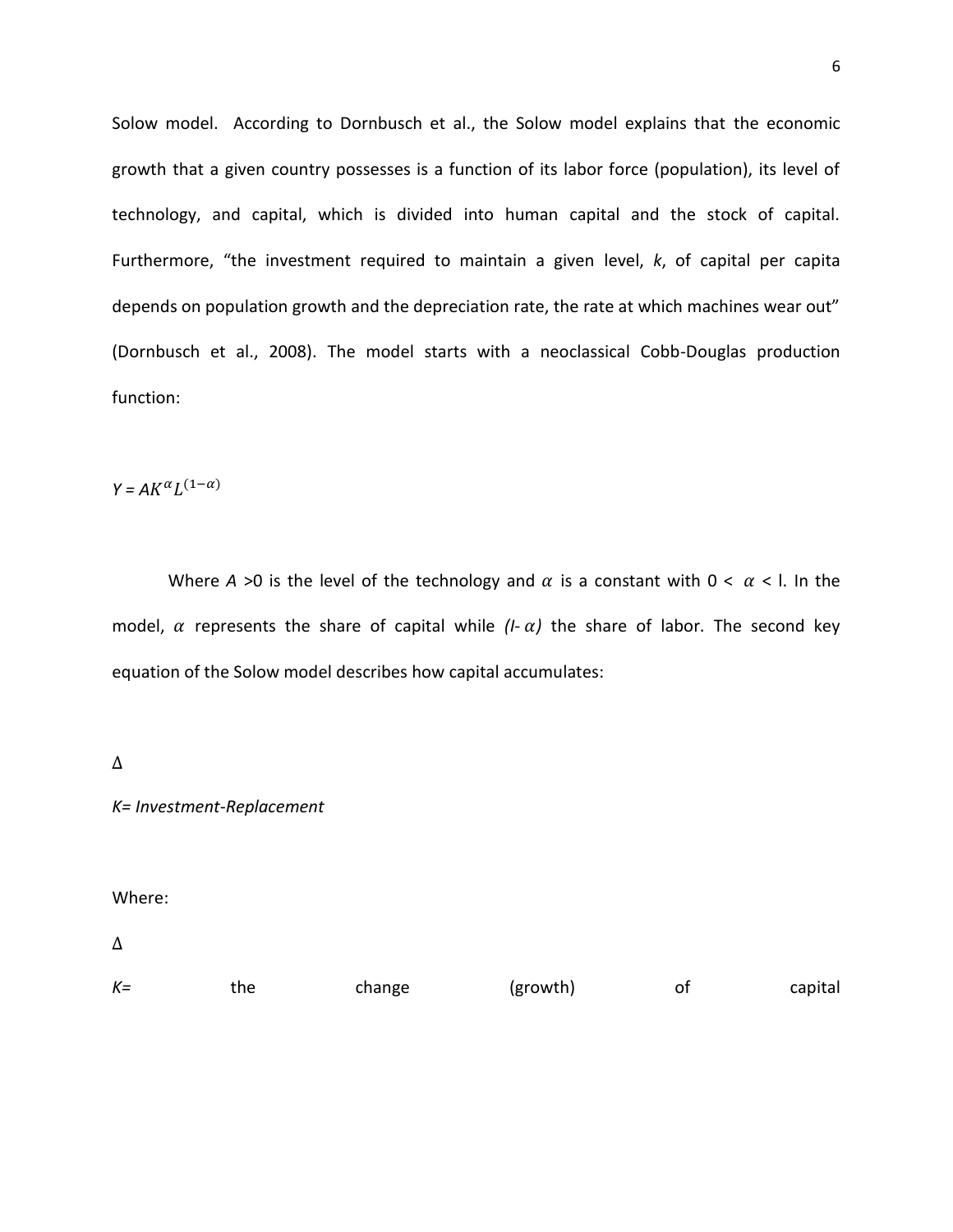In turn, investment is composed by the savings rate (*sy*), which is determined by households as they divide income between consumption and saving. Replacement is therefore composed the level of population (*n), the* level of technology (*g)*, and the depreciation rate (*d*). Thus, we are given the fundamental Solow equation of growth determination:

Δ

*K= (sy)-(d+n+g) k*

The key to understanding the Solow model, according to Dornbusch et al. is that, "when saving (*sy)*, exceeds the investment requirement line (replacement line), then *k* is increasing" (Dornbusch et al. 2008). Figure 1 below shows the dynamics of the Solow model.





As you may note, at point  $(y^1, k^1)$  the replacement line is above the investment line, meaning, (*sy)* < (*n+g+d)* which implies a decrease in capital, thus, the economy would move towards the left. At point  $(y^2, k^2)$  the replacement line is below the investment line, thus,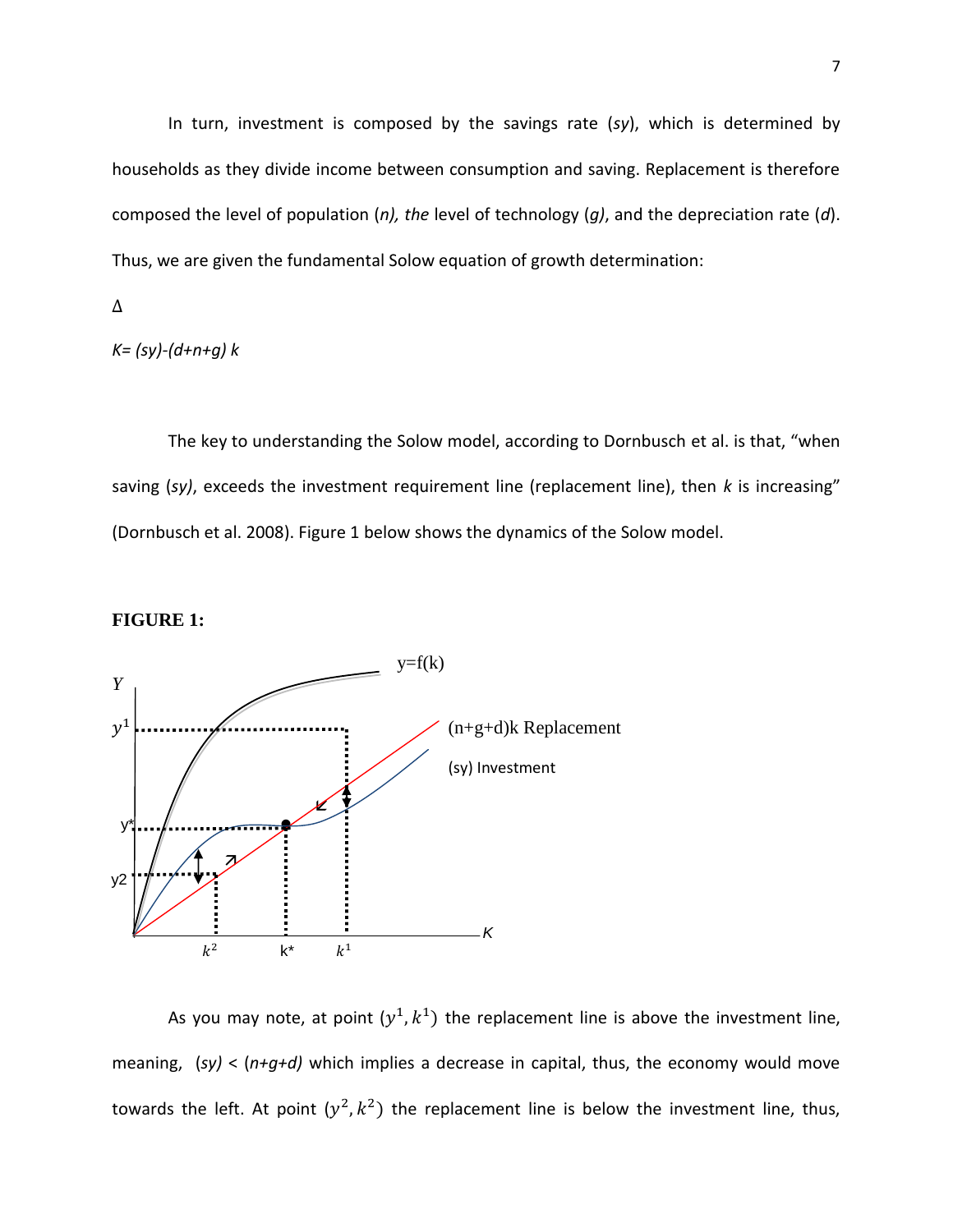(*sy)* > (*n+g+d)* implying an increase in capital, thus moving the economy towards the right. Eventually, the economy will stop at point  $(y^*, k^*)$  where it will be at a "steady-state" equilibrium.

According to Piffaut, the "starting point on the relationship between growth and inequality is the Kuznets hypothesis" (Piffaut, 2009, pg.72). For Kuznets, "this hypothesis suggests that the distribution of income would deteriorate over the initial stages of development as an economy transforms from rural to urban and from agricultural to industrial. Subsequently, inequality would decrease as the labor force in the industrial sector expands and that of the agricultural sector falls" (Piffaut, 2009, pg.72).

In contrast, Boix explains how Galenson and Leibenstein (1955) assume that the propensity to save grows with increasing income. Therefore, "more skewed income distributions should generate higher investment rates and therefore higher growth rates" (Boix, 2009, pg.645). In other words, as people become more resourceful, they tend to save more of their income than will poorer individuals. This means that the investment curve, described through the Solow model, should be above the replacement curve as individuals gain more income and income inequality is rising. The greater the inequality, the higher must the investment curve be relative to the replacement curve, thus, it seems that the hypothesis is that income inequality encourages economic growth.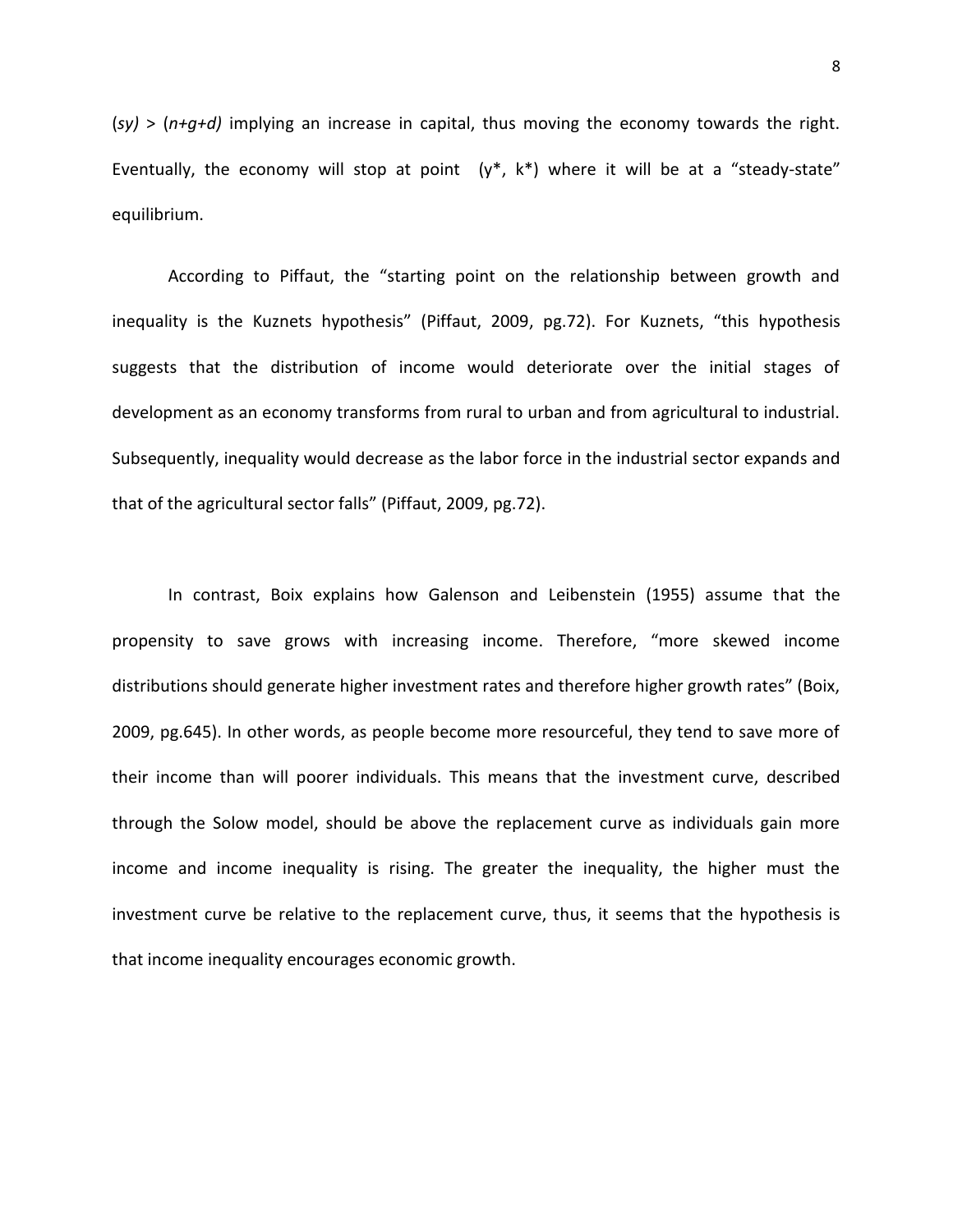# **The Debate on Education-**

As you may see, the analysis of the association between growth and inequality has a long tradition in the economics literature. Although the literature does not point us to whether there is a causal relationship or to the direction of causality, it does assert that growth by itself does not have a systematic impact on inequality or vice versa.

Therefore, there must be other factors that may affect the distribution of income in any given state. Education may be one of these factors affecting income distribution. Intuitively, one is inclined to say that countries with few highly educated people and a majority of uneducated or poorly educated people may show signs of greater income inequality. This hypothesis resembles the discussion of skilled vs. unskilled laborers. However, in this regard, the field is yet to grow and provide more evidence and empirical results.

One study by Gylfason and Zoega (2003) argues that "more and better education financed by public expenditure can encourage economic growth and reduce inequality in the distribution of income as well" (Piffaut, 2009, pg.86). In their 87 country study, they conclude among other things that, "three different measures of education reflecting education inputs, outcomes, and participation are all inversely related to inequality" (Piffaut, 2009, pg.86). They note that education encourages not only human capital investments, but also physical capital through a decrease in inequality.

Thus, this implies that the greater variation there is in opportunities for education (i.e., the harder it is for people of less resources to send their children to school), the greater the dispersion (inequality) of incomes will be. Although it is true that the field is growing in this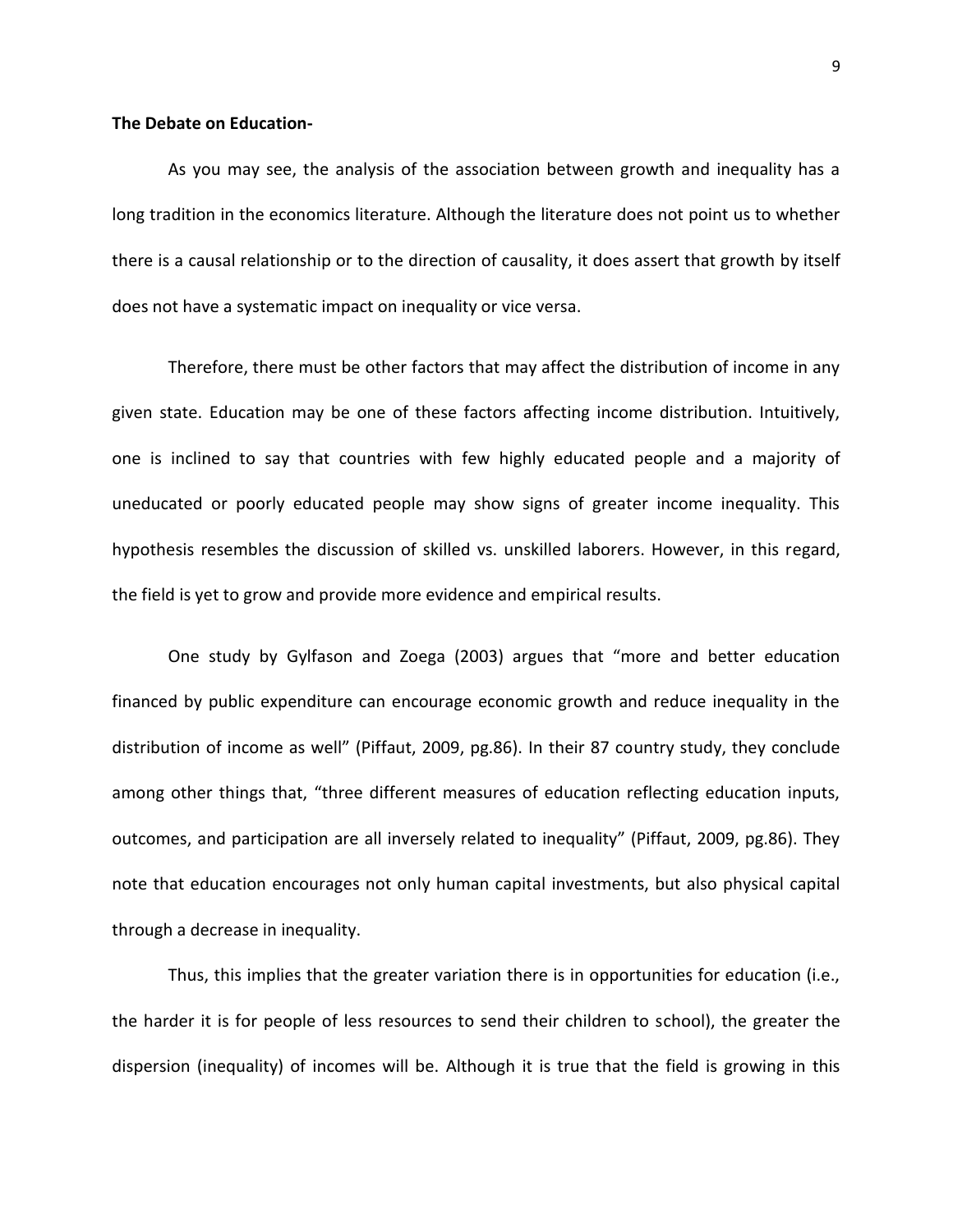specific literature, Piffaut explains it correctly when saying that, "the analysis of the connections between education, inequality, and growth is in its infancy and there is still a long way ahead from both theoretical and empirical points of view" (Piffaut, 2009, pg.87).

# **The Debate on Political Factors-**

It seems however that the factors that affect income distribution may not only be economic but, very evidently, political. The fact that unskilled workers gain from trade over skilled workers does not necessarily require government (which ever type it is) to compensate the losers in order to attain better equality. It is certain that inputs, resources, participation, and infrastructure of education are related to the institutions placed by government, such as public schools, the resources government wishes to allocate to the department of education, if such a department exists, and in some extreme cases, the type of education the students get. All of these important areas that encompass educational attainment may very well be influenced, if not managed, by the government. Therefore, it is paramount to study the government and institutions and their characteristics in different countries in order to effectively assess how income distribution might be affected.

One scholar that enlightens the relationship between income distribution and politics in developing countries is Carles Boix. Boix explains that, "in a democratic setting, which is always characterized by a strong equalizing bias, voters may be tempted to block growth-enhancing technological shock that may reduce their income or that simply increase inequality…the persistence of inequality and economic stagnation in developing economies derives from the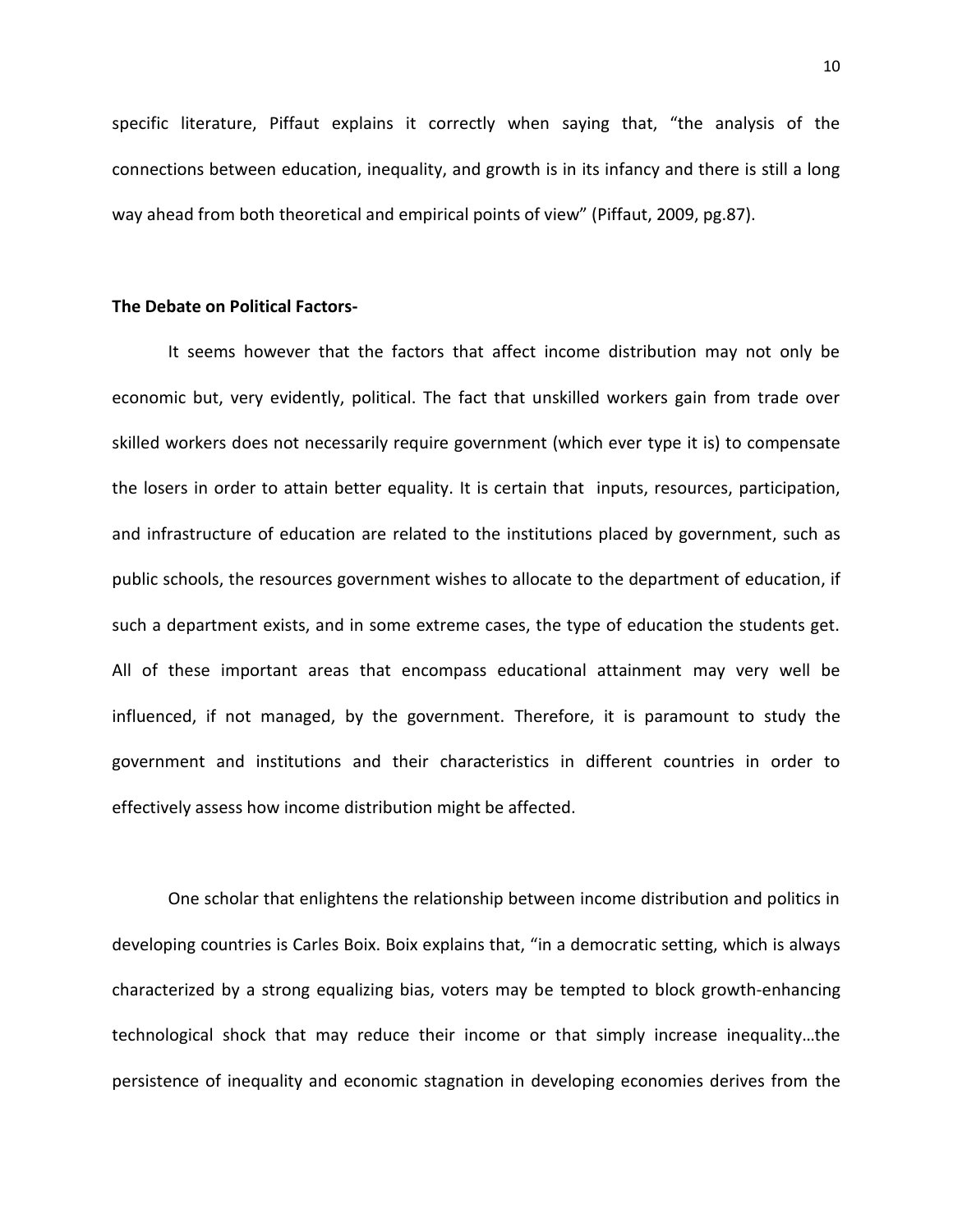fact that their political and economic elites have very little incentives to transform their countries to open economies"(Boix, 2009, pg.647).

On the other hand, non-democratic regimes may more effectively restrain changes of the status quo for they are less accountable than democratic regimes. In such cases, inequality may be reminiscent of corruption and central planning. Of course, corruption is not unique to non-democratic regimes. Boix also demonstrates the correlation between the level of inequality (measured by the Gini index) and the perceived absence of corruption about which he states, "unsurprisingly, both measures are well correlated. High levels of corruption come jointly with more inequality" (Boix, 2009, pg.648). The image below shows the correlation of these two variables:

#### **Image 1:**



Source: **The Conditional Relationship between Inequality and Development,** Carles Boix**,** *PS, Political Science & Politics;* Oct 2009; 42, 4; Research Library pg. 648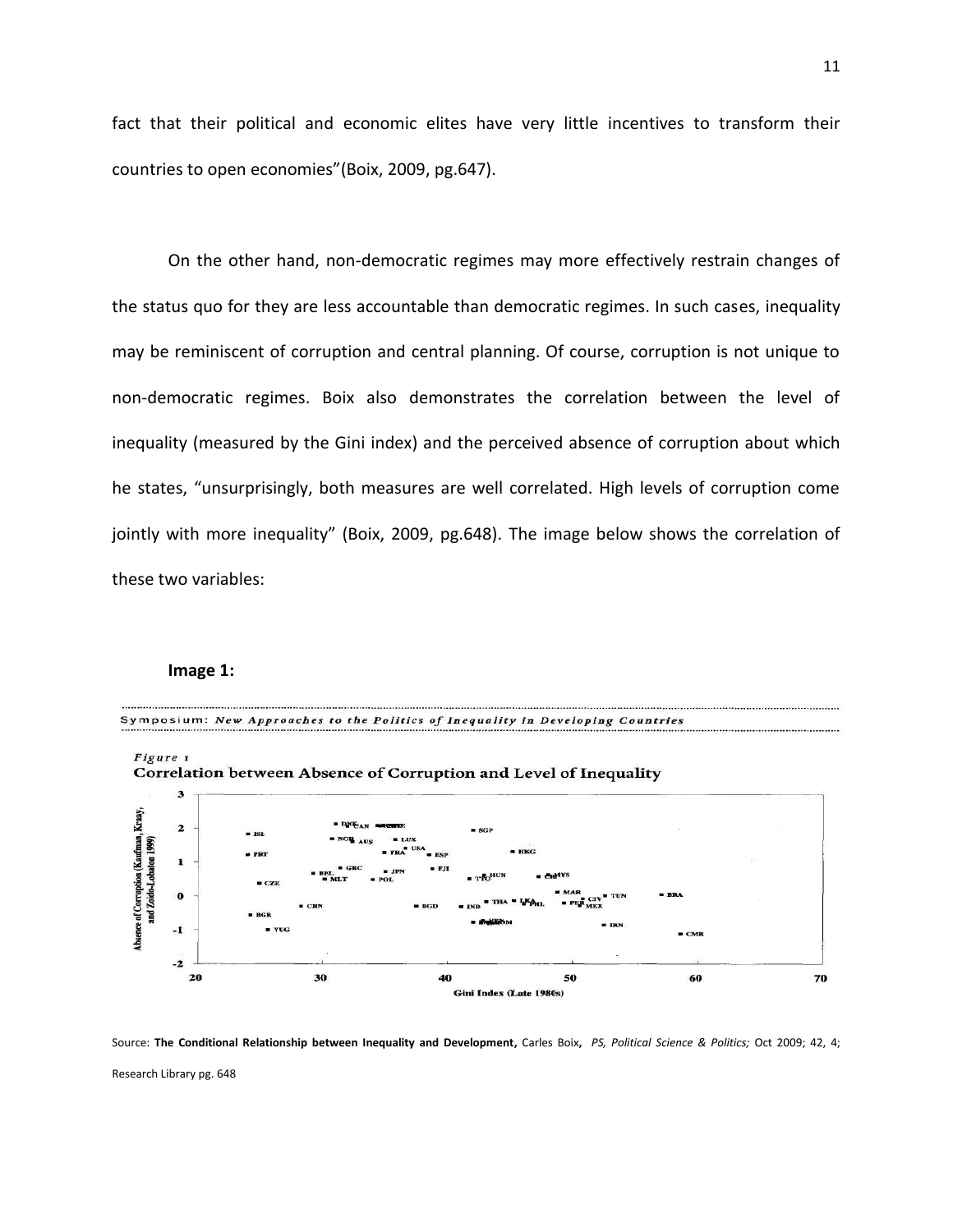For Boix it is evident that the factors affecting income inequality may be conditional of the institutions and accountability of political systems as well. He adds that, "in open economies, where technological shocks happen with some regularity and affect different individuals with temporal lags, it is not unusual to see growth and a widening income distribution, generally followed by a period of income convergence. By contrast, in closed economies, which define *Ancien Régime* societies, their elites employ a heavy dose of regulation to sustain their economic advantage over the rest of society" (Boix, 2009, pg.648- 649).

It seems therefore, that legal system, property rights, legislative system, and all that composes a government may be directly related to the distribution of income, more so than other factors such as trade and education. According to Reuveny and Li (2003), "Democracy affects the distribution of income through the process of competing pressures: The government is subject to pressure from interest groups.

By promoting a more equal distribution of political power, democracy gives rise to labor unions and political parties that represent the lower and middle classes as well as to public policies that redistribute income to their constituents" (Reuveny and Li, 2003, pg.578). It seems that in democratic regimes that are truly accountable to the majority, income inequality should decrease since government leaders must appease the constituents that seek more equality. However, it is important to note that according to Olson, those groups that would collectively seek income equality may face obstacles as well.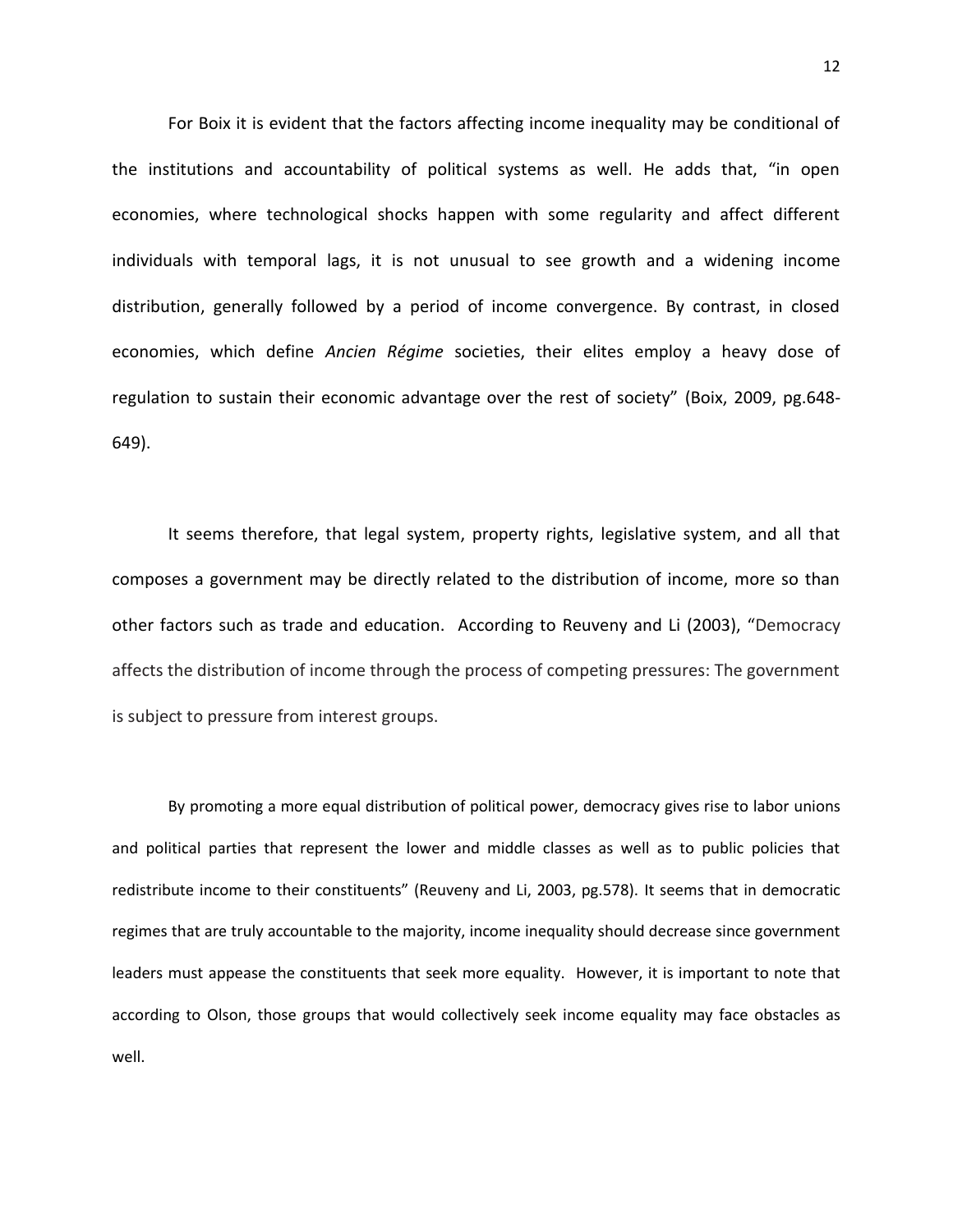He explains that large groups will face relatively high costs when attempting to organize for collective action while small groups will face relatively low costs. Furthermore, individuals in large groups will gain less per capita of successful collective action; individuals in small groups will gain more per capita through successful collective action. Hence, in the absence of collective incentives, the incentive for group action diminishes as group size increases, so that large groups are less able to act in their common interest than small ones. For this reason, income inequality in democracies may be even harder to achieve through the cooperation of the constituents.

Furthermore, one of the most frequently used tools by the government for income distribution and redistribution is taxation. According to Avi-Yonah and Margalioth, "taxes are required to overcome the problem of free riding inherent in the financing of public goods; to control other market imperfections; and achieve social justice by redistribution" (Avi-Yonah & Margalioth, 2006, pg. 4). The Debt Crisis of the 80s, which started in Mexico, is an important start-off point in understanding the taxation systems used by Latin American countries.

As the debt crisis developed, more and more countries had to seek financial assistance from the International Monetary Fund (IMF) which, in turn, "provided technical assistance in the tax area, assistance aimed at strengthening the tax systems so that they would become more efficient" (Tanzi, 2000, pg.4). With the spread of trade liberalization, according to Tanzi, many developing countries were encouraged to reduce restrictions on trade. Thus, "it made the tax systems more efficient, but, at the same time, it created the need for compensating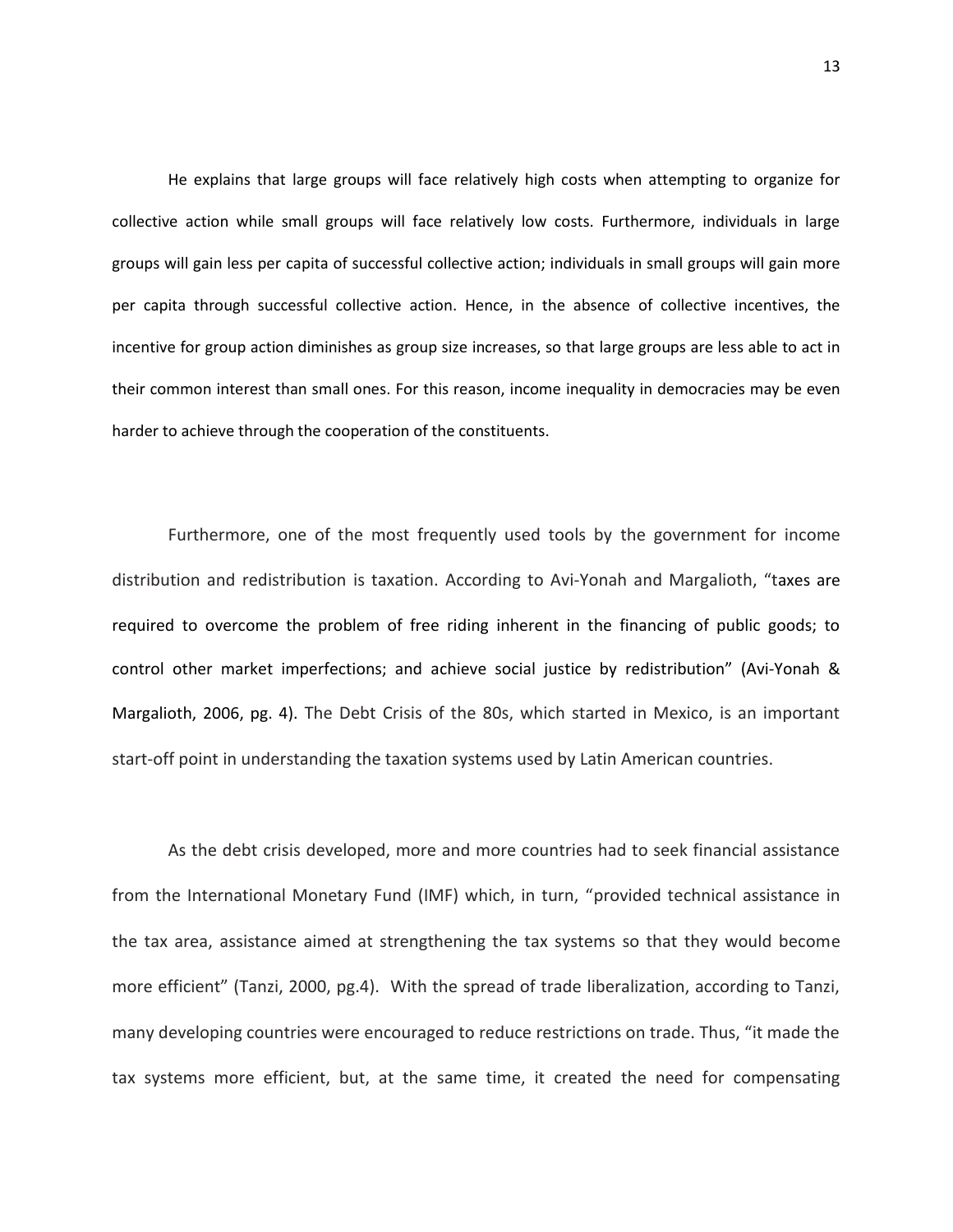revenue sources" (Tanzi, 2000, pg.4). Thus, taxation and its effect on income distribution will be yet another important variable in this essay.

#### **METHODOLOGY**

# **Measuring Income Inequality-**

However, in order to properly identify trends and/or significant factors affecting income distribution we must clarify how these are defined and how are they measured. Income inequality will be measured using the Gini index. The Gini index, developed by Italian statistician, Corrado Gini, is a measure of inequality based on the Lorenz curve. The index classifies countries with scores between zero and one, where zero corresponds to perfect equality (i.e., everyone in the country has the same income), and one corresponds to perfect inequality (i.e., one person has all the income while all other people have zero income). The Lorenz curve, the foundation for the measurement of the Gini index, was developed by economist Max Lorenz in 1905. The Lorenz curve shows for the bottom "X"% of the population, the percentage of income they have. Thus, all the points in the observed Lorenz curve describe a specific situation such as, the bottom 30% of the population holds 10% of the income. Thus, a perfectly equal distribution (the 45˚ line) means that every person owns the same amount of income. Conversely, a perfectly unequal distribution would be one where one person owns all the income, and the rest own nothing. The Gini index is determined by the ratio of the Lorenz curve and the perfect (uniform) distribution curve over the total area under the perfect distribution curve, this is, the area between the 45˚ line and the observed Lorenz curve. The image below depicted from Ellis (2007) illustrates the method: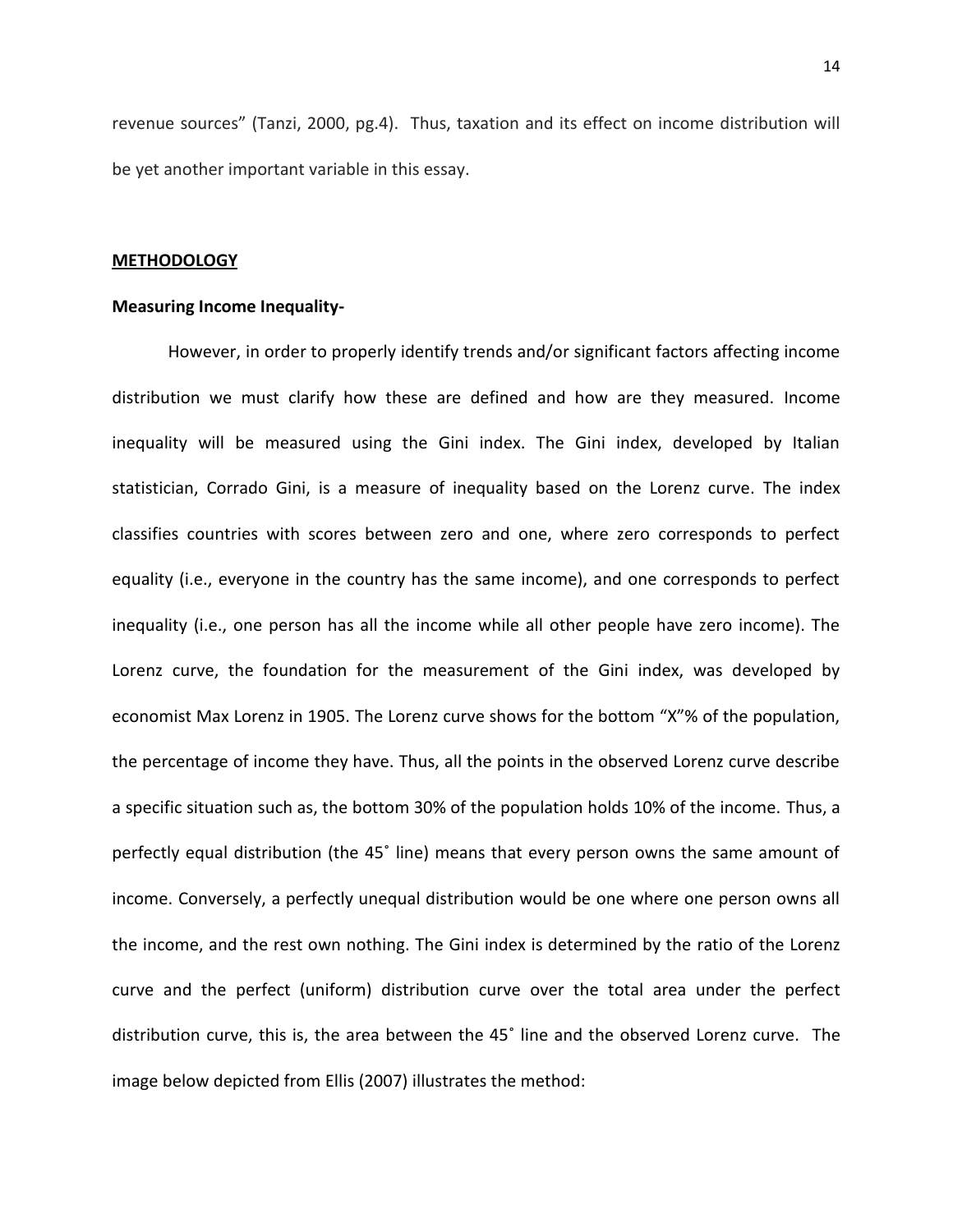

Figure 4: Gini Coefficient defined by Lorenz curve

#### **Measuring Trade-**

Now that we have identified the dependent variable, we must illustrate the independent variables that might affect it. To first identify trade we must note that in this contemporary world many products and services are produced elsewhere or are assembled and re-assembled using different resources in different countries. Trade has become a complex web of international communication that it essential to the economies of the world. There are certainly many components to trade. Tariffs and other trade barriers such as exchange rate controls are usually set in place to protect local industry but also to protect specific interests, many times delaying and hindering international trade. According the *Economic Freedom of the World* (2010) "Sometimes these delays are the result of administrative inefficiency while in other instances they reflect the actions of corrupt officials seeking to extract bribes. In both cases, economic freedom is reduced" (Economic Freedom of the World, 2010, pg. 5). Thus, it follows that when economic freedom is reduced, income inequality is augmented.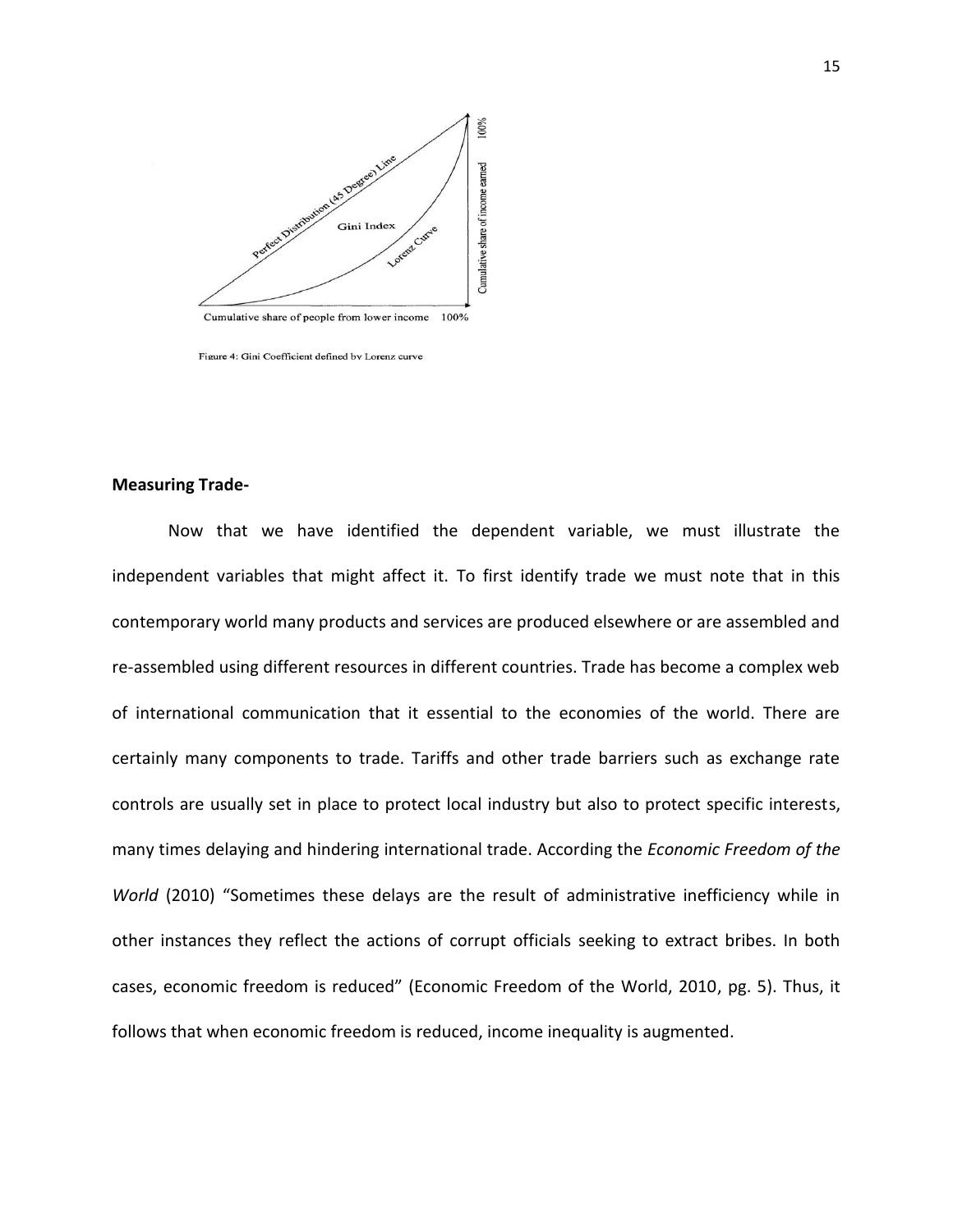Trade will be measured by using the Economic Freedom of the World 2010 annual report. According to the report, "components in this area are designed to measure a wide variety of restraints that affect international exchange: tariffs, quotas, hidden administrative restraints, and exchange rate and capital controls. In order to get a high rating in this area, a country must have low tariffs, a trade sector that is larger than expected, easy clearance and efficient administration of customs, a freely convertible currency, and few controls on the movement of capital" (Economic Freedom of the World, 2010, pg.5). In this area, countries are scored from 0.0 (least free) to 10.0 (most free). Thus, countries that contain lower scores will have lower rankings in regards to ability to trade freely. Conversely, countries that contain higher scores will have higher rankings compared to the rest; they are more able to trade freely. Also, a measure of the countries' total exports and imports as a percentage of GDP will be used in order to comparatively measure the volume of trade.

#### **Measuring Economic Growth-**

Due to the fact that economic growth has been shown to be related to income inequality, it will be taken into consideration for this study. Economic growth will be measured by the countries' real GDP growth, adjusted for inflation. This way, we hope to successfully capture each country's growth rate on an annual basis.

### **Measuring Education-**

Furthermore, when measuring education we must consider that, as explained by Piffaut, "an ideal measure of an individual's education should capture several components, including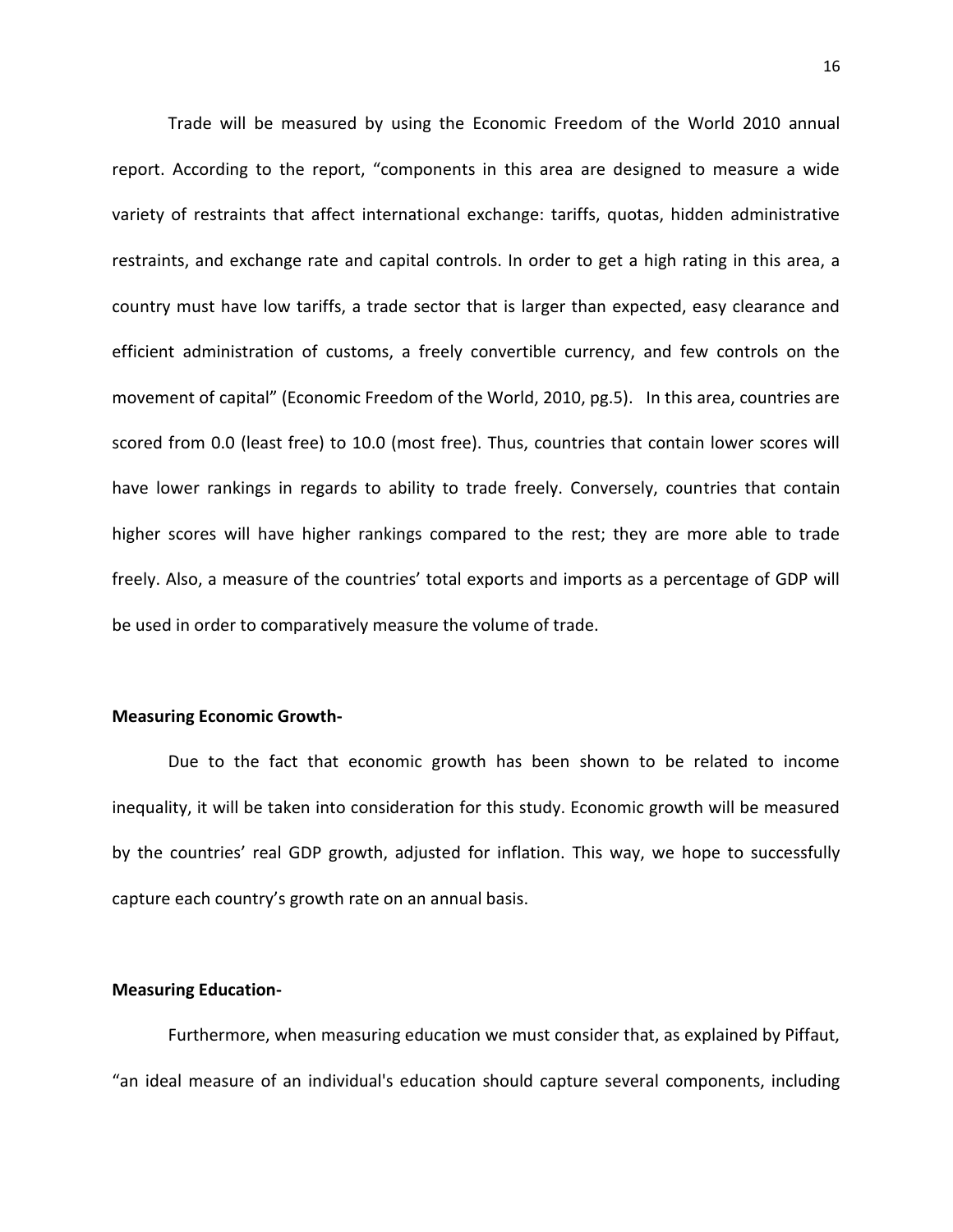the number of years spent in school, the quality of the schooling, the nature of the curriculum, and the student's effort. However, creating a measure that accurately quantifies these components is difficult" (Piffaut, 2009, pg.44). With this in mind, we will consider the data that is readily available, including total primary school enrollment as well as tertiary school enrollment in an effort to capture the effect of skilled education on income distribution.

Also, it is important to regard the *quality* of the education when assessing the data. Hanushek and Kimko (2000) developed educational quality indexes for 38 countries based on international test scores on mathematics and science over the period 1965-1991; the resulting estimates, according to Piffaut, "were used to predict values for an additional 49 countries" (Piffaut, 2009, pg.47). However, there is still on open debate concerning the applicability of this data. Nonetheless, the results exposed by Hanushek and Kimko will be weighed in the analysis.

#### **Measuring Political Factors-**

As we have previously noted, regime type and a countries' institutions may play a significant role in shaping income distribution. The Economic Freedom of the World 2010 report states that, "Protection of persons and their rightfully acquired property is a central element of economic freedom and a civil society. Indeed, it is the most important function of government" (Economic Freedom of the World, 2010, pg. 3). Using the Economic Freedom of the World 2010 report, an evaluation of the countries' judicial independence, impartiality of courts, protection of property rights, degree of military interference in rule of law and the political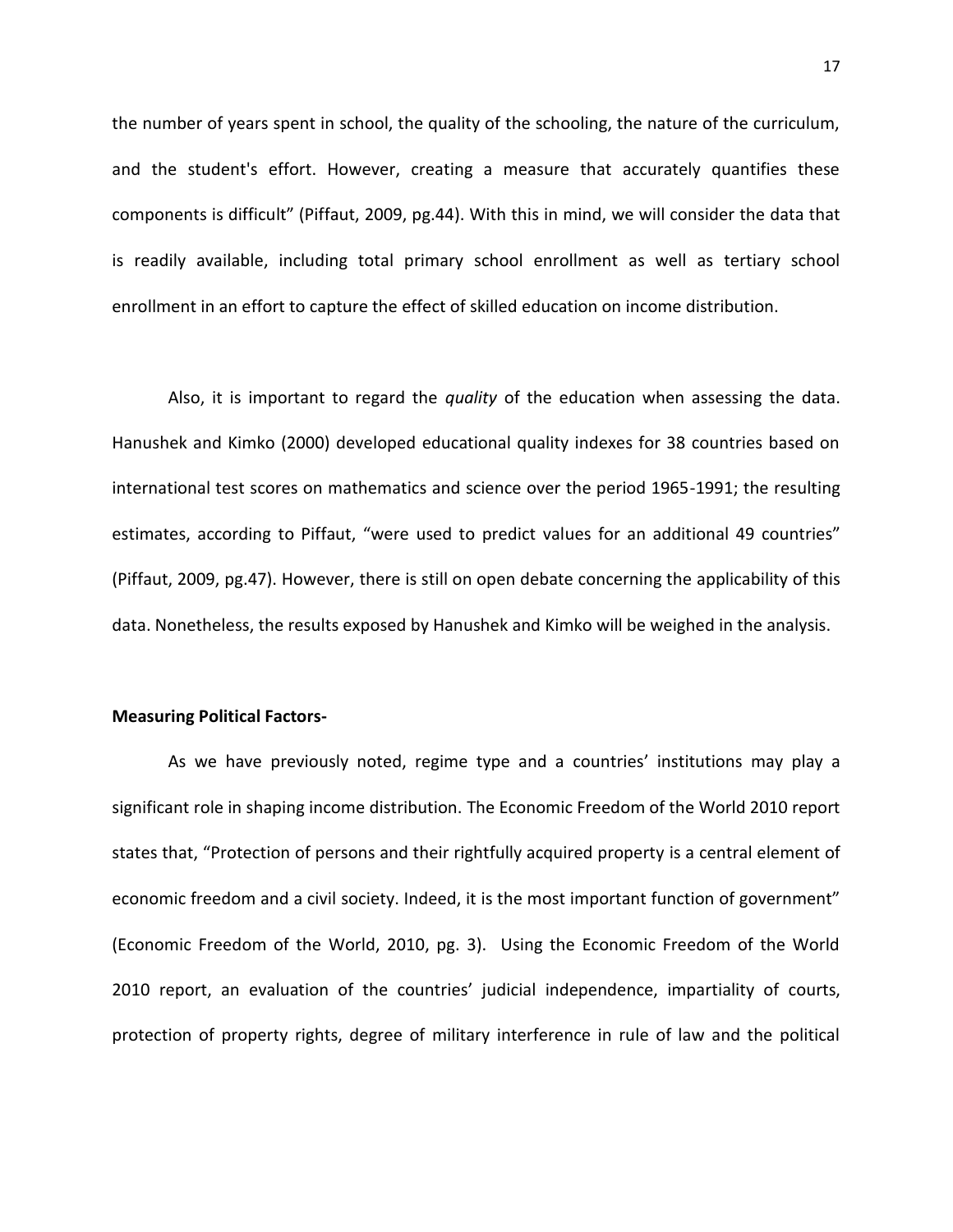process, integrity of the legal system, legal enforcement of contracts, and regulatory restrictions on the sale of real property will be conducted.

Furthermore, determining if regimes are democratic or not, and the level of corruption in government, will be central to the evidence and data that may be found during the study. In order to assess these characteristics of government, Freedom House's *Freedom in the World 2011 Report* and Transparency International's *Corruption Perception Index 2010 Report* will be used.

Freedom House applies one of three broad category designations to each of the countries and territories included in their index, free, partly free, and not free. According to Freedom House, "a free country is one where there is open political competition, a climate of respect for civil liberties, significant independent civic life, and independent media. A partly free country is one in which there is limited respect for political rights and civil liberties. partly free states frequently suffer from an environment of corruption, weak rule of law, ethnic and religious strife, and a political landscape in which a single party enjoys dominance despite a certain degree of pluralism. A country that is not free is one where basic political rights are absent, and basic civil liberties are widely and systematically denied" (Freedom in the World Report, 2011, pg. 3).

Transparency International defines corruption as "the abuse of entrusted power for private gain" (Corruption Perception Index Report, 2010). According to Transparency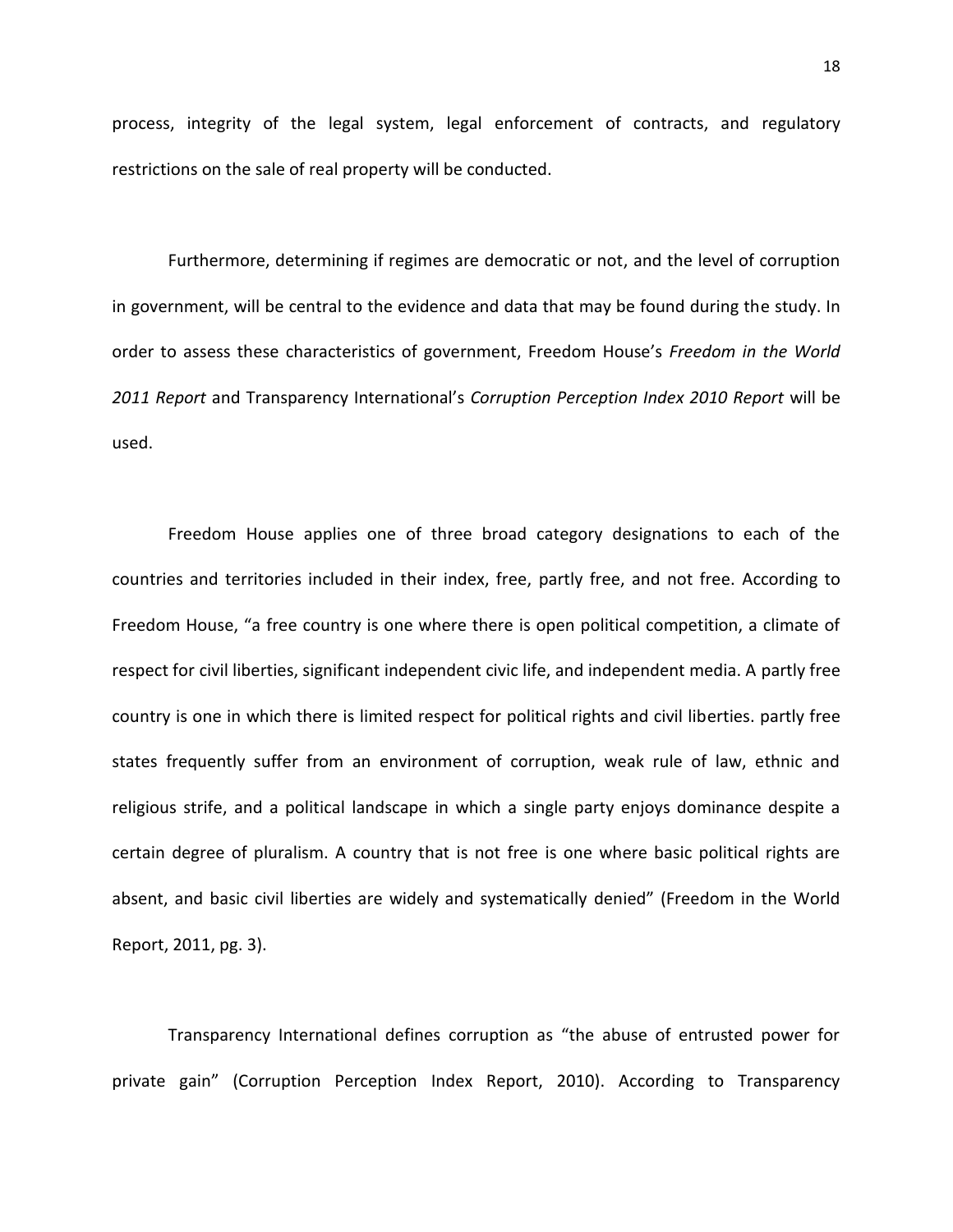International, the surveys and assessments used to compile the index include questions relating to bribery of public officials, kickbacks in public procurement, embezzlement of public funds, and questions that probe the strength and effectiveness of public sector anti-corruption efforts" (Corruption Perception Index Report, 2010). The index scales different countries on a score ranging from one to ten where one is represents countries that are highly corrupt and ten countries that are "very clean".

Also, we expect that the level of government expenditure on social programs will be an important factor when analyzing income distribution. The methodology for the measurement of this variable will be made by considering governments' social expenditures as a percent of GDP, as well as, per capita constant U.S. dollars. Ferreira and Robalino (2010) will be the source for such data. This way, a more effective comparison will be made and a relationship, if any, could be determined.

Finally, an assessment of the countries' taxation systems will be utilized in order to properly identify their collective and redistributive characteristics. Income tax rates, corporate tax rates, as well as each system's broadness or narrowness, will all be taken into account in order to estimate their effects on income distribution.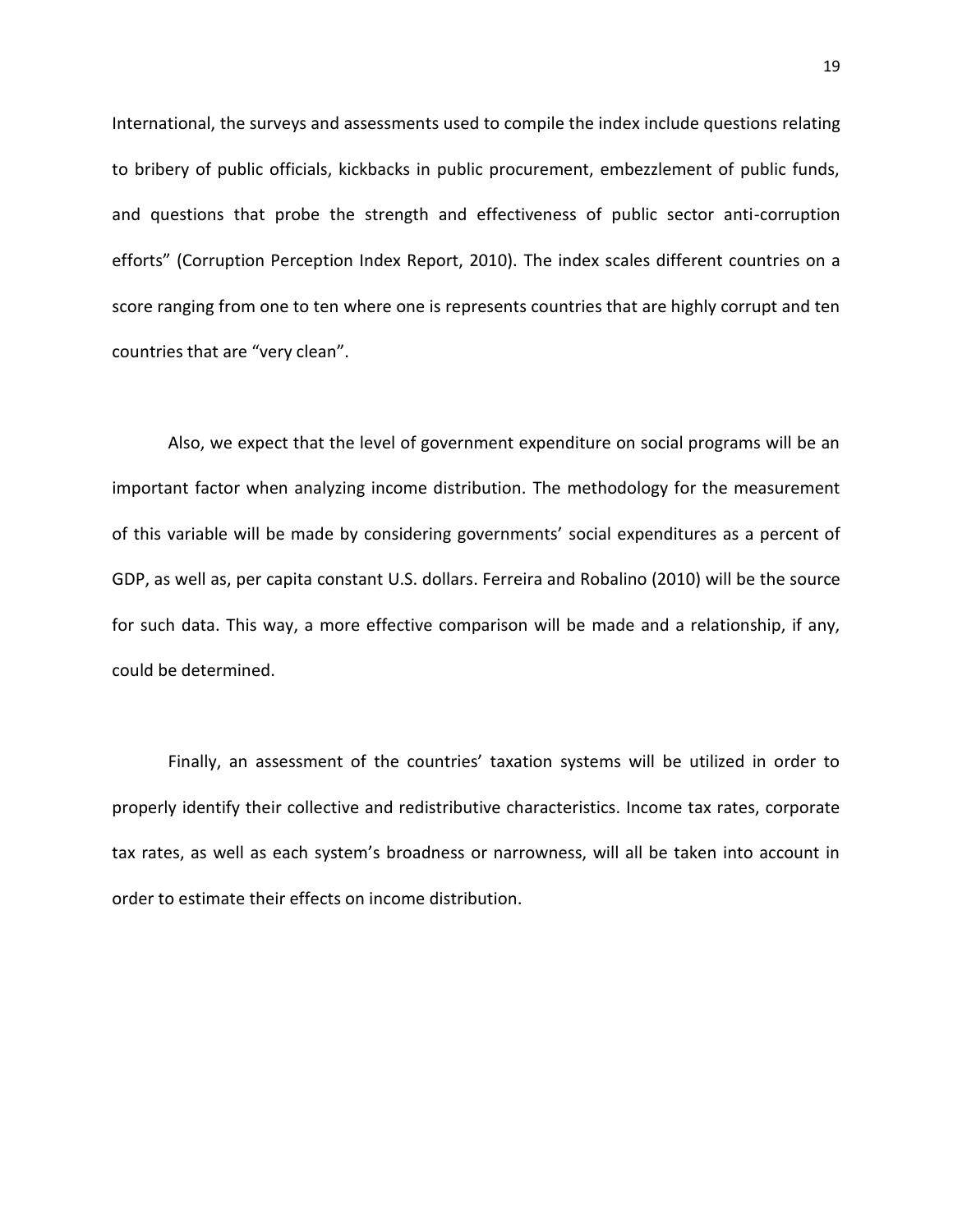### **Political and Economic History:**

**Chile-**

After clarifying the definitions and methods that will be used throughout this study, a more comprehensive analysis of Chile, the Dominican Republic, and Venezuela will be available. More importantly, we can gain more insight into how these countries' distinct or similar characteristics affect income distribution in their domestic economies. A successful comparison of policies and institutions will allow us to not only identify the strengths and weaknesses of each system but, to also determine strategies that would improve the problems of income inequality in this most unequal region of the world.

In order to attain a successful comparison, a brief economic and political history of our three case studies, Chile, Dominican Republic, and Venezuela, will be delineated. This historical comparison will bring to the surface possible similarities in the evolution of the countries that will in turn aid the analysis.

Chile received its independence from Spain in 1810, yet officially recorded it in 1818. Historically, Chile has been an exporter of Nickel, especially after the Pacific War held between Chile, Peru, and Bolivia from 1879 to 1883. After the war, Chile had annexed territories rich in nitrate that spurred economic developed for Chile thereafter. However, according to Piffaut (2009), "during World War I, Germany was able to produce nitrate artificially, ending the era of the 'white gold' for Chile" (Piffaut, 2009, pg. 92). Thus, Chile experienced a sudden drop of price in the products that it depended on for export. During the era of the Great Depression, Chile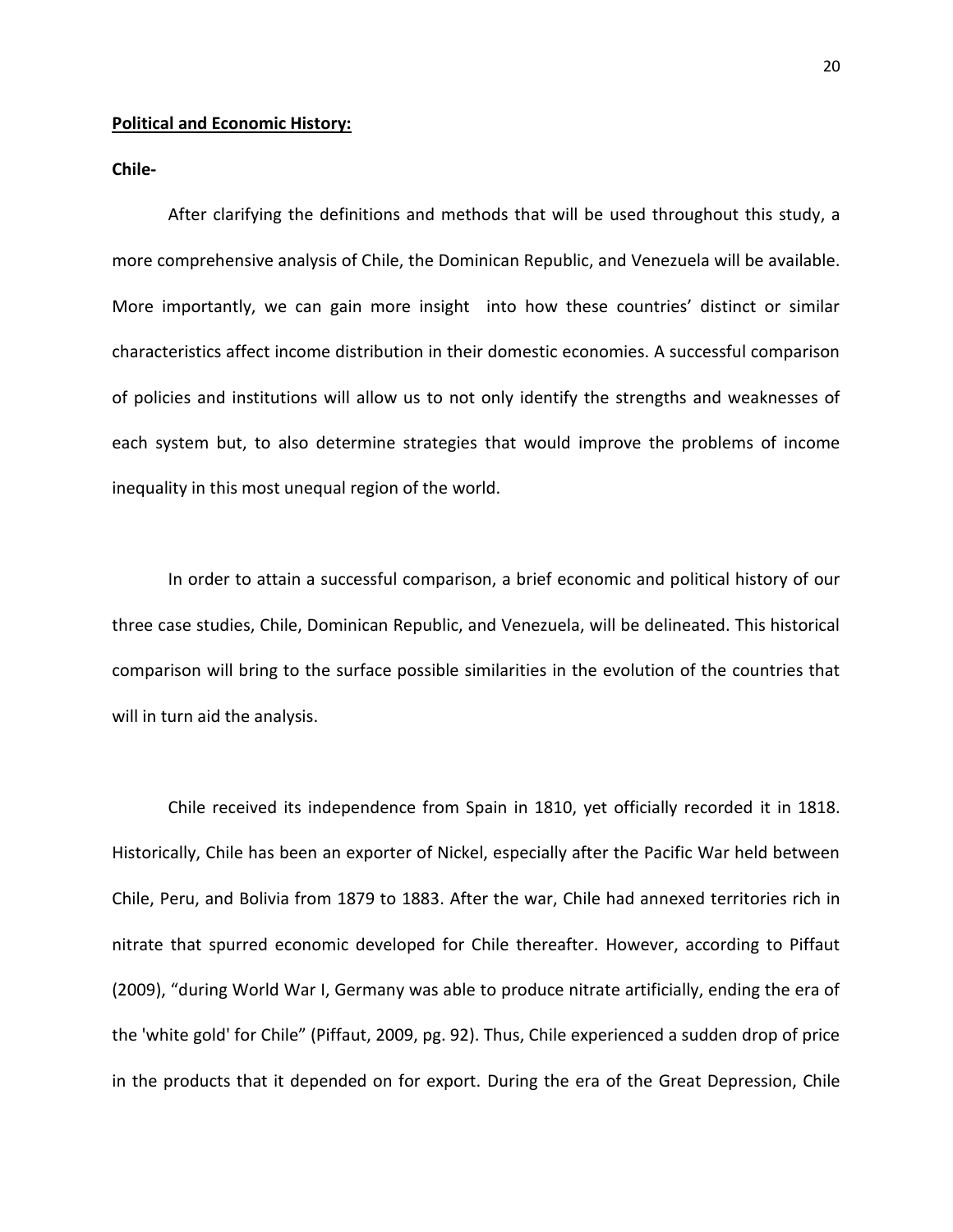was one of the economies that suffered the most as per capita GDP fell by 47 percent and exports by 79 percent. (Piffaut, 2009, pg. 92).

However, economic turmoil was not the only event that affected Chile during this time. As was the case with most of the other Latin American countries, Chile was a victim of military coup d'états, social unrest, and dictatorships. A military coup led by General Luis Altamirano in 1924 set off a period of great political instability that lasted until 1932. The longest lasting of the ten governments between those years was that of General Carlos Ibáñez del Campo, who briefly held power in 1925 and then again between 1927 and 1931 in what was a de facto dictatorship.

Shortly after this period, the Chilean government established the Chilean Economic Development Agency (Corporacion de Fomento de la Produccion, CORFO), in 1939. Its purpose was to promote economic development through the creation of state-owned enterprises and the protection of specific industries. Piffaut (2009) states that, the manufacturing industry was protected with high tariff and non-tariff barriers (NTBs), as well as with multiple exchange rates" (Piffaut, 2009, pg. 92).These policies continued to be implemented between 1940 and 1970.

In the presidential elections of 1970, Senator Salvador Allende, of the Chilean Socialist Party, came to power. In response to what were believed to be socialist programs, and after pressure from the United States, an economic depression that began in 1972 induced capital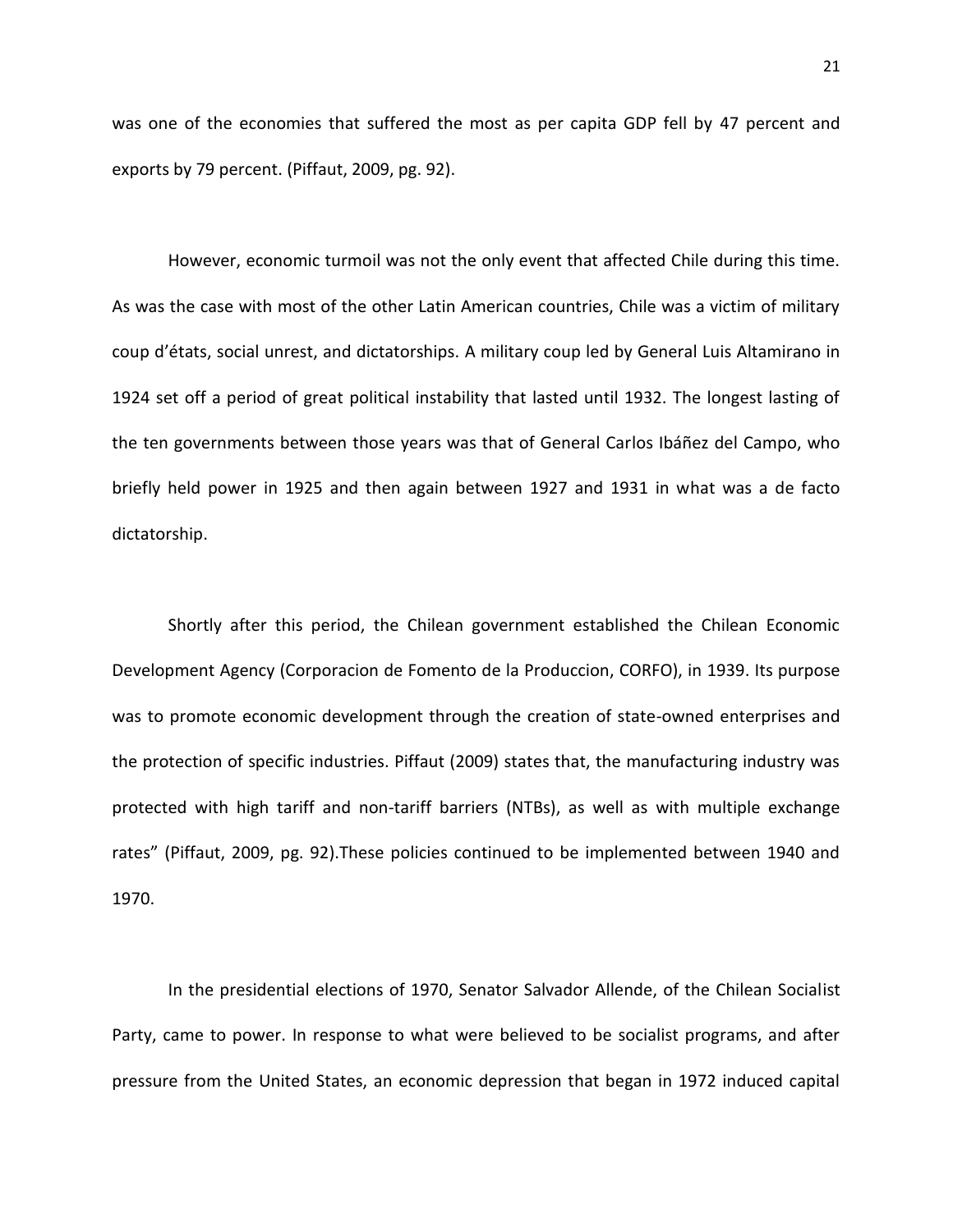flight, plummeting of private investment, and a widespread withdrawal of bank deposits. Production, in turn, fell dramatically and unemployment rose. In order to fight the crisis, Allende adopted measures including price freezes, wage increases, and tax reforms, to increase consumer spending and redistribute income downward. However, by 1973, inflation was skyrocketing and strikes were performed daily. Thus, in the same year, a military coup commanded by General Augusto Pinochet overthrew Allende on September 11, 1973. As the military bombarded the national palace, it is believed that Allende committed suicide. After the military junta of 1973 was in place, Piffaut notes, " the economy moved from being highly intervened and centralized towards a laissez-faire, market-oriented economy (Piffaut, 2009, 93). The new regime hired a selected group of economists trained at the University of Chicago, known as 'Chicago boys', to reshape the entire economic system.

Among the most important changes, the new economic policy focused on price liberalization, an aggressive opening of the economy to trade and international capital flows, and a reduction of the size of government with many state-owned enterprises privatized" (Piffaut, 2009, 93). Furthermore, one of the most important reforms was the trade reform where all non-tariff barriers were removed and tariffs were lowered to 10 percent across the board.

However, already by the first year, the military junta's government, led by Pinochet, was marked by systematic human rights violations across the country. It was not until 1989 that Chile would again see democratic elections. According to Piffaut (2009) since 1991, no major economic policy shifts have taken place in the Chilean economy even though the last two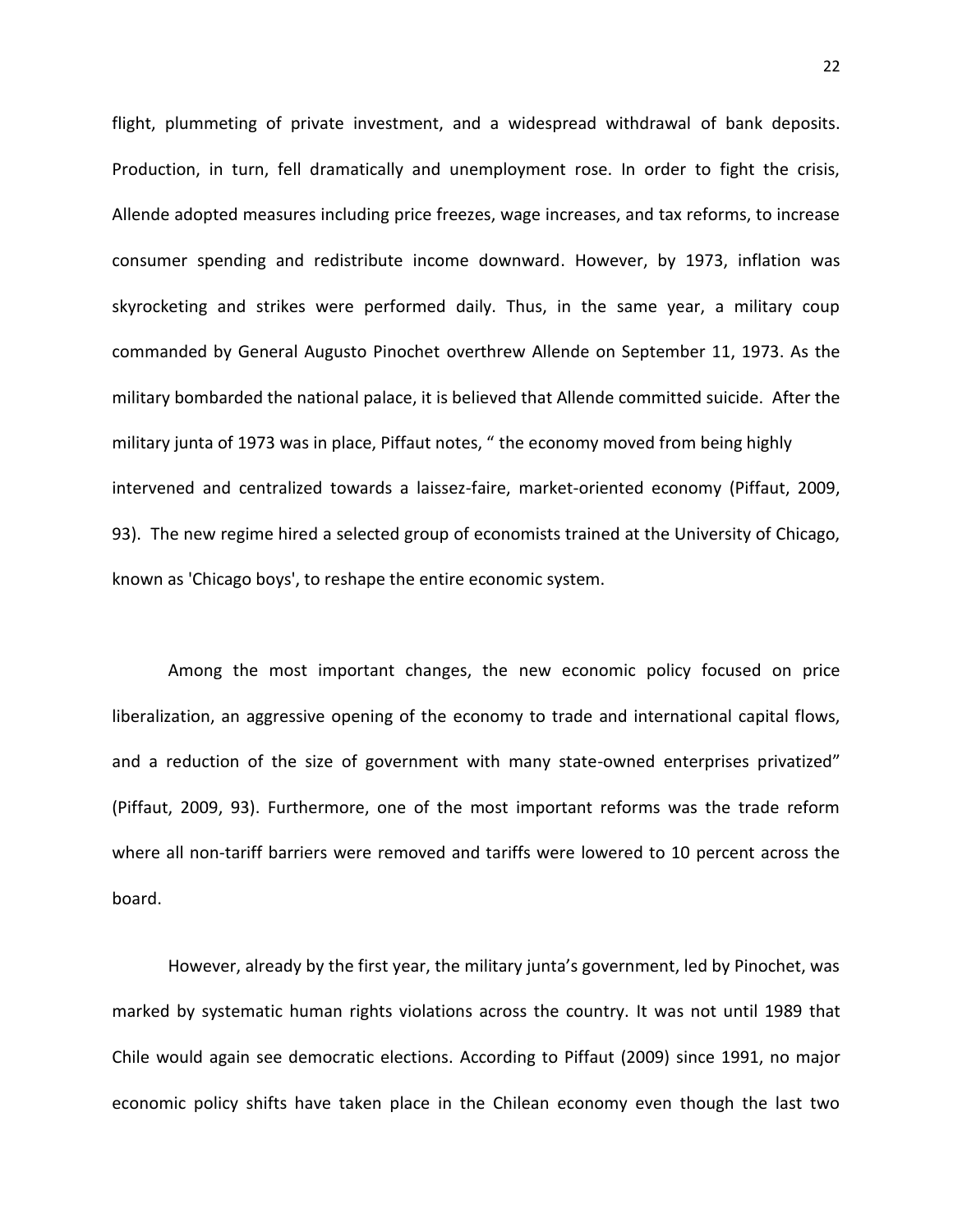democratic governments have been more aligned with a socialist doctrine than a neo-liberal way of thinking" (Piffaut, 2009, pg. 95). More recently however, in January 2006, Chileans elected their first female president, Michelle Bachelet Jeria, of the Socialist Party, defeating Sebastián Piñera, of the National Renewal party. In January 2010, Chileans elected Sebastián Piñera as the first rightist president in 20 years, defeating former President Eduardo Frei Ruiz-Tagle for a four-year term succeeding Bachelet.

Currently, according to the CIA World Factbook, Chile has a market-oriented economy characterized by a high level of foreign trade and a reputation for strong financial institutions and sound policy that have given it the strongest sovereign bond rating in South America (CIA World Factbook, 2011). Exports account for more than one-fourth of GDP, with commodities making up some three-quarters of total exports. Copper alone provides one-third of government revenue.

# **Dominican Republic-**

The Dominican Republic has a similar economic and political background of crisis and instability that has diminished with the passing of the years. The Dominican Republic gained its independence from Spain in what is called the ephemeral independence in 1821. Nine weeks after this declaration of independence, Jean-Pierre Boyer and his Haitian army invaded the Dominican Republic, reason why it is called the ephemeral independence. It wasn't until February  $27<sup>th</sup>$ , 1844 when the Dominican Republic achieved its independence.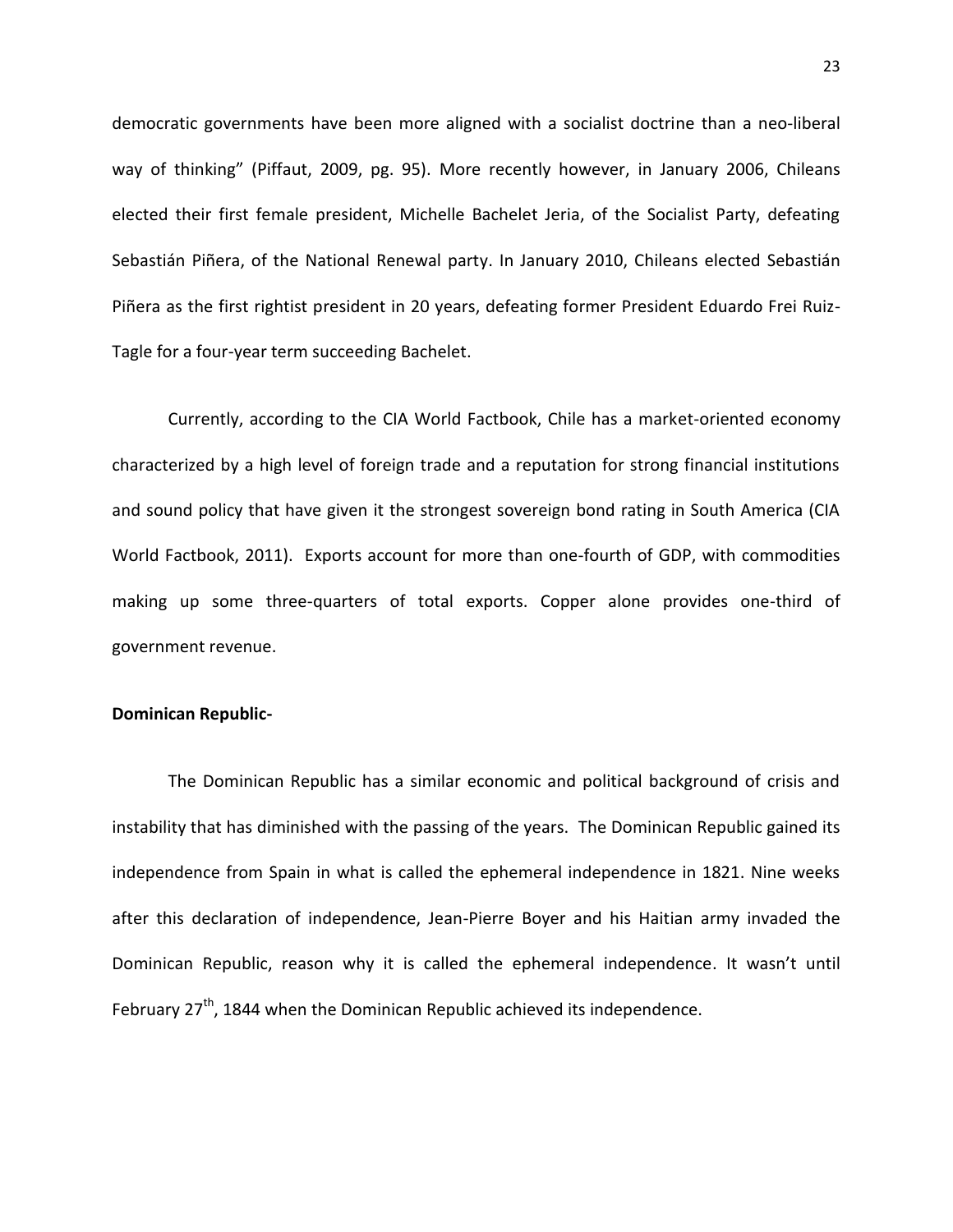However, renewed Haitian invasions occurring in 1844, 1845–49, 1849–55, and 1855– 56 threatened the new republic. Locally, archrivals Pedro Santana and Buenaventura Báez held power most of the time, both ruling arbitrarily. They promoted competing plans to annex the new nation to another power: Santana favored Spain, and Báez the United States. Not long after, Santana succeeded in annexing the Dominican Republic to Spain until the War of Restoration was won by Dominican revolutionaries August  $16<sup>th</sup>$ , 1865. With the established calm of the time, the sugar industry was modernized, and "the country attracted foreign workers and immigrants, both from the Old World and the New" (Hall, 2000, pg. 10).

After the political turmoil, dictatorships and military-authoritarian leaders, called "caudillos," ruled the country. After the assassination of Ulises Heureaux, former dictator, the country lived relative calm political periods. In 1911, president Ramon Caceres, who had assassinated Heureaux, was murdered and a period of political strife began once again. The United States and the Wilson administration demanded the Dominican government to elect a provisional president, however, when he was overthrown, the United States invaded the Dominican Republic in 1916. The invasion would last until 1922.

After the invasion, President Horacio Vasquez was prevented from running in the 1930s elections through a military coup led by General Rafael Leonidas Trujillo, then commander of the army. Although the police state established by General Trujillo was one of the most violent in Latin America, the Dominican Republic experienced considerable economic growth through progress in healthcare, education, and transportation, with the building of hospitals and clinics, schools, and roads and harbors. Trujillo also carried out an important housing construction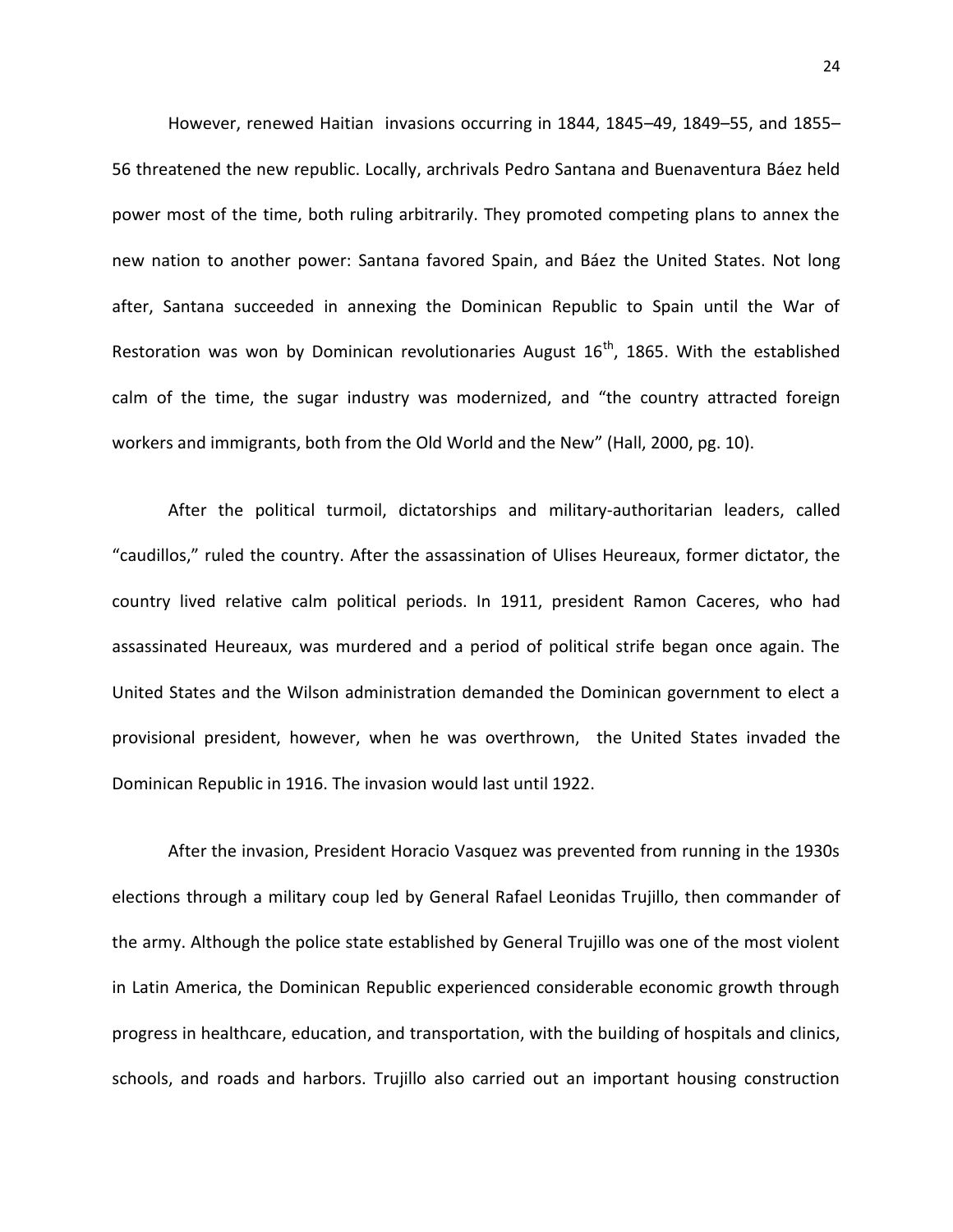program and instituted a pension plan. He finally negotiated an undisputed border with Haiti in 1935 and paid-off the countries' foreign debt in 1947.

For a long time, the US and the local elite supported Trujillo, in spite of his brutal use of force and the secret police, and his political assassinations. Trujillo also renamed cities, national monuments, and even geographic features in his name. For example, the capital city, Santo Domingo, was renamed Trujillo City (Ciudad Trujillo) and the Caribbean's largest mountain, Duarte Peak, was renamed Trujillo Peak. However, the end of the regime began with the assassination of the Mirabal sisters (also known as the Butterflies). These sisters were a pillar in the fight against the regime. Being part of the opposition they pressured the regime and moved the people of the Dominican Republic against Trujillo. With their assassination and his failed attempt to assassinate Venezuelan president, Romulo Betancourt, the international community was alarmed and the United States withdrew their support for Trujillo, thought of by the U.S. as a necessary evil against the spread of communism. Trujillo himself was assassinated not long after these events, May  $30<sup>st</sup>$ , 1961.

The post-Trujillo era was one of political instability as well. The first democratic elections were held and in 1962, Juan Bosch, became the new president of the republic. However, false rumors about his ties to socialism brought about the end of his term seven months after he was sworn in. Changes advanced by Bosch through the constitutional reform of 1963, such as land reform, struck conservative landholders and military officers as radical and threatening, particularly when juxtaposed against three decades of somnolent authoritarianism under the Trujillo regime. The hierarchy of the Catholic Church also resented the secular nature of the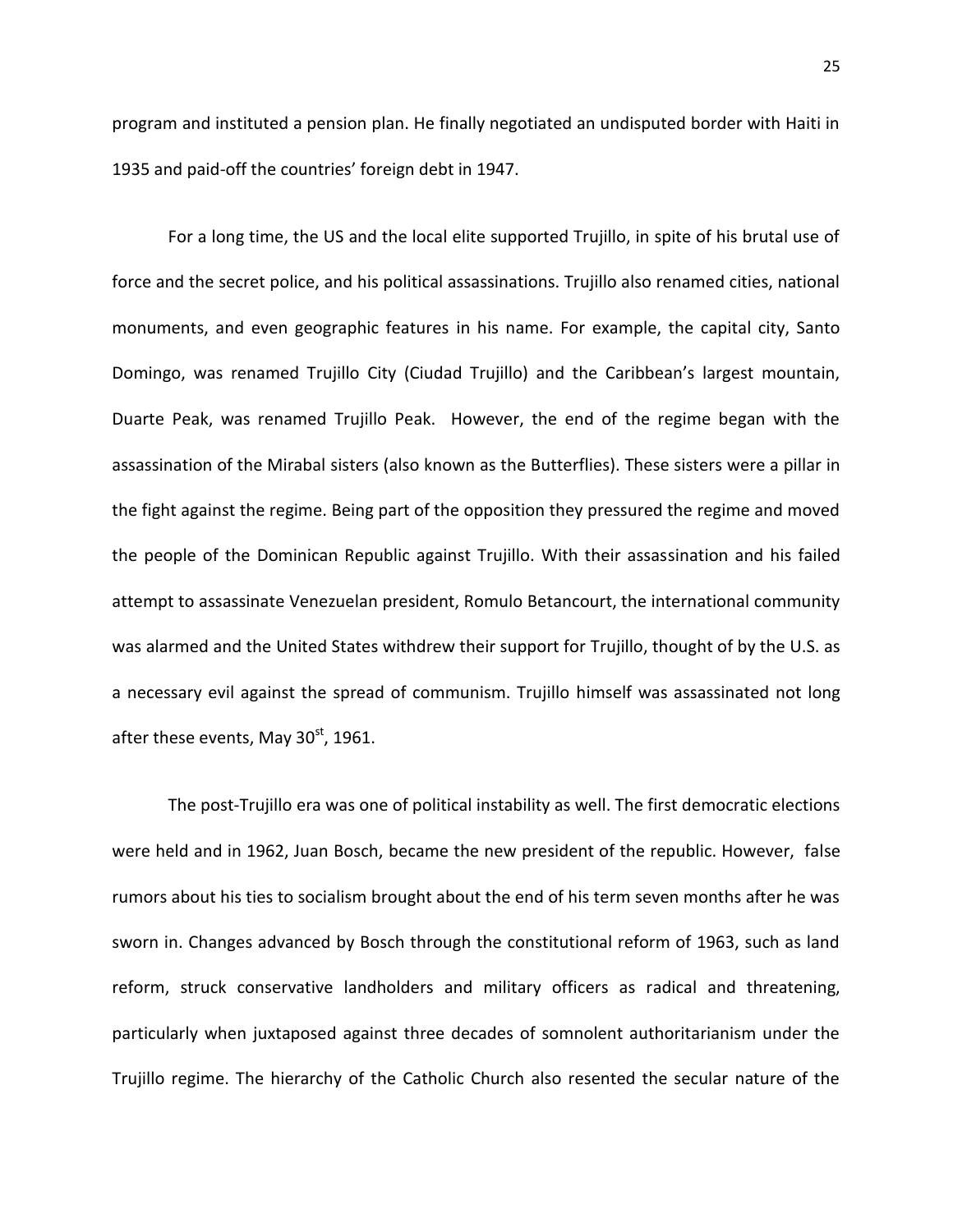new constitution, in particular its provision for legalized divorce. After the emergence of an illegitimate junta to gain control of the country, the Dominican Republic was at the brink of widespread unrest. A civil war soon ensued and after the United States' second occupation the war ended with the election of Joaquin Balaguer who remained off and on power until 1996.

After international pressure following rigged elections, Leonel Fernandez gained the presidency in 1996. Fernandez oversaw a fast-growing economy, averaging 7.7% per year, with a drop in unemployment and stable exchange and inflation rates. Fernandez, the nation's current president, has advanced many infrastructure projects and has seen a relatively stable macro-economic environment. Although the Dominican Republic has long been viewed primarily as an exporter of sugar, coffee, and tobacco, in recent years the service sector has overtaken agriculture as the economy's largest employer, due to growth in tourism and free trade zones. The economy is highly dependent upon the US, the destination for nearly 60% of exports. Remittances from the US amount to about a tenth of GDP, equivalent to almost half of exports and three-quarters of tourism receipts (CIA World Factbook, 2011).

# **Venezuela-**

Venezuela achieved independence June  $24^{th}$ , 1821. According to Crow (1980), "the discovery of massive oil deposits in Lake Maracaibo during World War I would prove pivotal for Venezuela, and soon transformed the basis of its economy, from a heavy dependence on agricultural exports. It prompted an economic boom that would last into the 1980s; by 1935, Venezuela's per capita gross domestic product was Latin America's highest" (Crow, 1980, pg.616-617).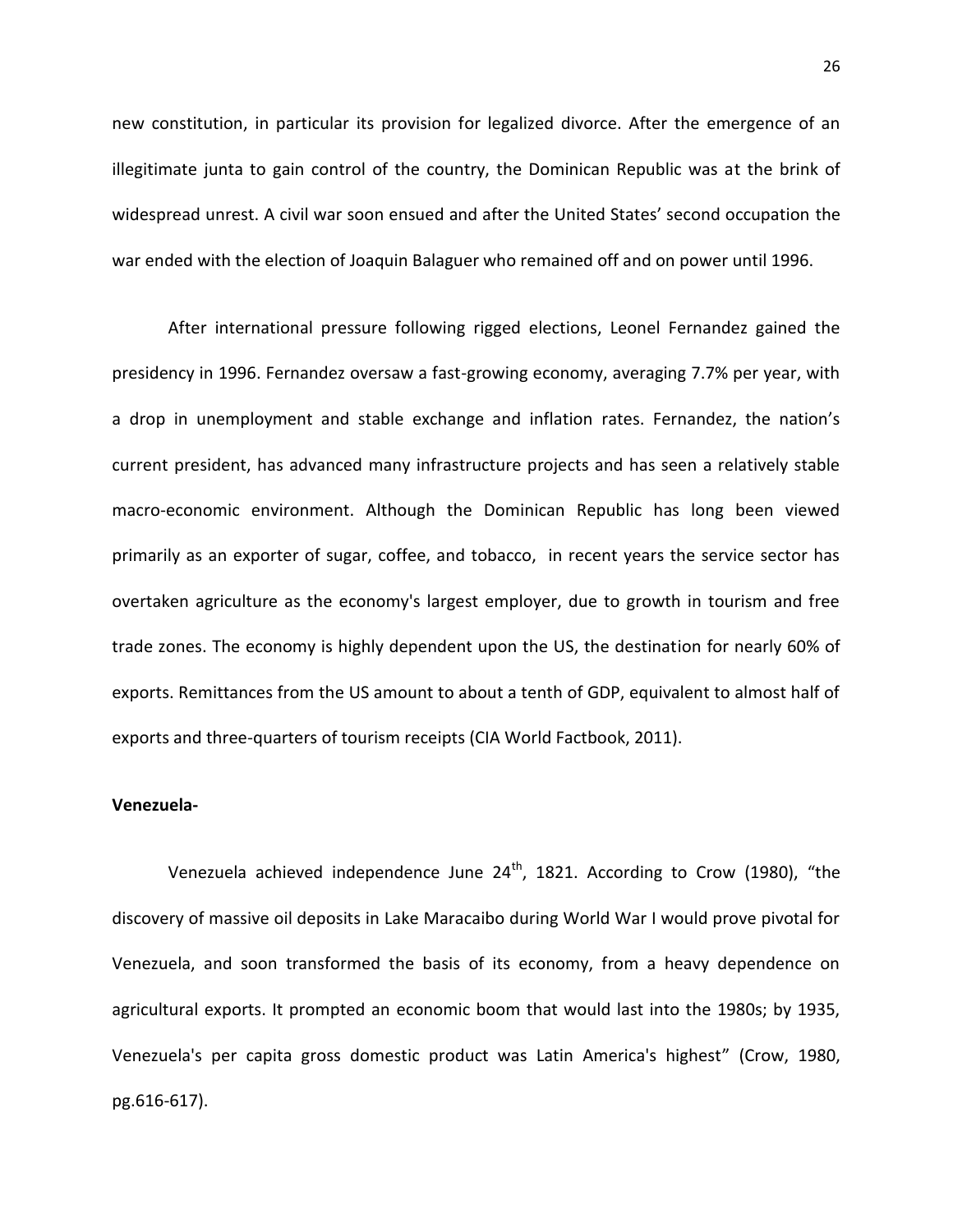Venezuela, similar to Chile and the Dominican Republic, suffered from political instability and authoritative rule. In 1945, a civilian-military coup deposed the previous dictator, and under Romulo Betancourt, ruled Venezuela until democratic elections were held in 1947. Unfortunately, this government was short-lived as a military coup, led by Marcos Perez Jimenez and Venezuela's defense minister Carlos Delgado Chalbaud overthrew the government in 1948. Jimenez was the most powerful man in the junta, and was suspected of being behind the death in office of Chalbaud, who died in 1950 after being kidnapped. When the junta unexpectedly lost the election it held in 1952, it ignored the results and Perez Jimenez was installed as president, where he remained until 1958.

After several guerilla movements and political crises, the election of Carlos Andres Perez in 1973, which coincided with the 1973 oil crisis, saw Venezuela's income explode as oil prices soared. This led to massive increases in public spending, but also increases in external debts, which continued into the 1980s when the collapse of oil prices during the 1980s crippled the Venezuelan economy. As the government started to devalue the currency in February 1983 in order to face its financial obligations, Venezuelans' real standard of living fell dramatically. A number of failed economic policies and increasing corruption in government led to rising poverty and crime, worsening social indicators, and increased political instability (Schuyler, 2001, pg.10).

After the impeachment of Venezuelan president Carlos Andres Perez in 1993, confidence in the existing political parties began to fall. In 1999, Hugo Chavez became the new, and current, president of Venezuela. His reform program was aimed at redistributing the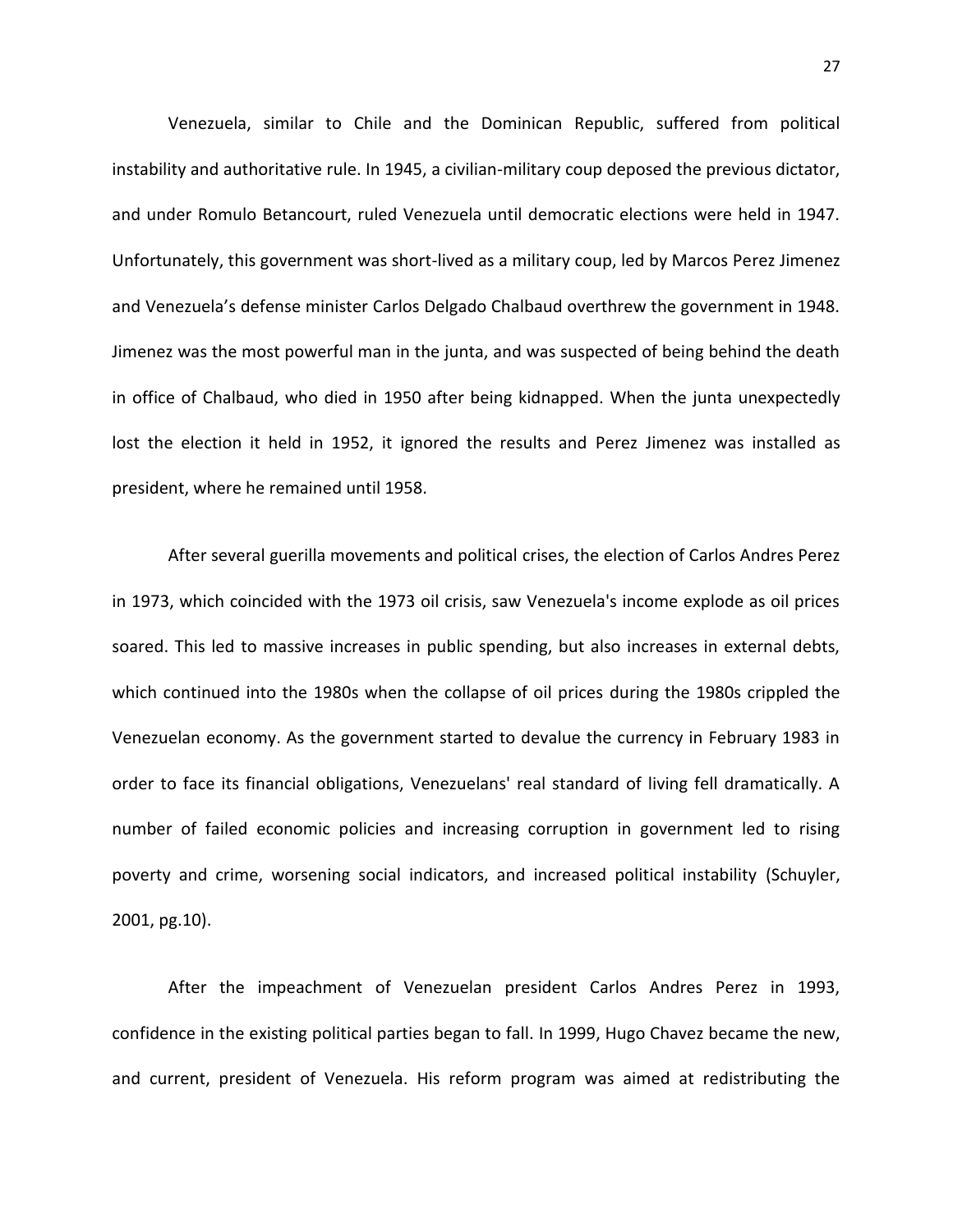benefits of Venezuela's oil wealth to the lower socio-economic groups by using it to fund programs such as health care and education. In April 2002, Chavez was briefly ousted from power in a coup but he was returned to power after two days as a result of popular demonstrations in his favor and actions by the military (Maya, 2005, pg.16). Chavez also remained in power after an all-out national strike that lasted more than two months in December 2002 – February 2003, including a strike/lockout in the state oil company PDVSA, and an August 2004 recall referendum. He was elected for another term in December 2006. These elections were monitored by the Carter Center, which in an extensive report concluded that the elections were "fair, transparent and without serious irregularities" (Carter Center, 2007).

Currently, Venezuela remains highly dependent on oil revenues, which account for roughly 95% of export earnings, about 55% of the federal budget revenues, and around 30% of GDP. The nationwide strike between December 2002 and February 2003 had far-reaching economic consequences. Real GDP declined by around 9% in 2002 and 8% in 2003, but economic output since then has recovered strongly (CIA World Factbook, 2011). Fueled by high oil prices, record government spending helped to boost GDP by about 10% in 2006, 8% in 2007, and nearly 5% in 2008, before a sharp drop in oil prices caused a contraction in 2009-10. This spending, combined with recent minimum wage hikes and improved access to domestic credit, has created a consumption boom but has come at the cost of higher inflation - roughly 32% in 2008, and slowing only slightly to 30% in 2010.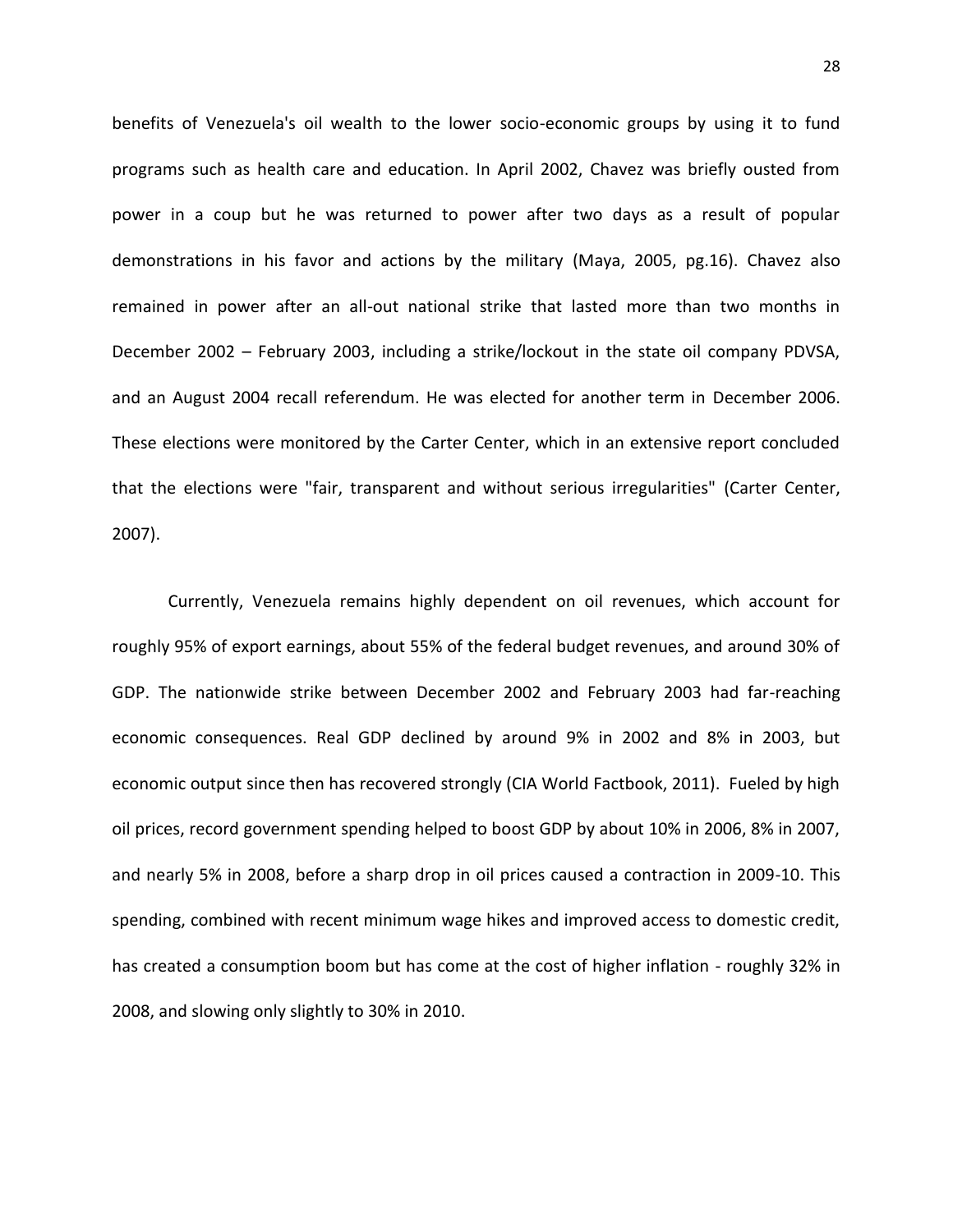Furthermore, Venezuelan president Hugo Chavez has made efforts to increase the government's control of the economy by nationalizing firms in the agriculture, financial, construction, oil, and steel sectors. These actions have hurt the private investment environment, reduced productive capacity, and slowed non-petroleum exports (CIA World Factbook, 2011).

#### **FINDINGS:**

# **Income Inequality-**

As you may have noted, these three Latin American countries have had similar pathways towards democracy, although results have not be identical. Chile, the Dominican Republic, and Venezuela all differ with regards to freedom to trade, education levels, level of economic growth, and regime type. Thus, we expect different results for each country in terms of their income distribution.

After proper analysis and comparison of the data for our three cases, the results were surprising. Venezuela, according to the Gini index, is the country with most equal distribution of income, followed by the Dominican Republic and Chile, which had the least amount of equality of all. Figure 2 below shows the distribution of the Gini scores for each country.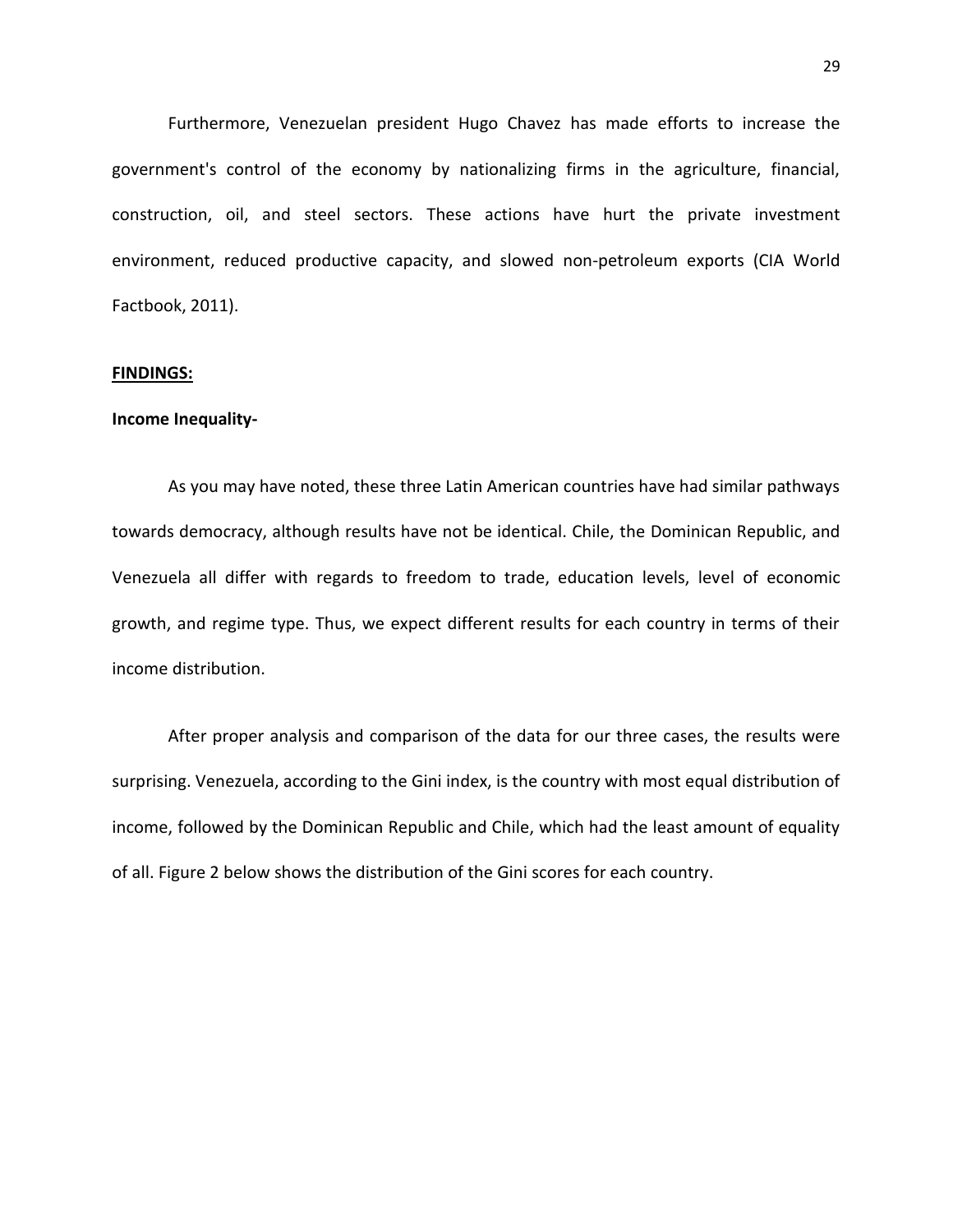#### **FIGURE 2:**



Source: Author's computations, data: World Bank, *World Development Index*

As you may note from the table above, Chile has had, overall, the most inequality out of the three. Although there are shifts of great magnitude for Venezuela, it has remained as the country with most equal income distribution. Thus, Venezuela ranks the highest in level of income equality, followed by Dominican Republic and Chile. Furthermore, it is worth noting that, according to the CIA World Factbook, the Dominican Republic is a country "marked by income inequality;" however, from the data we can conclude that Chile seems to be more unequal than the Dominican Republic.

# **Trade-**

Now that the income distribution scores have been shown, we may see how our independent variables affect income inequality. In terms of freedom to trade, we can see from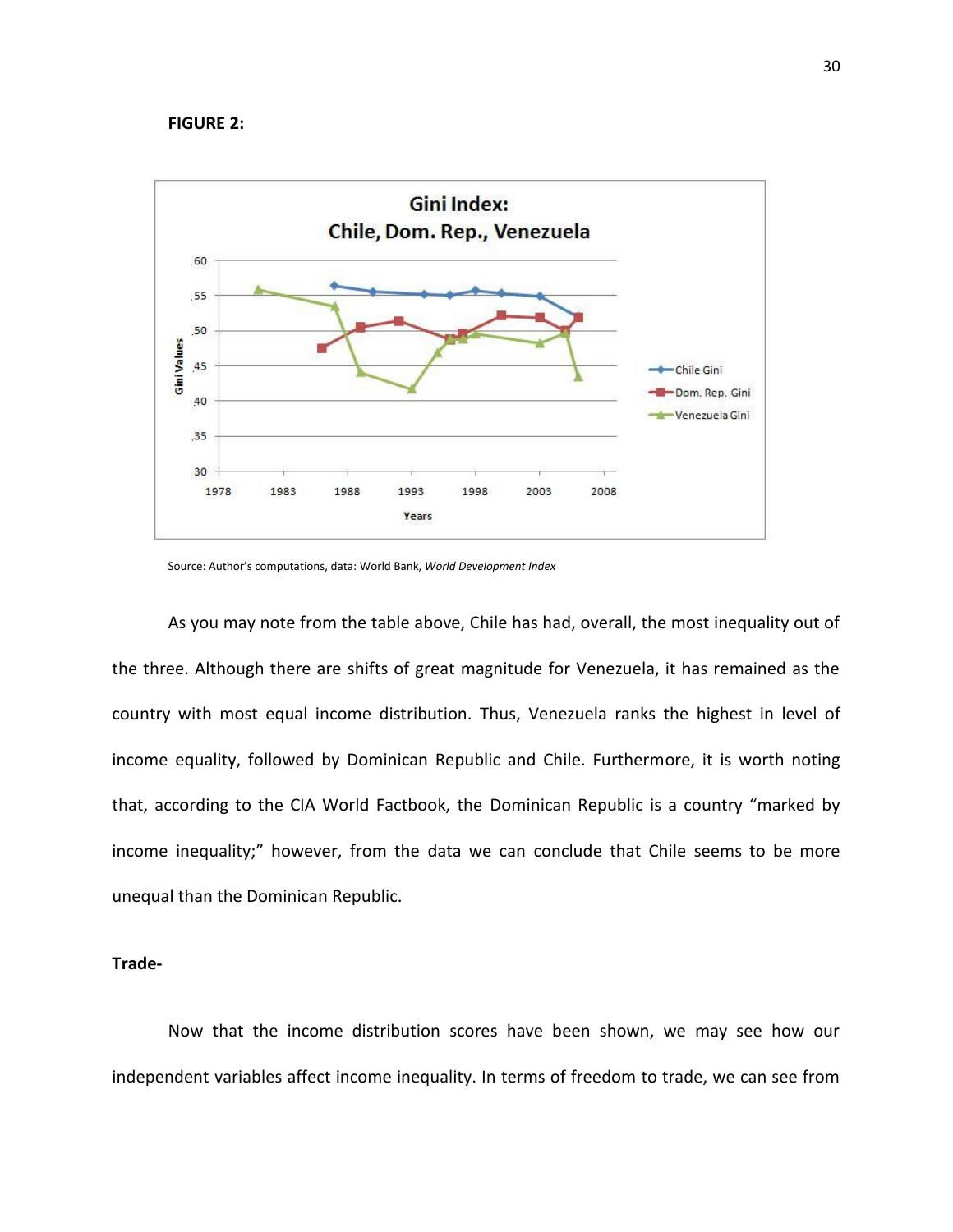Figure 3 below that although Chile has had, and continues to have, better freedom to trade scores, it has the greatest amount of inequality (as shown in Figure 2).

# **FIGURE 3:**



Source: Author's computations, data: World Bank, *World Development Index*

In the case of our other two cases, Dominican Republic (as shown above) has usually had less freedom to trade than Venezuela until recently. Thus, we might infer from the data that it should be enjoying more income equality than Venezuela, surprisingly, this is not the case. Regarding these two countries' past freedom to trade scores, it seems that the theory fits the model. In this specific case, Dominican Republic is usually below Venezuela in terms of freedom to trade for the years before 2005. Likewise, it has also less equality than Venezuela, as shown in Figure 2.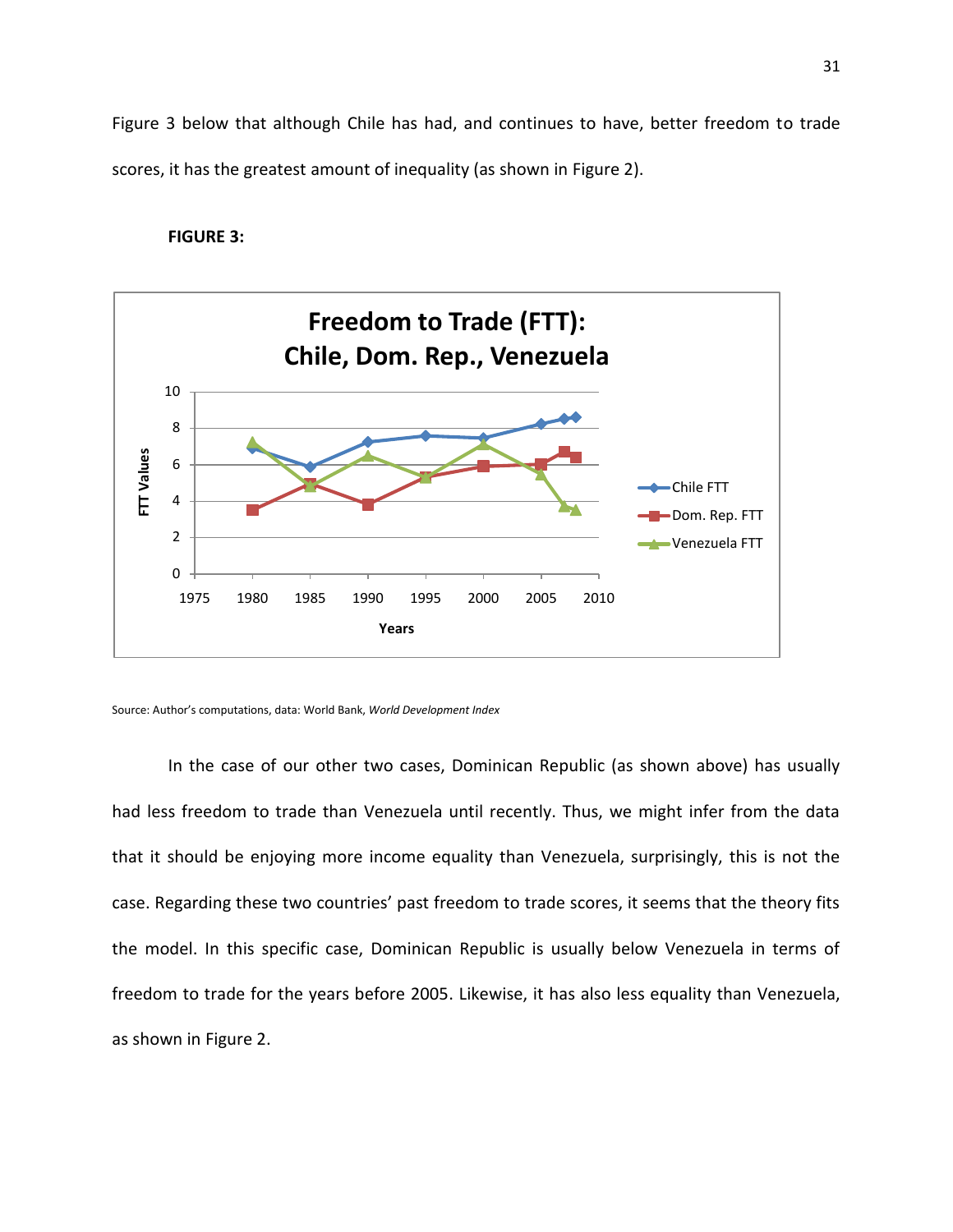Thus, the theory seemed to hold well for these two countries until 2005. Actually, after close observation of the data, it seems that whenever there were significant increases in freedom to trade, income inequality seemed to decrease in the case of Venezuela. In fact, the early 1990's data for Dominican Republic follow a similar trend; as freedom to trade decreased, inequality increased in the Dominican Republic. Note that the significant variations of Venezuelan freedom to trade are caused by economic crisis in the 1980's and 1990's. The falling trend after the year 2000 might be related to economic crisis worldwide after the dot-com bubble, and more importantly, following Hugo Chavez's presidency which began in 1999 and is still ongoing.

Furthermore, when considering each countries' trade volume as a percentage of their GDP, there are interesting results. Of the three, the Dominican Republic shows the greatest amount of trade as a percentage of GDP. However, as seen previously, the Dominican Republic is second to Venezuela in terms of income equality. Venezuela, in this case, is the country with the least amount of trade as a percent of GDP and yet, it remains the country with the highest level of income equality. Chile, which just recently surpasses Dominican Republic in this regard, is the least equal country.

These results were certainly unexpected since the volume itself (the amount of capital moved by the trade) could not perfectly explain the results. It could be argued that the amount of capital involved in the trade by Chile is much more than that of Venezuela, for example. Yet, even if Chile had the most capital-intensive trade and therefore the least equality, it does not follow that Venezuela, having the second most capital-intensive trade, is the most equal.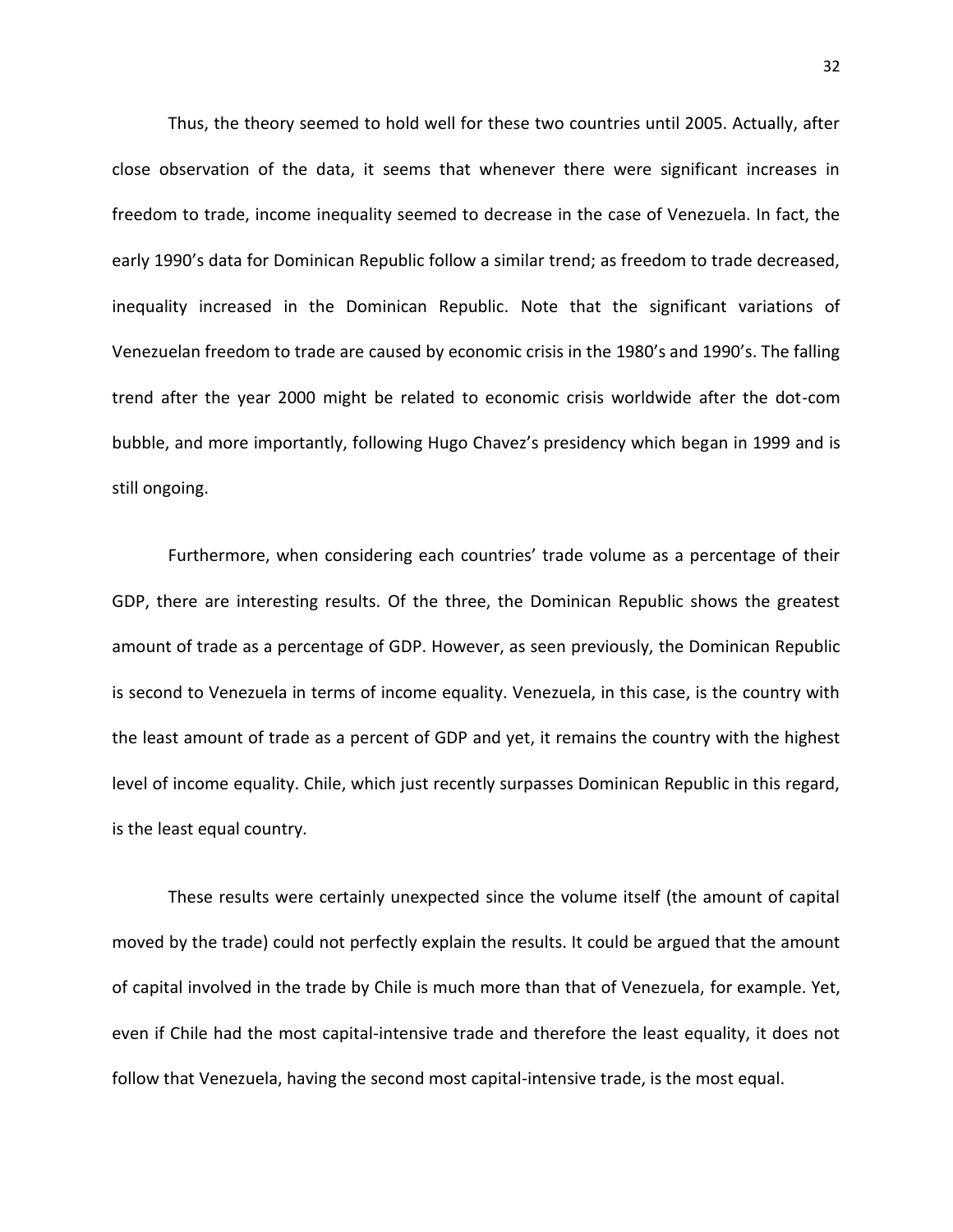# **Economic Growth-**

Economic growth, our second independent variable, could have a greater impact on income distribution. Measuring economic growth by using inflation adjusted, GDP growth produced interesting results as well. This indicator places the Dominican Republic as the country with the highest average growth of the three. Comparing these results to that of Venezuela, which only grew faster than the Dominican Republic for a brief one-year period, the data implies that the Dominican Republic should have the highest level of income equality. This is not the case. On the other hand, Chile, which has shown steadier and higher levels of growth before 2006, remains the least equal country of the three as shown by Figure 4 below.





Source: Author's computations, data: World Bank, *World Development Index*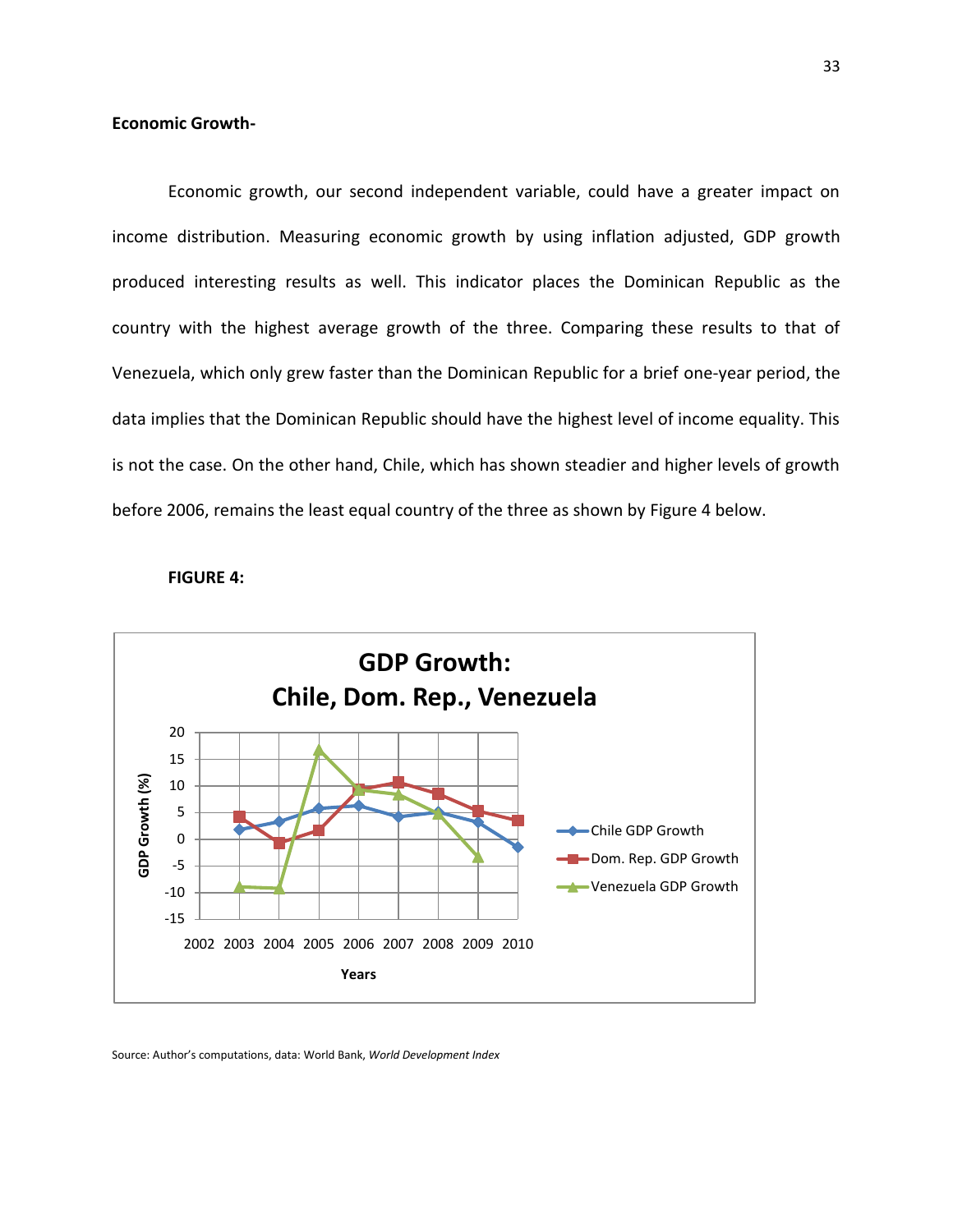# **Education-**

In the case of our other independent variable, education, the results remain equally surprising. Contrary to what was expected, Chile as the most unequal country of the three, presents the highest levels of primary and tertiary school enrollment. Venezuela, which follows Chile in these categories, has the highest levels of income equality. Finally, the Dominican Republic, which has the lowest levels of enrollment of the three, has more equality than Chile, the country with highest levels of enrollment. Figure 5 below shows the results.

#### **FIGURE 5:**



Source: Author's computations, data: World Bank, *World Development Index*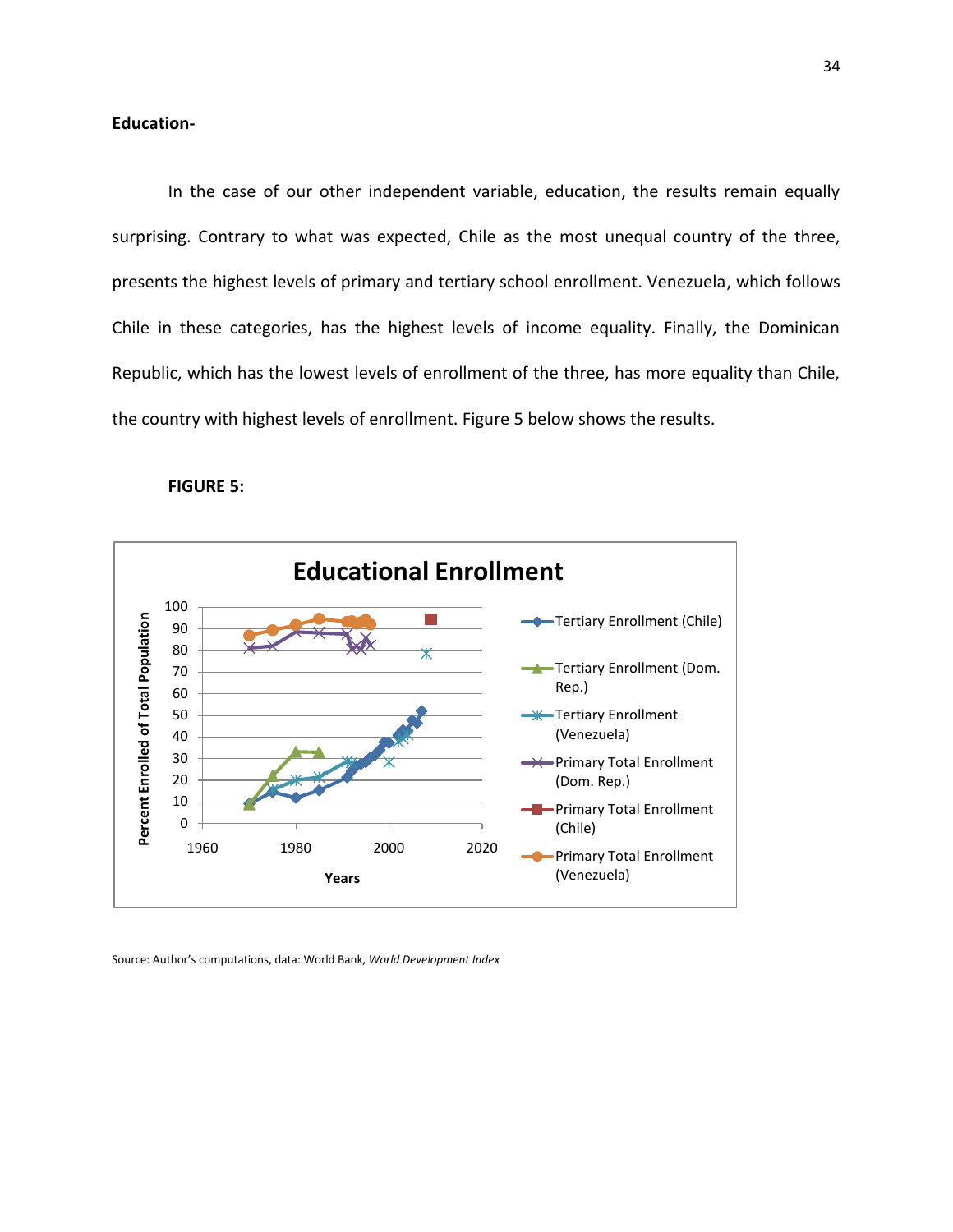# **Political Factors-**

So far, economic variables have fallen short in explaining income distribution in these different countries. However, political and institutional factors also come into play. The data shown by the *Economic Freedom in the World Report 2010* regarding governmental legal structure and security of property rights delivers important observations.

According to this report, Chile has always ranked better than the Dominican Republic or Venezuela. Thus, income equality levels should be highest in Chile. Nevertheless, Chile is continues to exhibit the lowest levels of income equality. Likewise, although Venezuelan scores have continued to significantly decrease, the income equality level trend continues to be higher than that of the other two countries. In this same way, the Dominican Republic, which has had continued stability over Venezuela in terms of scoring, displays a lower level of income equality than Venezuela (as shown by Figure 6 below).



#### **FIGURE 6:**

Source: Author's computations, data: World Bank, *World Development Index*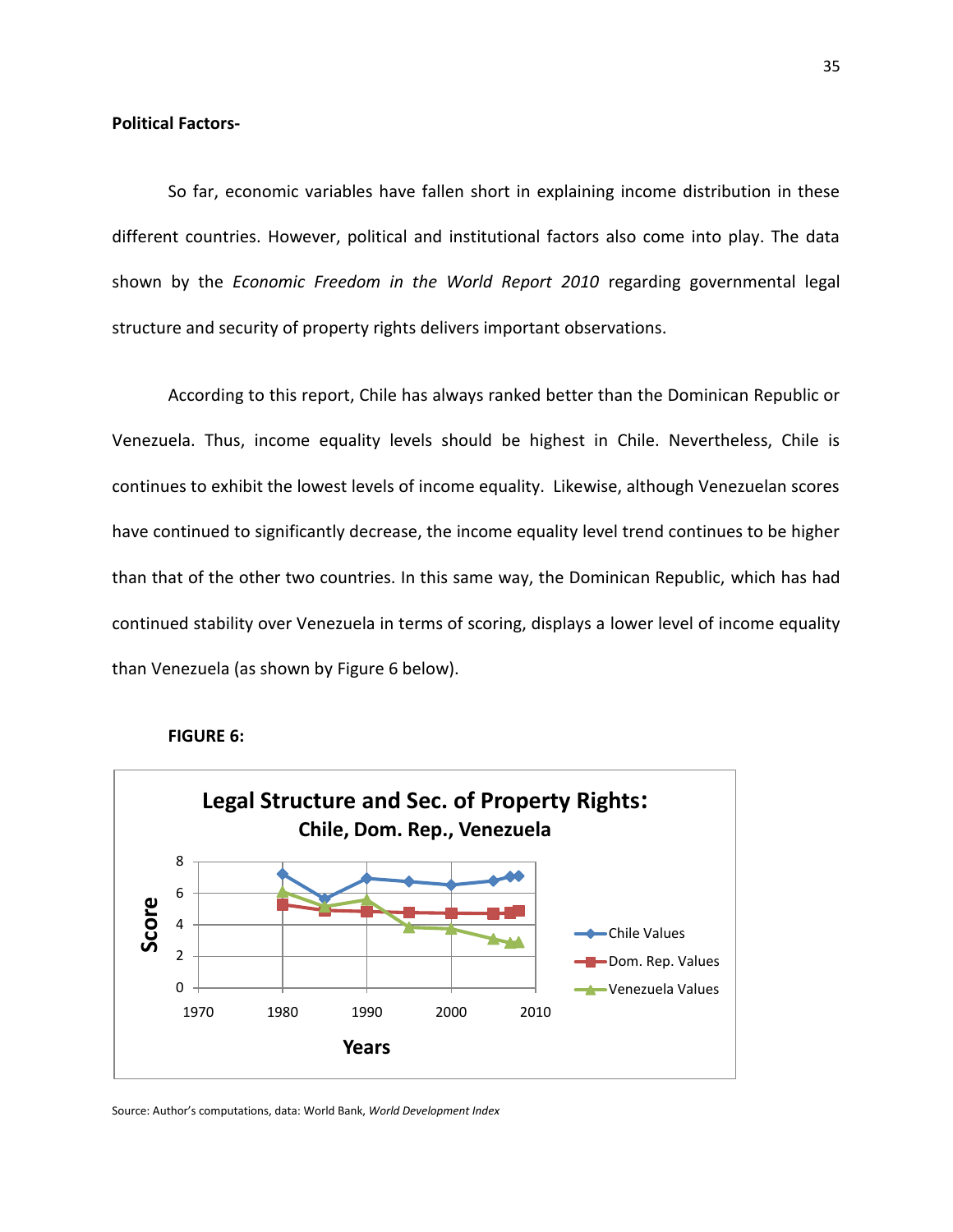Taking the data a step further, we analyze each country's score according to the Corruption Perception Index. The data shown by the index is shown in Table 1 below: **Table 1:**

| Country   | 2008 | 2009 | 2010 |
|-----------|------|------|------|
| Chile     | 6.9  | 6.7  | 7.2  |
| Dom. Rep. | 3    | 3    | 3    |
| Venezuela | 1.9  | 1.9  | 2    |

Source: Author s computations, data: Transparency International, *Corruption Perceptions Index 2010*

As you may note from the information above, Chile has received a "very clean" rating and yet it shows the least amount of income equality, contrary to the thesis displayed by Boix on the relation between corruption and income equality. Venezuela, on the other hand, continues to have the highest level of income equality in spite of its "highly corrupt" categorization. Please note that although there is data going back only up to 2008, the difference in scores is sufficiently significant that a reversal of places between Chile and Venezuela (for example) is very unlikely.

Also, it is important to note the data available by the *Freedom in the World 2011 Report*. According to this data, Chile is the country with the highest degree of freedom out of the three, scoring the highest possible score (1) in both political rights and civil liberties. However, as it has continued to be the case, it still is the country that presents the least amount of income equality. Conversely, Venezuela remains the country with the highest level of income equality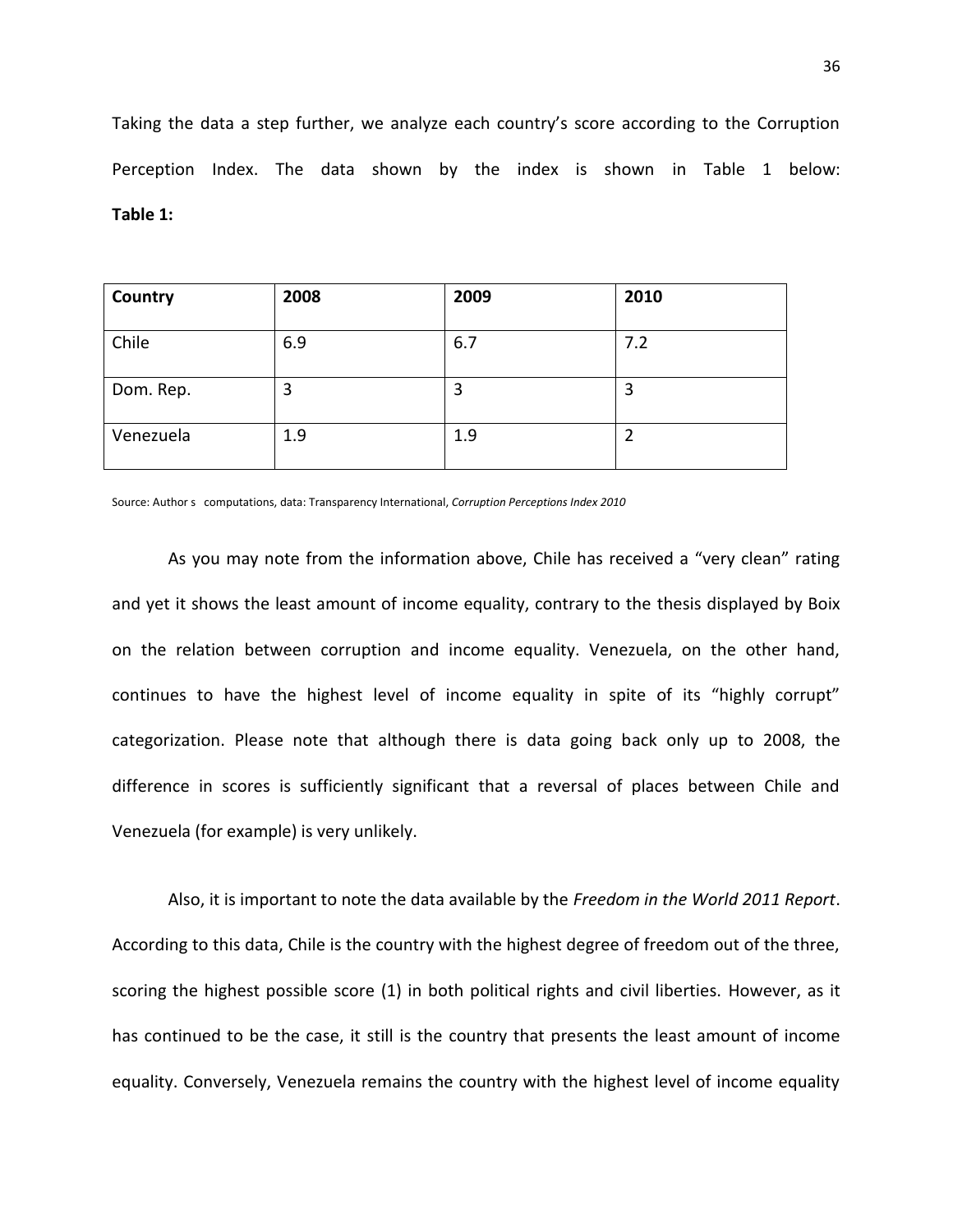despite its "Partly Free" rating and scoring 5 in both political rights and civil liberties out of a lowest score of 7. Furthermore, the report shows a decreasing trend for Venezuela due to, "a raft of legislation that granted President Hugo Chavez wide-ranging decree powers, tightened restrictions on civil society and the media, and attempted to vitiate opposition gains in September 2010 parliamentary elections" (Freedom of the World, 2011). In spite of a decrease in freedom scores, equality continues to increase in Venezuela.

We now move to the results obtained from data on the level of government expenditure on social programs. A study done by Ferreira and Robalino (2010) will be used. Their data demonstrates that, in Chile, social programs occupy 8.9% of GDP and costs US\$535 per capita in 2000 constant dollars. Venezuela comes in second with 8.1% and US\$ 346, followed by the Dominican Republic with 5.4% and US\$160. Thus, according to the expectations, Chile which spends the most on social programs relating to health, social security, and other benefits, should exhibit the highest levels of income equality. However, Chile is the country with least income equality. Furthermore, the Dominican Republic (ranked  $3^{rd}$  in expenditure levels) shows higher levels of income equality than Chile. The data is shown on the following page for better image resolution. The data in question is marked within the reddotted lines :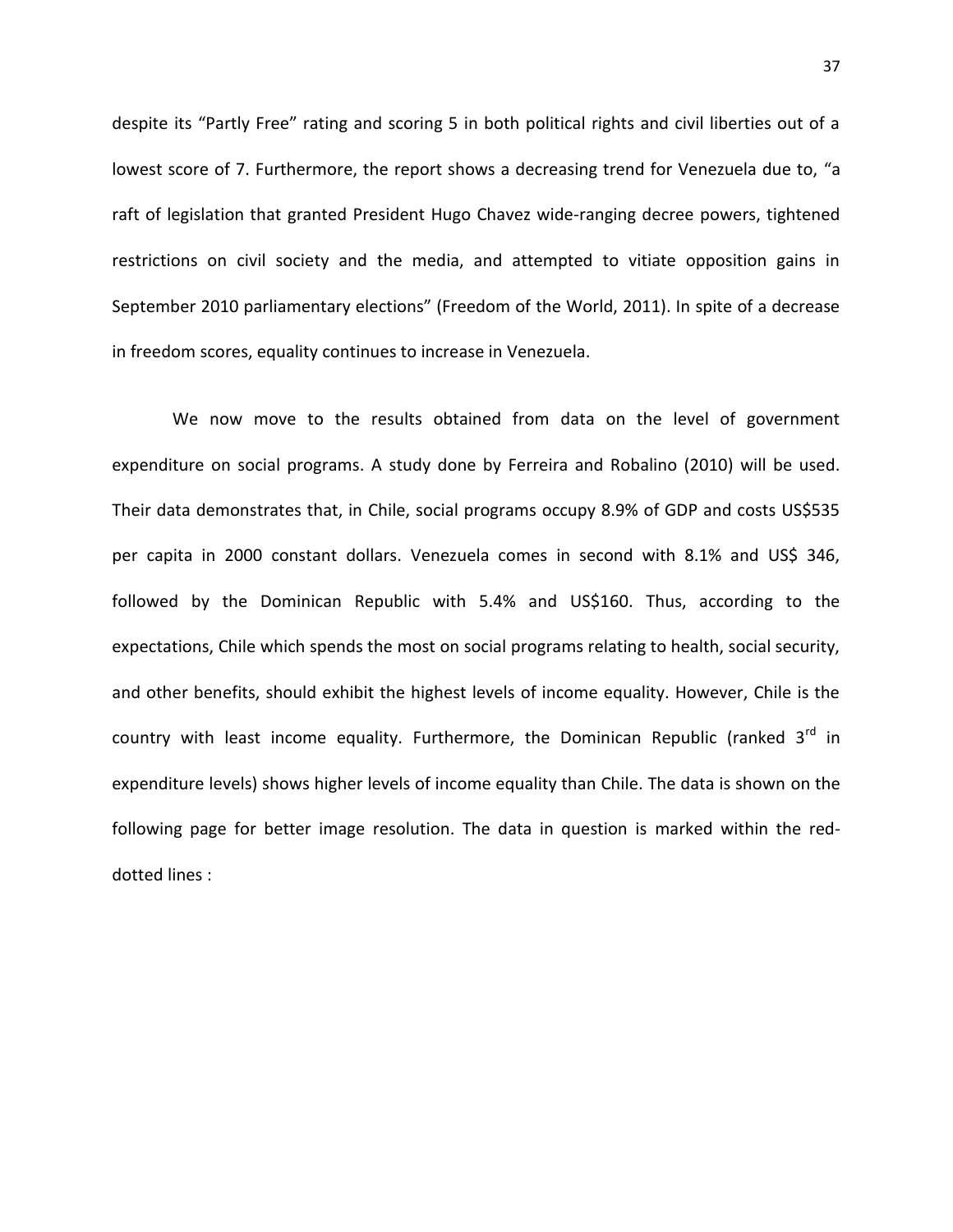# **Image 2:**

|                                | as a share of GDP (%) |       |                                                                                                                   |      | Dollars per capita US\$ constant (2000) |              |              |      |
|--------------------------------|-----------------------|-------|-------------------------------------------------------------------------------------------------------------------|------|-----------------------------------------|--------------|--------------|------|
| Country                        |                       |       | Health Social Security Social Assistance and Other Total Health Social Security Social Assistance and Other Total |      |                                         |              |              |      |
| El Salvador                    | 1.69                  | 0.04  | 1.2                                                                                                               | 2.9  | 34                                      | $\mathbf{1}$ | 26           | 61   |
| Honduras                       | 3.44                  | 0.26  | 0.1                                                                                                               | 3.8  | 36                                      | 3            | $\mathbf{1}$ | 40   |
| Ecuador                        | 1.28                  | 2.36  | 0.2                                                                                                               | 3.8  | 19                                      | 36           | 4            | 59   |
| Guatemala                      | 1.09                  | 0.98  | 2.0                                                                                                               | 4.1  | 16                                      | 14           | 33           | 63   |
| Jamaica                        | 2.78                  | 0.46  | 1.2                                                                                                               | 4.5  | 81                                      | 13           | 37           | 131  |
| T&T                            | 2.18                  | 1.44  | 1.3                                                                                                               | 4.9  | 203                                     | 134          | 118          | 455  |
| Peru                           | 1.52                  | 3.65  | 0.0                                                                                                               | 5.2  | 37                                      | 101          | $\mathbf{1}$ | 139  |
| .Pateguay.                     | 1.7.                  | 2.39  | 1.2                                                                                                               | 5.3. | 16.                                     | 34           |              | 57   |
| :Rom.Rep.                      | 1,54                  | 1.28  | 2.6                                                                                                               | 5.4. | 46.                                     | 38           |              | 160. |
| Nicaragua                      | 3.47                  |       | 2.9                                                                                                               | 6.3  | 29                                      | $\Omega$     | 25           | 54   |
| Mexico                         | 2.67                  | 2.11  | 1.8                                                                                                               | 6.6  | 163                                     | 129          | 108          | 400. |
| Venezuela R.B.                 | 1.82                  | 4,64  | 1.6                                                                                                               | 8.1  | 82                                      | 197          | 67           | 346. |
| : Chile.                       | .2.79.                | 5.86. | 0.2                                                                                                               | 8.9. | 158                                     | 365          | 12           | 535. |
| Colombia                       | 2.2                   | 7.21  | 0.6                                                                                                               | 10.0 | 49                                      | 166          | 14           | 229  |
| <b>Bolivia</b>                 | 3.4                   | 4.39  | 3.4                                                                                                               | 11.2 | 35                                      | 45           | 35           | 115  |
| Costa Rica                     | 4.95                  | 5.24  | 1.7                                                                                                               | 11.9 | 220                                     | 237          | 74           | 531  |
| Panama                         | 5.69                  | 6.02  | 1.2                                                                                                               | 12.9 | 240                                     | 254          | 49           | 543  |
| Uruguay                        | 1.75                  | 12.47 | 0.3                                                                                                               | 14.6 | 111                                     | 791          | 21           | 923  |
| Argentina                      | 4.58                  | 9.47  | 1.7                                                                                                               | 15.7 | 366                                     | 739          | 118          | 1223 |
| Cuba                           | 6.46                  | 8.52  | 2.6                                                                                                               | 17.6 | 218                                     | 270          | 93           | 581  |
| Brazil                         | 4.92                  | 12.98 | 1.1                                                                                                               | 19.0 | 180                                     | 476          | 35           | 691  |
|                                |                       |       |                                                                                                                   |      |                                         |              |              |      |
| Source: Social Database ECLAC. |                       |       |                                                                                                                   |      |                                         |              |              |      |

#### Table 2: Social expenditures in LAC: per capita and as a share of GDP

Source: Ferreira, Robalino (2000), *Social Protection in Latin America, Achievements and Limitations*

These counter-intuitive results can be explained by specifically looking at the "Social Assistance and Other" category in the table. This area focuses on social assistance programs that have an immediate effect on income distribution. Social Security in Latin America as defined by Rofman has two phases, "the first is related to the period in which a worker contributes to the system and accrues the right to benefits. This phase is coverage of the economically active population. The second is related to the receipt of monetary benefits when the individual reaches an advanced age, that is, coverage of the elderly" (Rofman, 2005, pg. 9). For this reason, we believe that social assistance programs have a much more immediate effect on poverty and income distribution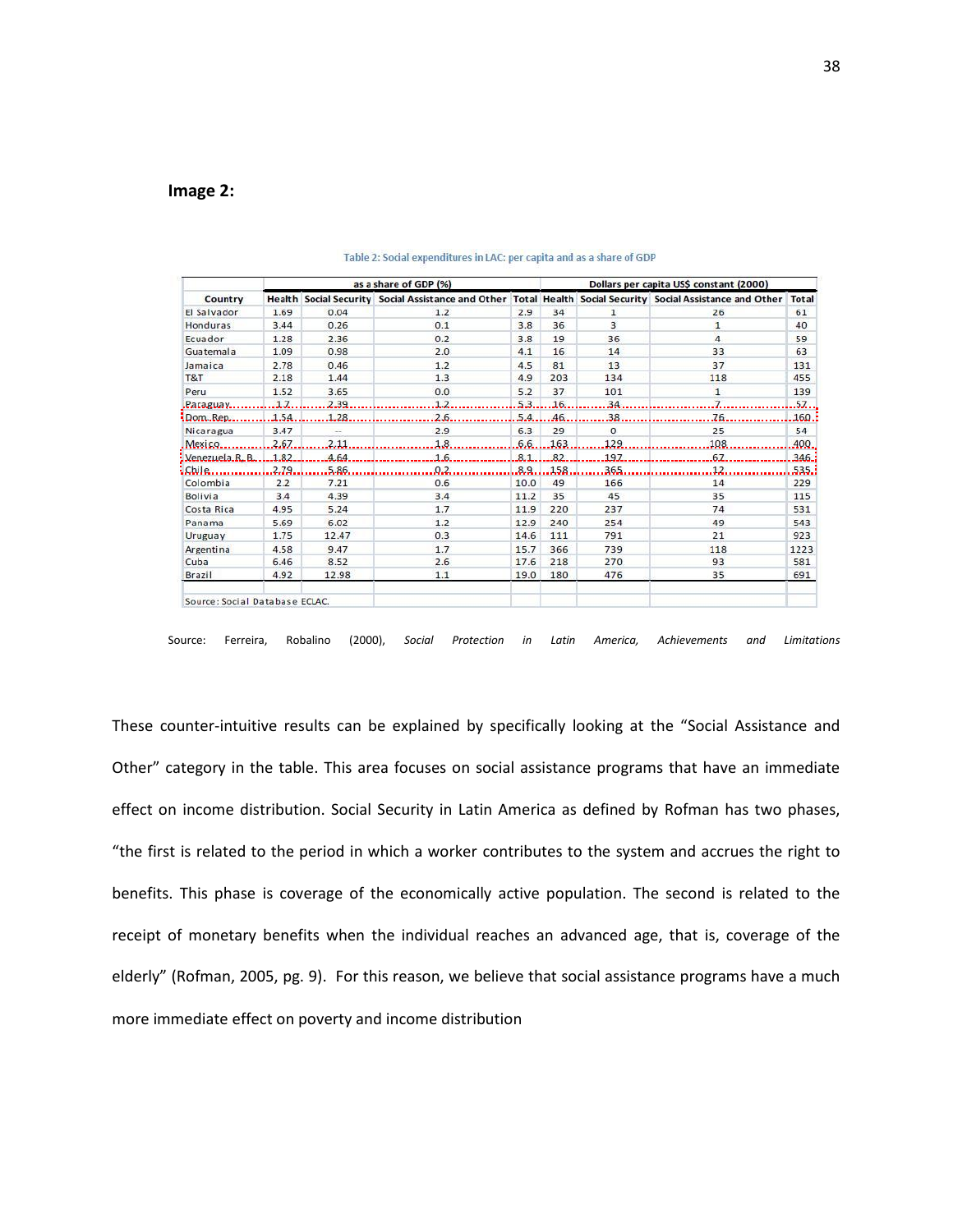The table shows that Chile, which leads the way in social expenditure compared to the Dominican Republic and Venezuela, actually spends the least in social assistance programs. In contrast, because the Dominican Republic spends more than Chile in this area, the expectation is that it will have less income inequality. As shown previously, this is exactly the case. A social assistance program, "Solidaridad" or solidarity, is a testament of the increased expenditure by the Dominican Republic. However, Venezuela, which ranks 2nd after the Dominican Republic in terms of expenditure in social assistance programs, remains the country with lowest inequality. Thus, other factors must contribute to the distribution of wealth in Venezuela.

Finally, we observe the different marginal income tax rates for Chile, the Dominican Republic, and Venezuela using the tables located in the appendix section. It is interesting to note that Venezuela has, comparatively, the broadest taxation system in place. In Venezuela no income is exempt of taxation. However, those low income groups that are taxed a 6% rate in Venezuela, would be exempt from taxes in both Chile and the Dominican Republic. The highest tax bracket in Venezuela is taxed 34%, yet, the cut-off income for this bracket is higher than that of the Dominican Republic and lower than that of Chile. With this in mind, we can sensibly say that taxation has little to no effect in income distribution. Although Venezuela taxes a lower rate than Chile and the Dominican Republic, it does not exempt any group from taxes. Thus, it is evident that lower-income groups are not helped through taxation, as they would be helped if they were to be exempt.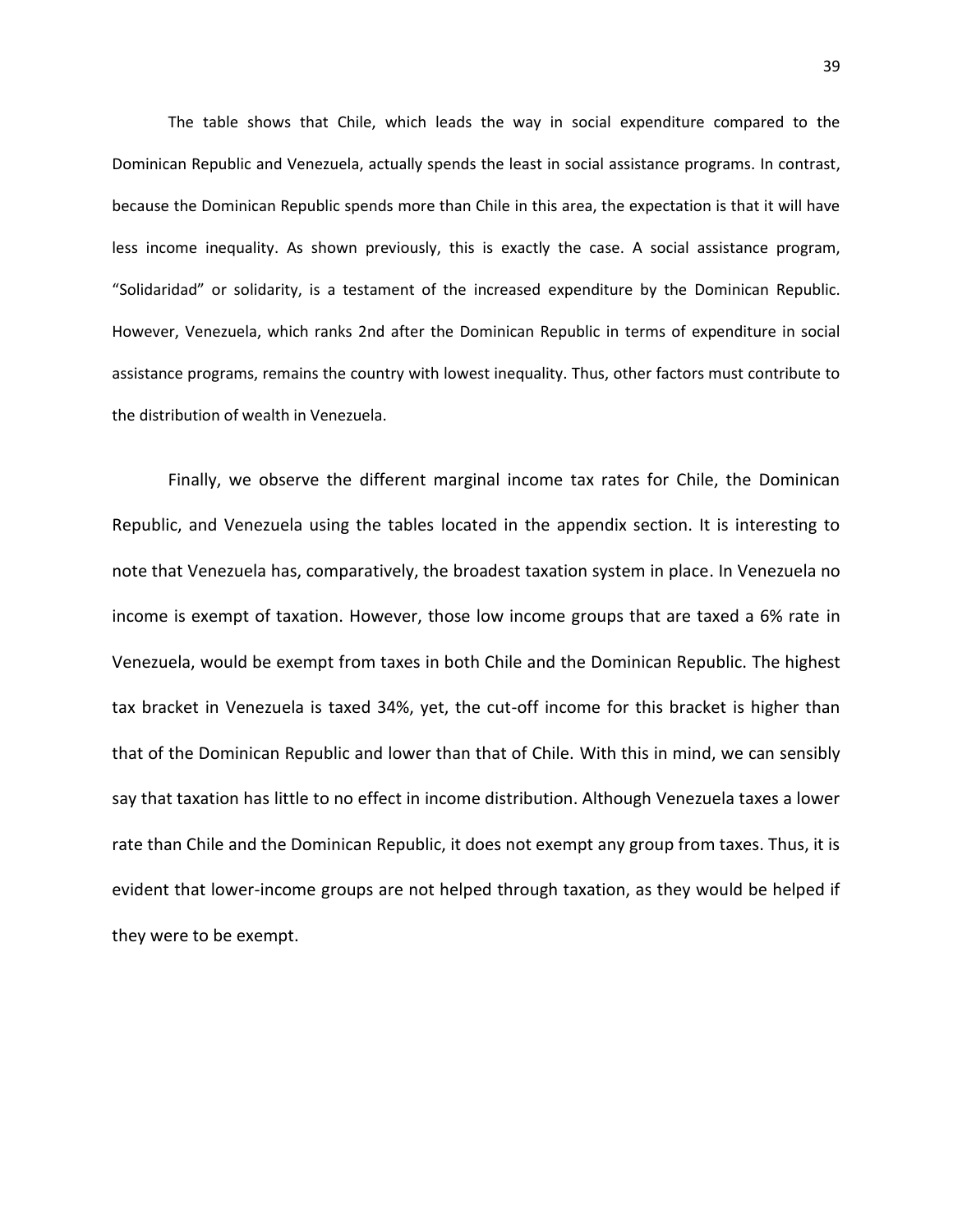Moreover, the highest bracket in the Dominican Republic contains more low incomes than what the highest brackets in Chile and Venezuela contain. For example, someone earning US\$ 1,700 per month would be taxed 34.2% and placed in the highest bracket in Dominican Republic. That same person would be taxed 5% in Chile's second lowest bracket and 9% in Venezuela's second lowest bracket as well. This, of course, negatively affects those people in the middle-high and middle-low classes, who pay the same amount of taxes as those who earn twice, or even three times the amount income they earn per month. Taking into consideration that the Dominican Republic's income distribution is more equal than that of Chile, the Dominican taxation system must not have a major effect in income distribution.

Following the observed data we note that Chile remains the most unequal country of the three in spite of having the largest tax rate, 40%, and the highest cut-off income level for those exempt of taxes. Thus, the Chilean taxation system seems not to affect income distribution. In fact, by looking at Chile's pre- and post-tax gini index shown in the graph below, we note that inequality actually *increases* post-tax.

#### **Image 3:**



Latin America: distributive effects of the tax policy (Gini coefficients ex - ante and ex - post)

Source: Gómez Sabaini (2005b)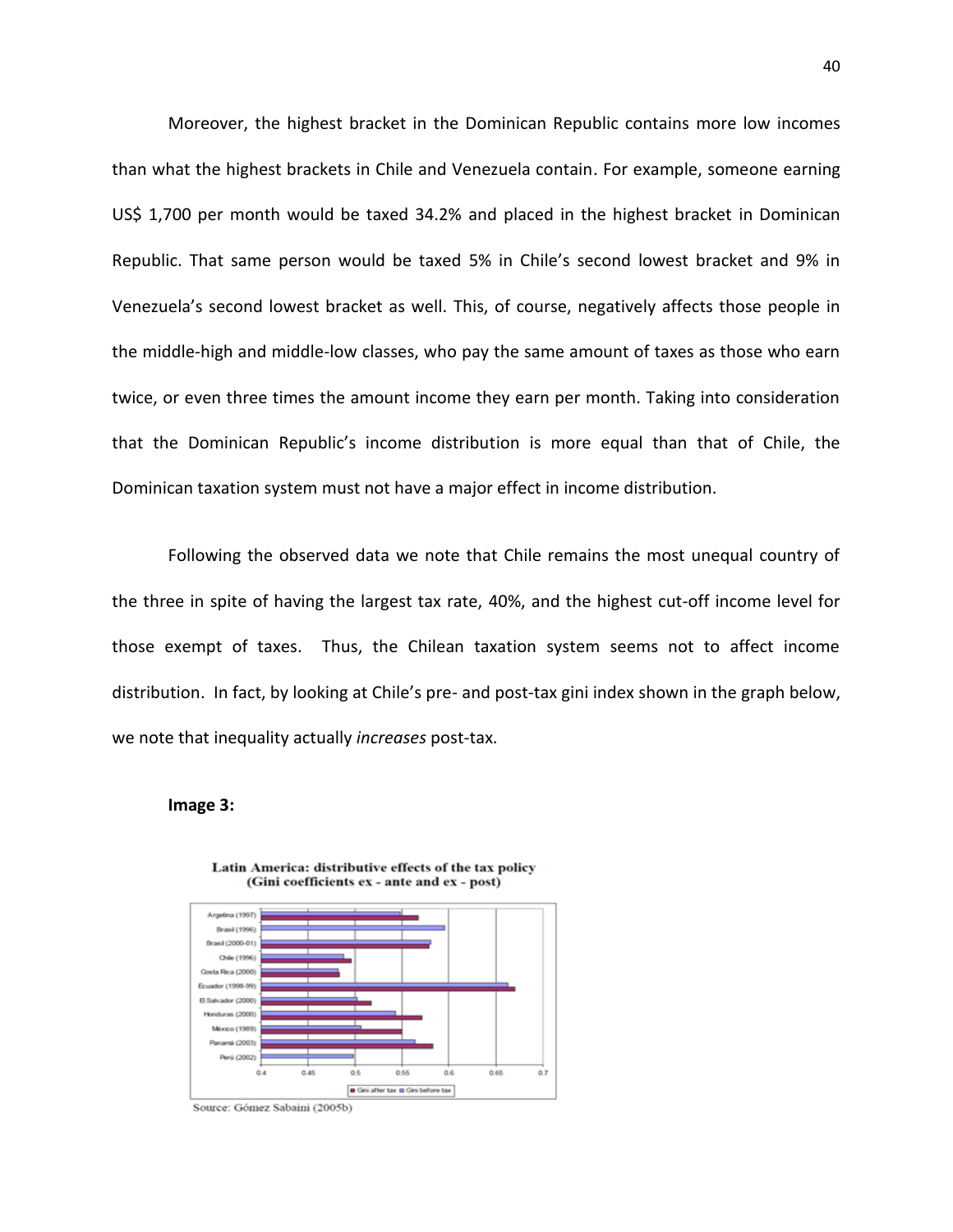In terms of corporate taxation we observe interesting results showed in the graph below.

#### **Image 4:**

| South America, Central, |               |               |               |               |               |
|-------------------------|---------------|---------------|---------------|---------------|---------------|
| and North America       | 1986          | 1992          | 1997          | 1998          | 1999 or 2000  |
|                         |               |               |               |               |               |
| Argentina               | $0.0 - 33.0$  | $-20.0$       | 33.0          | 35.0          | 35.0          |
| Bolivia                 | $0.0 - 30.0$  | 0.0           | 25.0          | 25.0          | 25.0          |
| Brazil                  | $29.0 - 50.0$ | $25.0 - 40.0$ | $15.0 - 25.0$ | $15.0 - 25.0$ | 15.0          |
| Chile                   | $10.0 - 37.0$ | $15.0 - 35.0$ | $15.0 - 35.0$ | $15.0 - 35.0$ | 15.0          |
| Colombia                | 40.0          | 30.0          | 35.0          | 35.0          | 35.0          |
| Costa Rica              | $0.0 - 50.0$  | 30.0          | 30.0          | 30.0          | 30.0          |
| Dominican Republic      | $0.0 - 49.3$  | $0.0 - 49.3$  | 25.0          | 25.0          | 25.0          |
| Ecuador                 | $0.0 - 59.0$  | $0.0 - 44.4$  | 25.0          | 25.0          | $15.0 - 25.0$ |
| El Salvador             | $0.0 - 30.0$  | $0.0 - 25.0$  | 25.0          | 25.0          | 25.0          |
| Guatemala               | $0.0 - 42.0$  | $12.0 - 34.0$ | 25.0          | 30.0          | 30.0          |
| Honduras                | $0.0 - 55.0$  | $0.0 - 40.2$  | $15.0 - 30.0$ | $15.0 - 35.0$ | $15.0 - 35.0$ |
| Mexico                  | $5.0 - 42.0$  | $0.0 - 35.0$  | 34.0          | 34.0          | 35.0          |
| Nicaragua               | $0.0 - 45.0$  | $0.0 - 35.5$  | 30.0          | 30.0          | 30.0          |
| Panama                  | $0.0 - 50.0$  | $2.5 - 45.0$  | $30.0 - 34.0$ | $30.0 - 34.0$ | 30.0          |
| Paraguay                | $0.0 - 30.0$  | $0.0 - 30.0$  | $25.0 - 30.0$ | $25.0 - 30.0$ | $25.0 - 30.0$ |
| Peru                    | $0.0 - 40.0$  | $0.0 - 30.0$  | 30.0          | 30.0          | 30.0          |
| Uruguay                 | $0.0 - 30.0$  | $0.0 - 30.0$  | 30.0          | 30.0          | 30.0          |
| Venezuela               | $18.0 - 67.7$ | $20.0 - 67.7$ | $15.0 - 34.0$ | $15.0 - 34.0$ | $15.0 - 34.0$ |
|                         |               |               |               |               |               |
| Simple average          | $3.6 - 43.3$  | $5.3 - 36.5$  | $19.2 - 29.7$ | $19.2 - 30.4$ | $17.5 - 28.6$ |

#### Table 9. Corporate Income Tax Rates, 1986-2000 (Percent of taxable income)

Sources: Secondary published sources such as publications of tax summaries by Price Waterhouse, Coopers and Lybrand, International bureau of Fiscal Documentation; and other similar sources.

Shown by the data above, we find that Chile is the country which taxes individuals the most, at 40% and has the lowest tax rate on corporation, 15%. Although we cannot determine causality between tax rates and income inequality, it does seem that there is some correlation. In this same way, Venezuela, which taxes corporation the most and individuals the least, exhibits the greatest amount of income equality.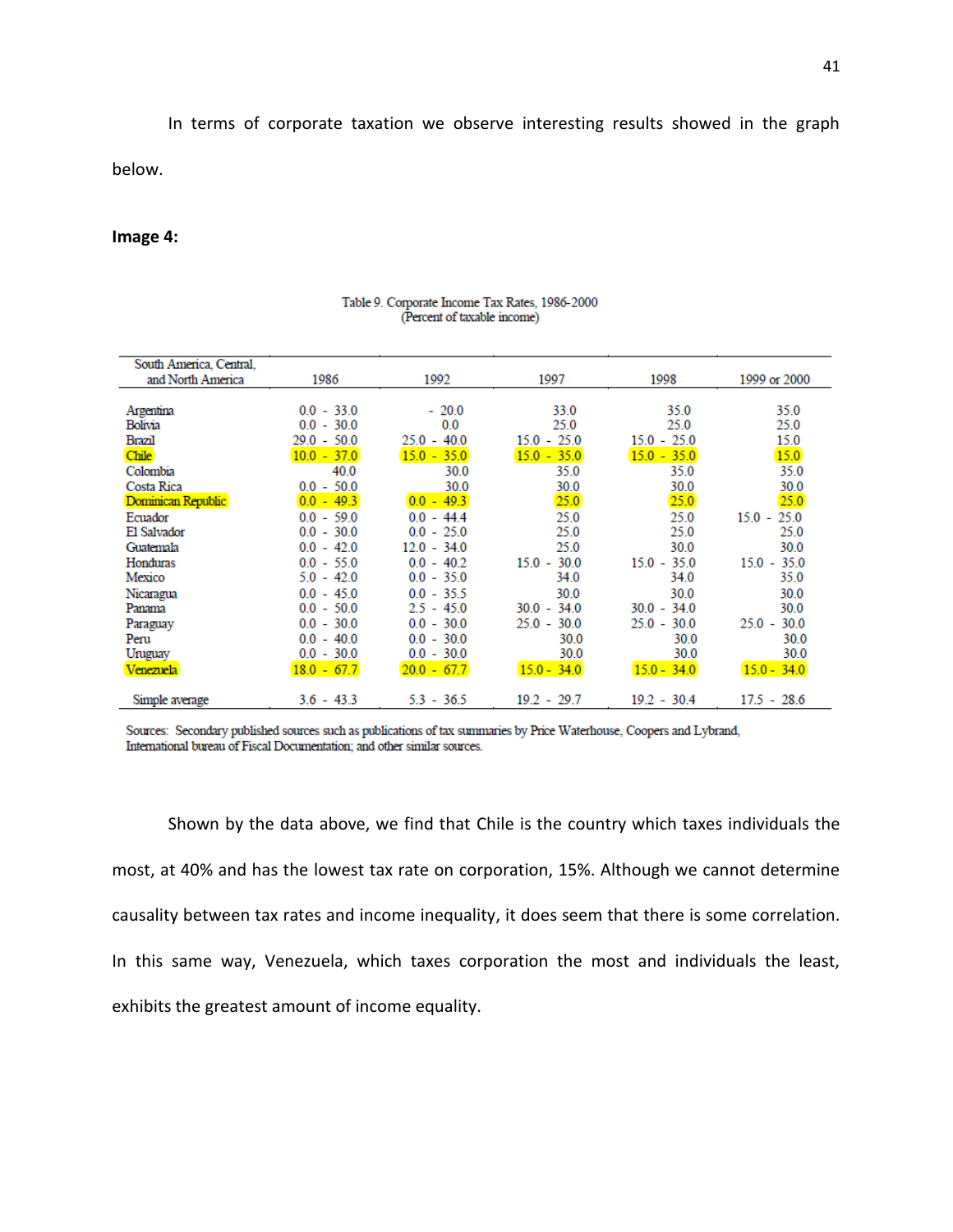Many scholars argue that income taxes have been very unproductive in Latin America. According to Bernardi et. al, "the normal explanation for this result is the importance of the informal sector in Latin America, and its impact on tax evasion" (Bernardi et. al, 2007, pg. 8). Vito Tanzi also expresses his concern for income taxes in Latin American when saying, "With very few exceptions Latin American countries continue to be allergic to income taxes. Thus, most Latin American countries continue to collect little from taxes on income. The reasons for this trend are several: (a) very large personal exemptions that often wipe out much of the legal tax bases; (b) large legal deductions often for expenses which in other parts of the world are not allowed; (c) reluctance to tax financial incomes out of fear that savings would escape to tax free countries or to tax-free accounts in the United States or elsewhere; (d) falling tax rates; (e) tax administrations that still make possible high tax evasion" (Tanzi, 2000, pg. 24).

For this reason, it is plausible that Venezuelan levels of income equality are achieved by the use of an effective and successful corporate taxation system.

#### **CONCLUSIONS:**

Throughout this thesis it has been shown that there are many and distinct factors that may affect income inequality in Latin America and the Caribbean. However, it has been the purpose of this study to delineate the effects of trade, economic growth, education, regime type, and institutional characteristics on the distribution of income.

It is important to note that all of these factors may have different impacts on income inequality and ignoring one factor over another is a mistake. Trade showed little correlation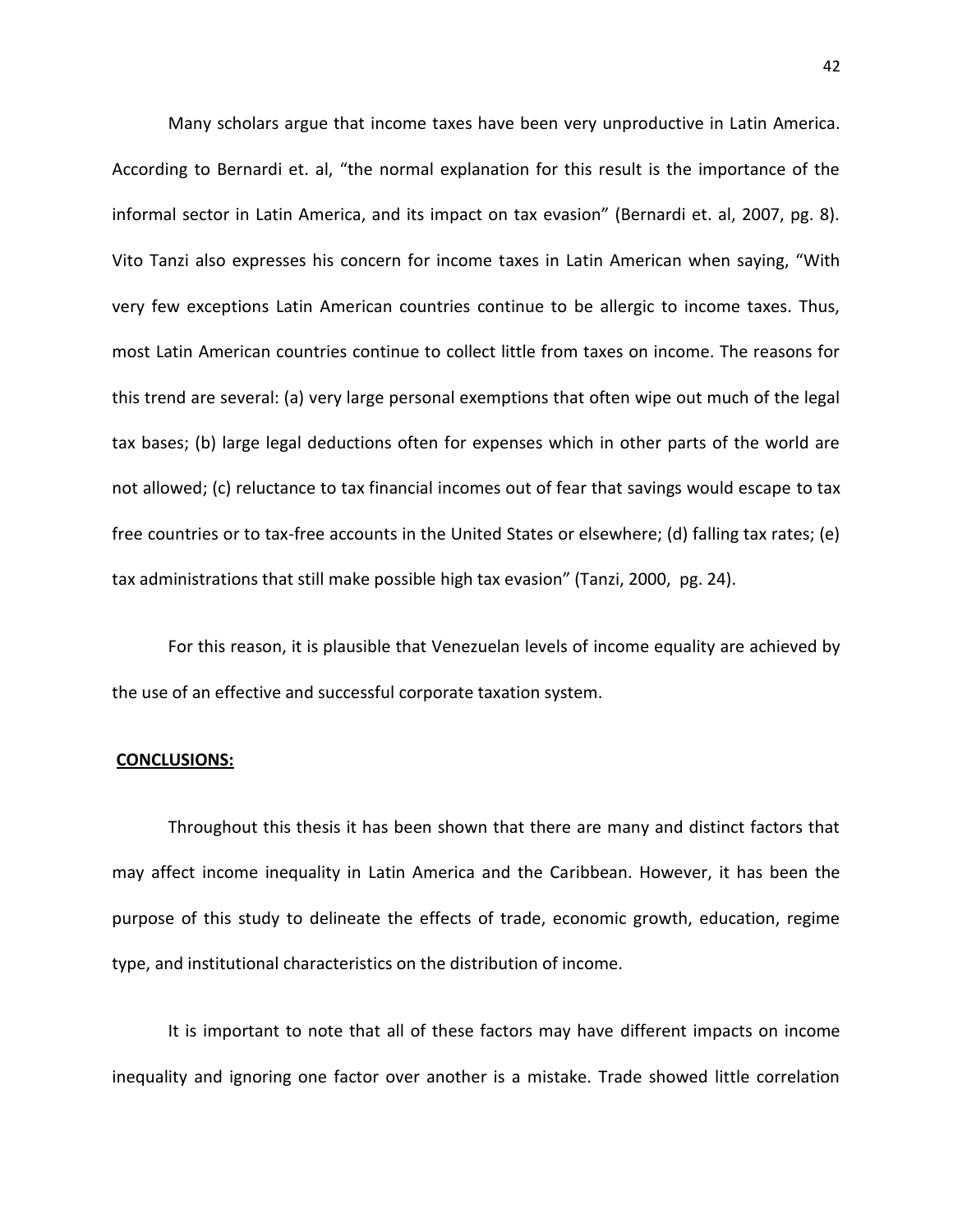with income inequality, however, it did seem to explain sharp increases and decreases in income distribution in the short-run, possibly the effects of skilled and unskilled laborers gains and losses. Economic growth and education seemed to cause no effect on income distribution. Although Chile displays the greatest amount of tertiary enrollment, thus potentially having the most skilled labor, it is the most unequal country of the three.

When reviewing the governmental and institutional variables: legal structure, security of property rights, corruption perception, degree of country freedom, and government expenditure on social programs, the results were surprising. The data seems to imply that there must be other factors that affect income distribution in these countries. However, when looking at only expenses in social assistance as a percent of GDP, we found that Chile has the highest level of inequality and spends the least in social assistance programs, evidence of Chilean inequality. However, Venezuela remains a special case, as it spends less than the Dominican Republic but enjoys higher levels of income equality. Furthermore, even though Venezuela presents deplorable scores in corruption perception, political rights and civil liberties, it still has the highest level of income equality out of the three countries.

Also, when observing taxation systems we have found compelling data that suggest that increasing equality in income distribution may be directly affected by taxation systems. It seems that Venezuelan levels of income equality have been achieved through a successful implementation of a taxation system focused on the collection of corporate income taxes. If the scholars are correct, because personal income is far more evasive and costly to collect, a focus on corporate taxation is the key to increasing levels of income inequality. As seen before, the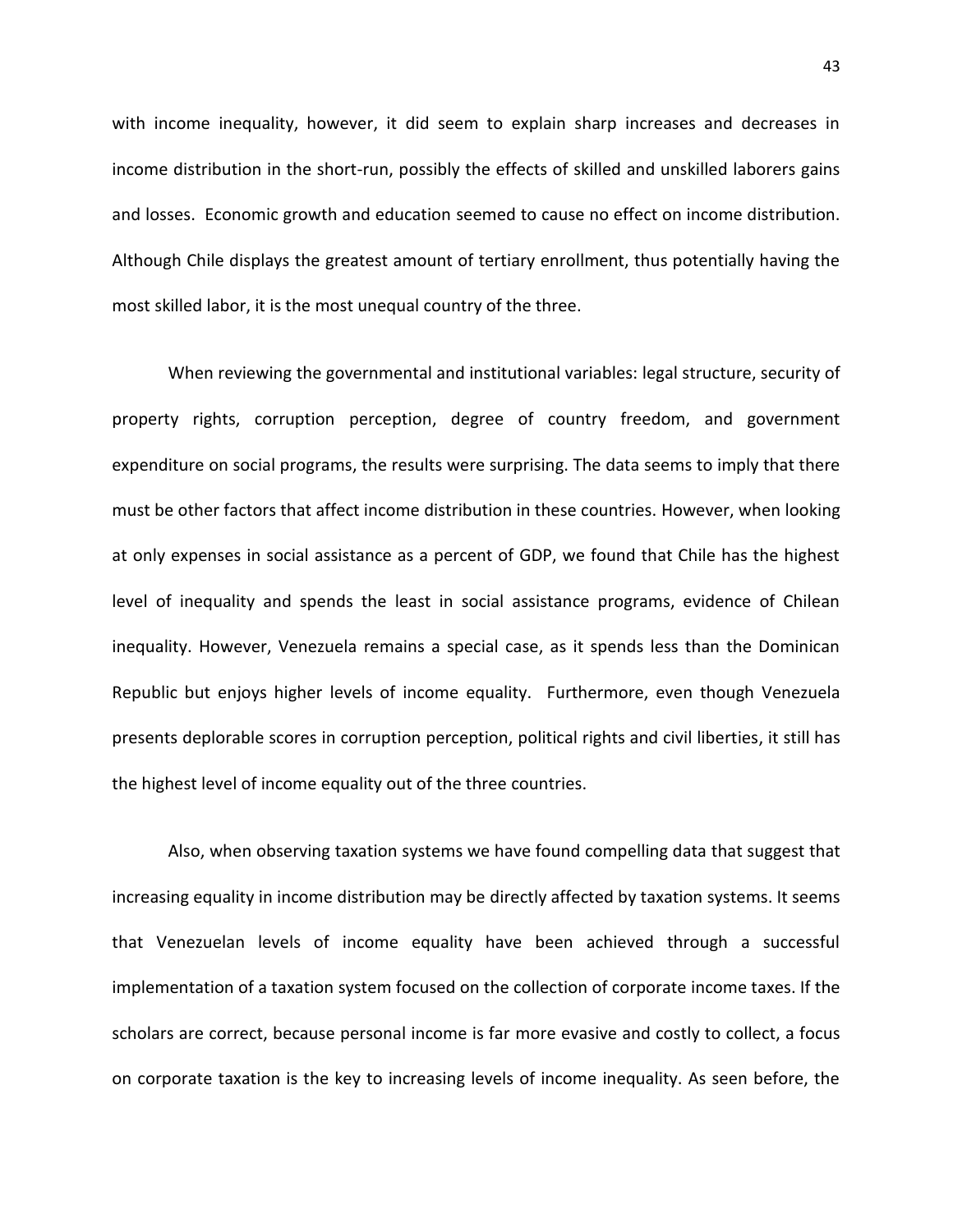fact that Chile imposes the most taxes on individuals, the least on corporations, and that Chile shows the highest levels of income inequality, may be evidence supporting the theory that a system focused on the collection of corporate taxation in Latin American countries may actually decrease income inequality.

Yet, the fact must be acknowledged that, because of the oil wealth, Venezuelan workers "enjoyed the highest wages in Latin America" (McCaughan, 2004, pg.31). This situation was reversed when oil prices collapsed during the 1980s. The economy contracted, and according to McCaughan (2004), the number of people living in poverty rose from 36% in 1984 to 66% in 1995. (McCaughan, 2004, pg.32). Thus, the oil industry in Venezuela may have an important impact on income distribution.

Also, the influence of Socialist and Communist parties in Venezuela is much stronger than in Chile or Dominican Republic. In Venezuela's case, the ruling party is a leftist bloc led by United Socialist Party of Venezuela (PSUV) and its major allies Fatherland for All (PPT) and the Communist Party of Venezuela (PCV). In the case of the Dominican Republic, the incumbent party is the Dominican Liberation Party (PLD), usually characterized as center-left, yet increasingly conservative. In opposition, the Dominican Revolutionary Party (PRD) is characterized as being social-democratic yet far from leftist.

Chile's case correlates to the data shown. In the last legislative elections in Chile, the Communist Party won 3 out of 120 seats in the Chamber of Deputies for the first time in 30 years since the Communist Party was outlawed as such during the Pinochet's dictatorship. Currently the incumbent party in Chile is a coalition named Coalition for Change which is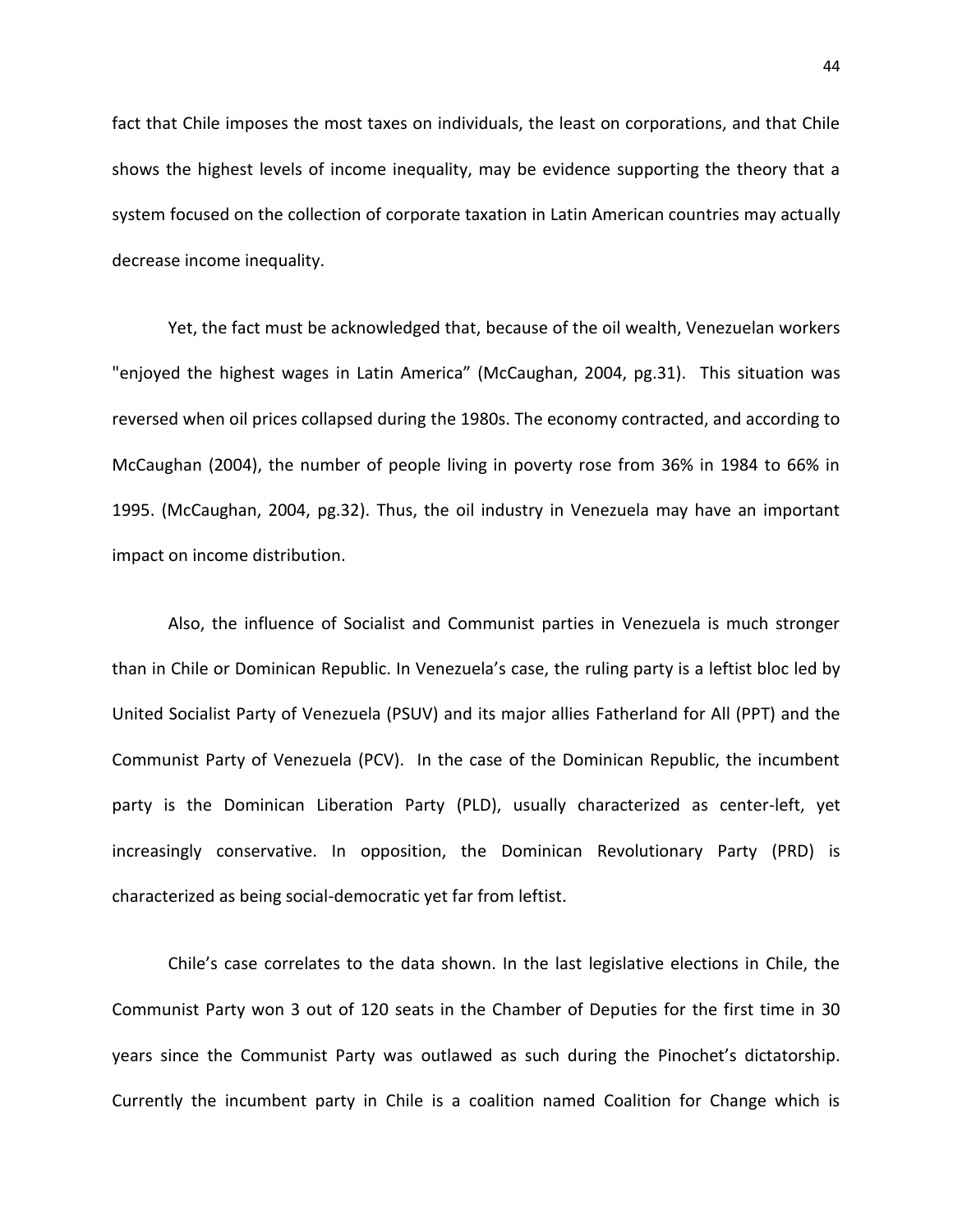considered to be center-right. It seems that this variable could also have an effect Chilean gini scores.

Moreover, by looking at the percent of GDP held by the richest 10% of each country we find that Chile is most unequal with 10% of the richest people holding 41.7% of GDP in 2006. Dominican Republic follows with the richest 10% holding 41.0% in 2006 and 37.7% of GDP in 2007. In contrast, Venezuela shows that its richest 10% hold 32.7% of GDP in 2006, a much lower figure than that in the previously mentioned countries.

We must keep in mind, however, that other factors such as constituent and cultural identity, the role of unions, political parties, and government composition may have stronger influences on income distribution in Latin America and the Caribbean. Furthermore, I do understand that the data is limited and thus, a better collection of higher quality data is an important next step. Also, an analysis based on multivariate regressions would be very beneficial to our purpose in finding the effects of distinct factors on income inequality. However, it may well be that inequality is simply embedded in Latin American culture, if this is the case, a real change in ideologies is in order; this is, of course, something much easier said than done. In the future, more studies attempting to explain the high inequality found in this region of the world will be important and useful to the political economy field and, more importantly, to the countries themselves.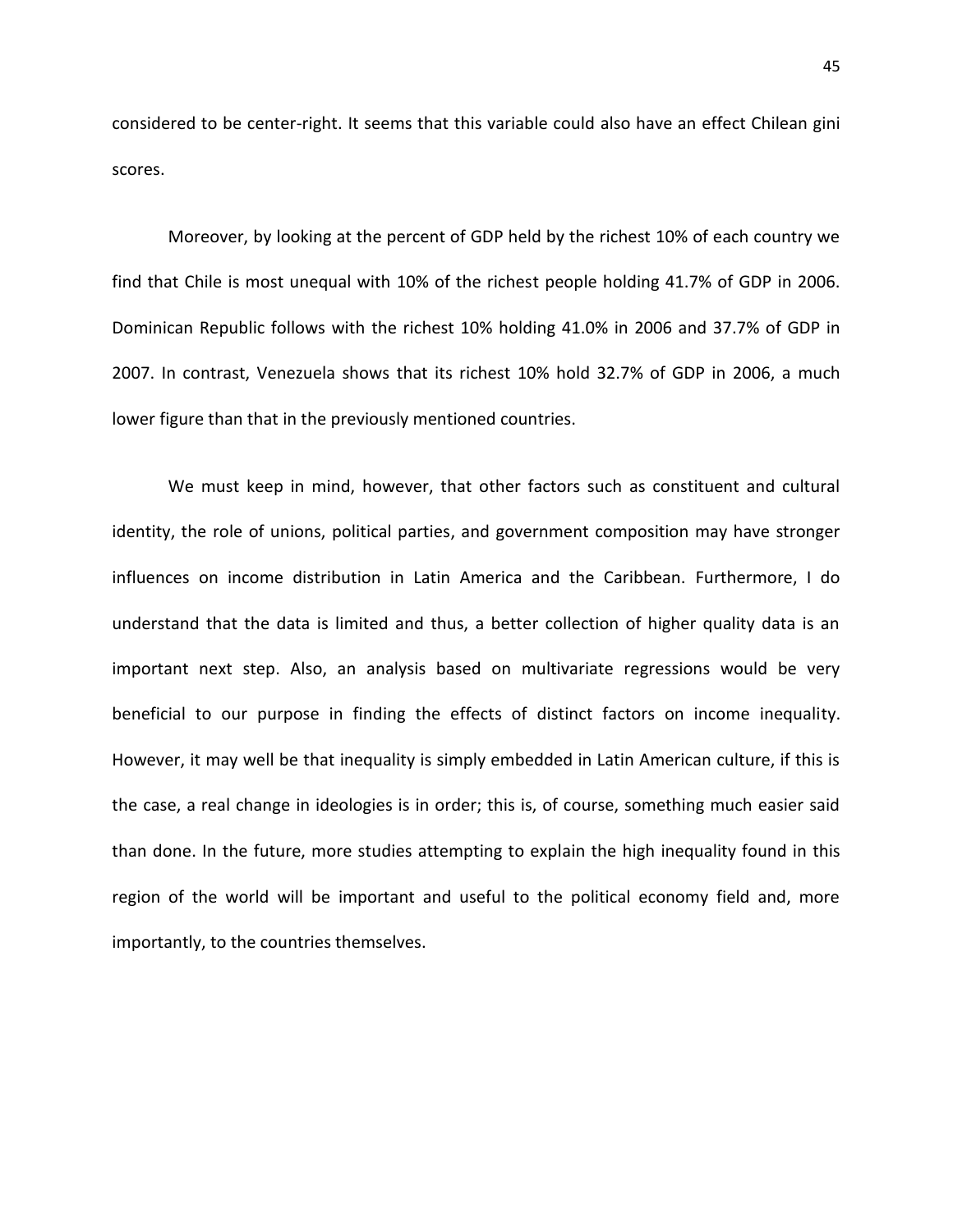# **Bibliography**

Alderson, A., & Nielsen, F. (2002). Globalization and the Great U-Turn. *The American Journal of Sociology*, 1244-1299.

Avi-Yonah, R., & Margalioth, Y. (2006). TAXATION IN DEVELOPING COUNTRIES: SOME RECENT SUPPORT AND CHALLENGES TO THE CONVENTIONAL VIEW. 1-32.

Bank, W. (2011). World Development Indicators. Retrieved 2011, from World Bank.

Bárcena, e. a. (2009). *The reactions of Latin American and Caribbean governments to the international crisis:.* Santiago de Chile: United Nations ECLAC.

Bernardi, L., Barreix, A., Marenzi, A., & Profeta, P. (2007). TAX SYSTEMS AND TAX REFORMS IN LATIN AMERICA. *Società Italiana di Economia Pubblica* , 1-155.

Blanco, e. a. (2007). *Observing the 2006 Presidential Elections in Venezuela.* Atlanta: The Carter Center.

Blanco, L. (2007). *ESSAYS ON ECONOMIC DEVELOPMENT IN LATIN AMERICA .*

Boix, C. (2009). The Conditional Relationship Between Inequality and Development. *Political Science and Politics* , 645-649.

Bradt, D. (2000). *Inequality and Democracy in Latin America: A Comparative, Historical, and International Perspective.* Tuscaloosa: University of Alabama.

Brown, C. (2008). *THE ROAD TO DEVELOPMENT IS PAVED WITH GOOD INSTITUTIONS: THE POLITICAL AND ECONOMIC IMPLICATIONS OF FINANCIAL MARKETS.* University of North Texas.

CIA World Factbook. (2011, March ).

Cline, W. (1997). Trade and Income Distribution. *Institute for International Economics* .

de Ferranti, D., Perry, G., & Ferreira, F. (2003). *Inequality in Latin America and the Caribbean: Breaking with History?* Washington DC: The International Bank For Reconstruction And Development/ The World Bank.

Durham, J. (1998). *Economic and Political "Institutions" and Growth: Some Econometrics.* Columbia University.

Edwards, S. (1997). Trade Policy, Growth, and Income Distribution. *The American Economic Review* , 205-210.

Ferreira, F., & Robalino, D. (2010). *Social Expenditure in Latin America: Achievements and Limitations.* The World Bank.

Gwartney, J., Joshua, H., & Lawson, R. (2010). *Economic Freedom of the World Report: 2010 Annual Report.* Fraser Institute.